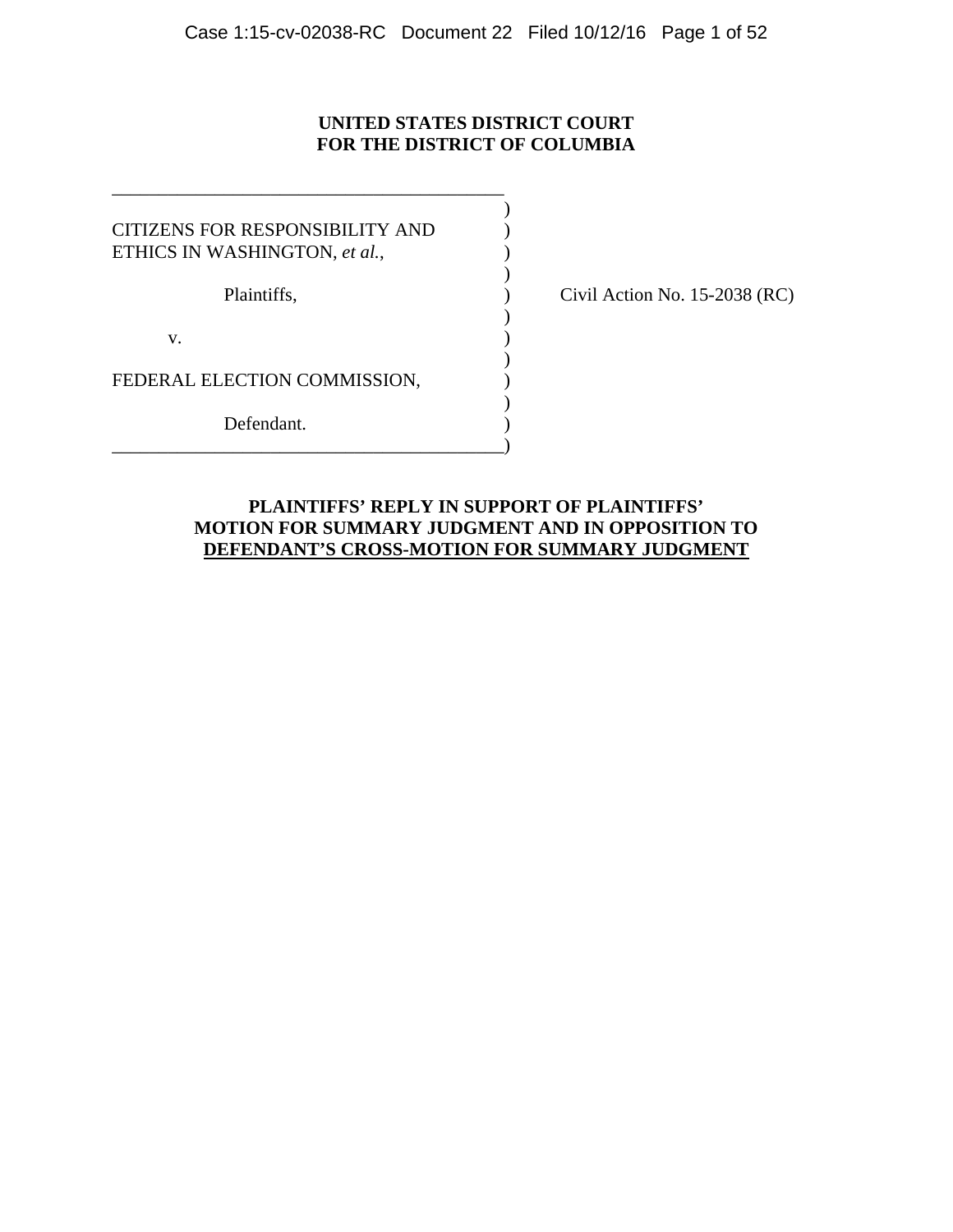# **TABLE OF CONTENTS**

| I.   |                                                                           |                                                                   |                                                                    |  |  |
|------|---------------------------------------------------------------------------|-------------------------------------------------------------------|--------------------------------------------------------------------|--|--|
|      | A.                                                                        |                                                                   | The Controlling Commissioners' Legal Interpretations Are Subject   |  |  |
|      | <b>B.</b>                                                                 |                                                                   | The Court Reviews the Controlling Commissioners' Other             |  |  |
|      | $\mathcal{C}$ .                                                           |                                                                   |                                                                    |  |  |
|      | D.                                                                        |                                                                   | Prosecutorial Discretion Does Not Alter This Standard of Review 10 |  |  |
| II.  |                                                                           |                                                                   |                                                                    |  |  |
| III. | The Controlling Commissioners' Legal Interpretations are Impermissible 14 |                                                                   |                                                                    |  |  |
|      | A.                                                                        |                                                                   |                                                                    |  |  |
|      |                                                                           | a)                                                                | The FEC Retains Equitable Enforcement Powers 16                    |  |  |
|      |                                                                           | b)                                                                | CHGO's Fraudulent Concealment Tolled the Statute of Limitations20  |  |  |
|      | <b>B.</b>                                                                 |                                                                   |                                                                    |  |  |
|      | $C$ .                                                                     |                                                                   |                                                                    |  |  |
| IV.  | The Dismissal, Even if an Exercise of Prosecutorial Discretion, Was       |                                                                   |                                                                    |  |  |
|      | A.                                                                        | The Controlling Commissioners Failed to Articulate a Satisfactory |                                                                    |  |  |
|      | Β.                                                                        |                                                                   | The FEC's Prosecutorial Discretion Does Not Justify Dismissal38    |  |  |
|      |                                                                           | a)                                                                | The Controlling Commissioners Failed to Adequately Explain         |  |  |
|      |                                                                           | $\mathbf{b}$                                                      | The FEC's Prosecutorial Discretion Cannot Nullify the              |  |  |
|      |                                                                           |                                                                   |                                                                    |  |  |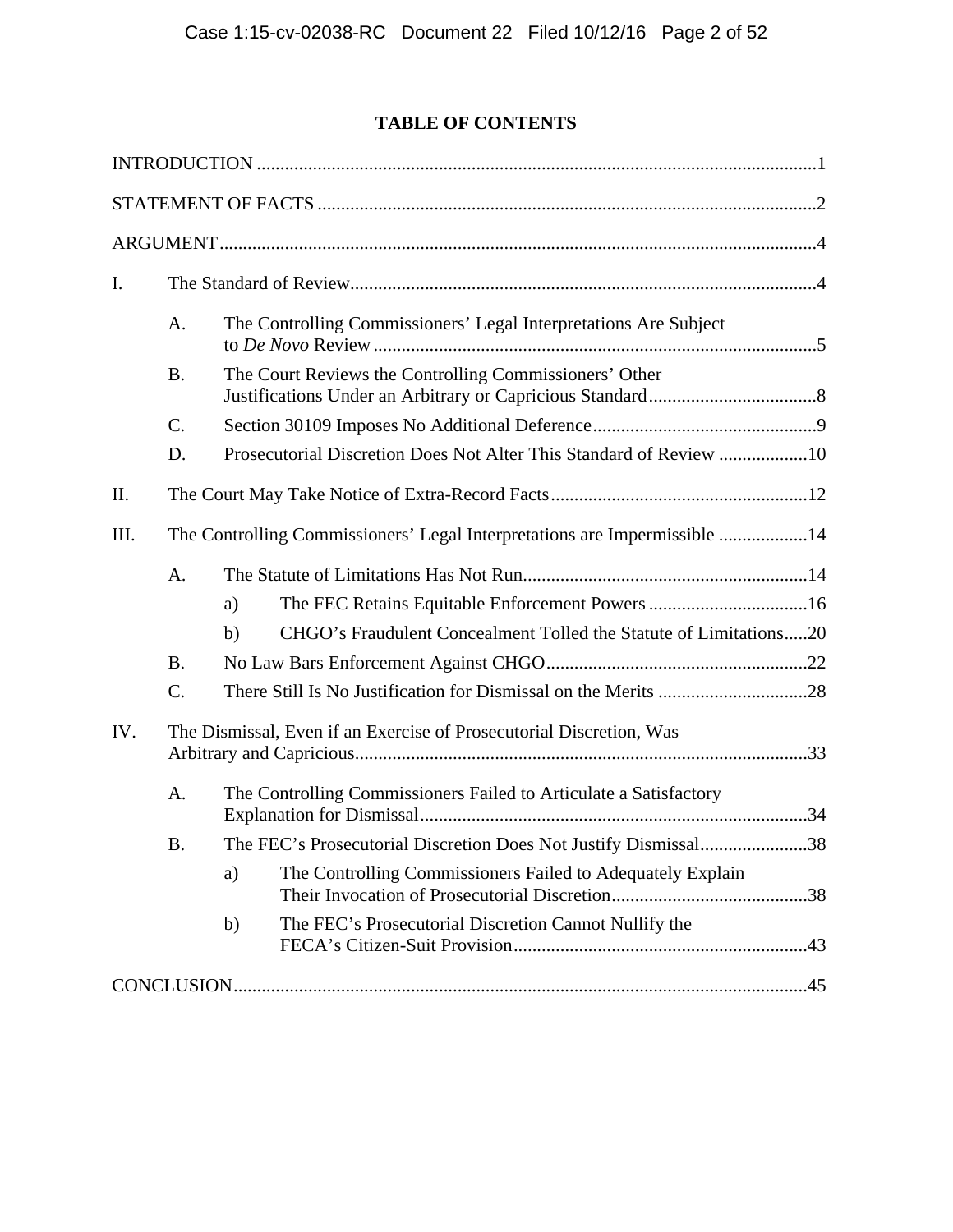# **TABLE OF AUTHORITIES**

# **Cases**

| *CREW v. FEC, No. 1:14-cv-1419 (CRC), 2016 U.S. Dist. LEXIS 127308                  |
|-------------------------------------------------------------------------------------|
|                                                                                     |
| Currier v. Radio Free Europe/Radio Liberty, Inc., 159 F.3d 1363 (D.C. Cir. 1998) 22 |
| Democratic Cong. Campaign Comm. v. FEC, 831 F.2d 1131 (D.C. Cir. 1987) 4, 44        |
|                                                                                     |
|                                                                                     |
|                                                                                     |
|                                                                                     |
|                                                                                     |
| FEC v. Nat'l Republican Senatorial Comm., 877 F. Supp. 15 (D.D.C. 1995)  16         |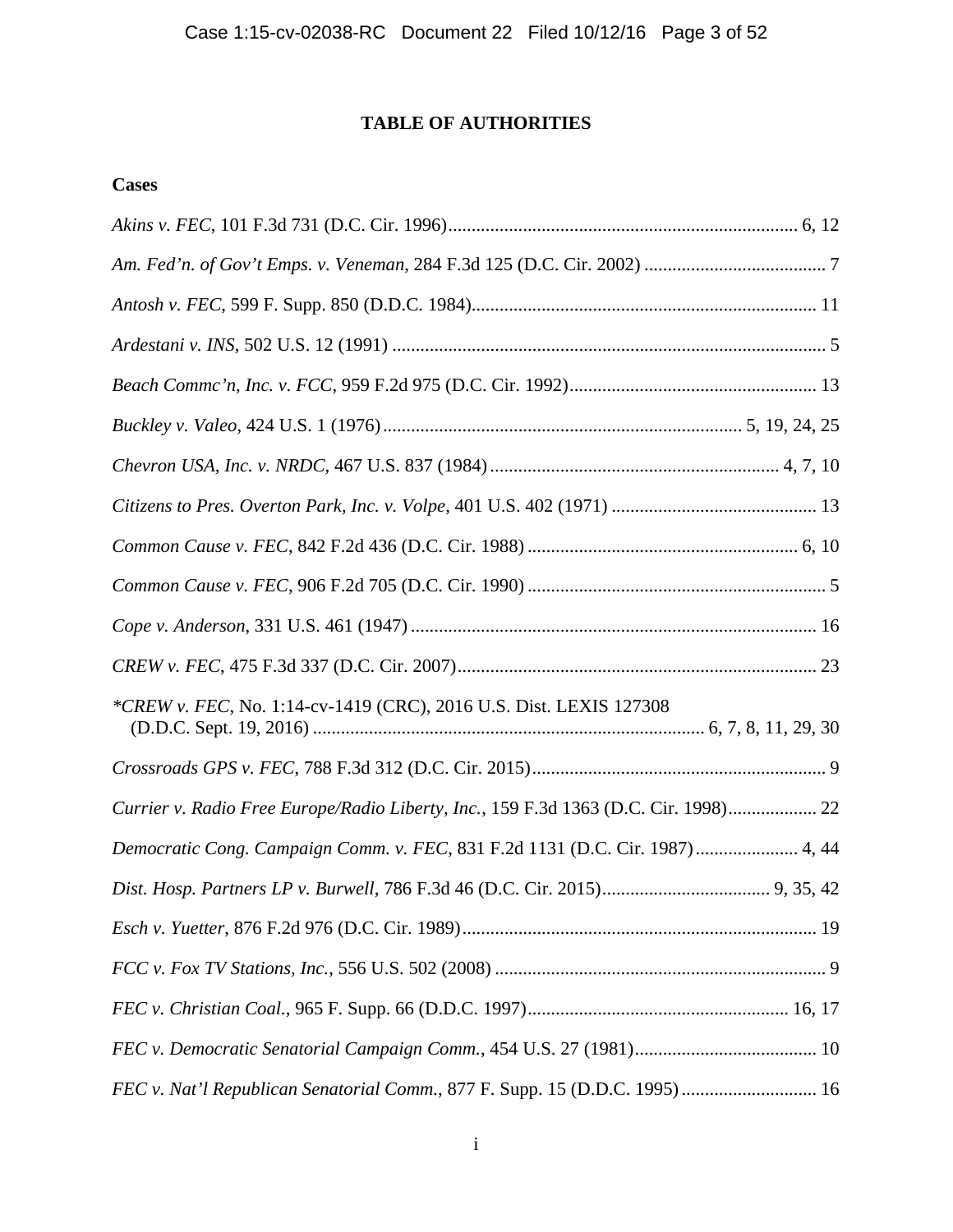| FEC v. Nat'l Right to Work Comm., Inc., 916 F. Supp. 10 (D.D.C. 1996)  16, 17, 18          |
|--------------------------------------------------------------------------------------------|
|                                                                                            |
|                                                                                            |
| Fogo De Chao (Holdings) Inc. v. U.S. Dep't of Homeland Sec.,                               |
|                                                                                            |
|                                                                                            |
|                                                                                            |
| In re Vitamins Antitrust Litig., No. MISC 99-197 (TFH), 2000 WL 1475705                    |
| Int'l Ass'n of Machinists & Aerospace Workers v. NLRB, 130 F.3d 1083 (D.C. Cir. 1997)  22  |
| Jarita Mesa Livestock Grazing Ass'n v. U.S. Forest Serv., 305 F.R.D. 256 (D.N.M. 2015)  13 |
|                                                                                            |
|                                                                                            |
|                                                                                            |
| McDonnell Douglas Corp. v. U.S. Dep't of the Air Force, 375 F.3d 1182 (D.C. Cir. 2004) 9   |
| *Motor Vehicle Mfrs. Assoc. of the U.S. v. State Farm Mut. Auto. Ins. Co.,                 |
|                                                                                            |
|                                                                                            |
|                                                                                            |
| Quantum Entm't, Ltd. v. U.S. Dep't of Interior, 597 F. Supp. 2d 146 (D.D.C. 2009) 26       |
| Republic Airline, Inc. v. U.S. Dep't of Transp., 669 F.3d 29 (D.C. Cir. 2012)  9, 37       |
|                                                                                            |
|                                                                                            |
| San Luis Obisbo Mothers for Peace v. U.S. Nuclear Reg. Comm'n,                             |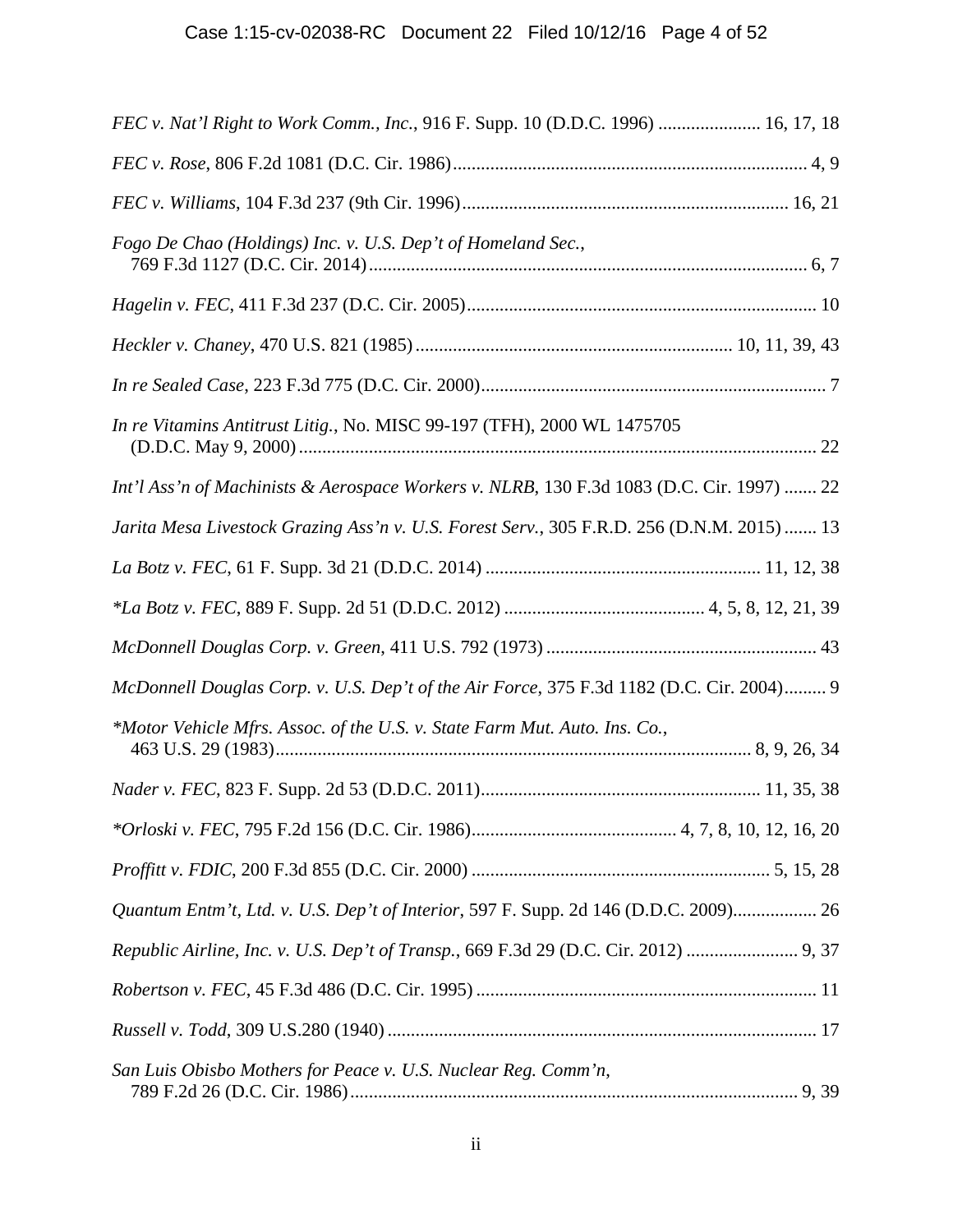| Sierra Club v. Salazar, No. 10-cv-1513 (RBW), 2016 WL 1436645 (D.D.C. Apr. 11, 2016) 9 |
|----------------------------------------------------------------------------------------|
|                                                                                        |
|                                                                                        |
|                                                                                        |
|                                                                                        |
|                                                                                        |
|                                                                                        |
| United States v. Phillip Morris USA, Inc., 801 F.3d 250 (D.C. Cir. 2015)  18           |
|                                                                                        |
|                                                                                        |
|                                                                                        |
|                                                                                        |
| Village of Barrington, III v. Surface Tranp. Bd., 636 F.3d 650 (D.C. Cir. 2011)  25    |
| Water Quality Ins. Syndicate v. United States, 522 F. Supp. 2d 220 (D.D.C. 2007)       |
| <b>Statutes</b>                                                                        |
|                                                                                        |
|                                                                                        |
|                                                                                        |
|                                                                                        |
|                                                                                        |
|                                                                                        |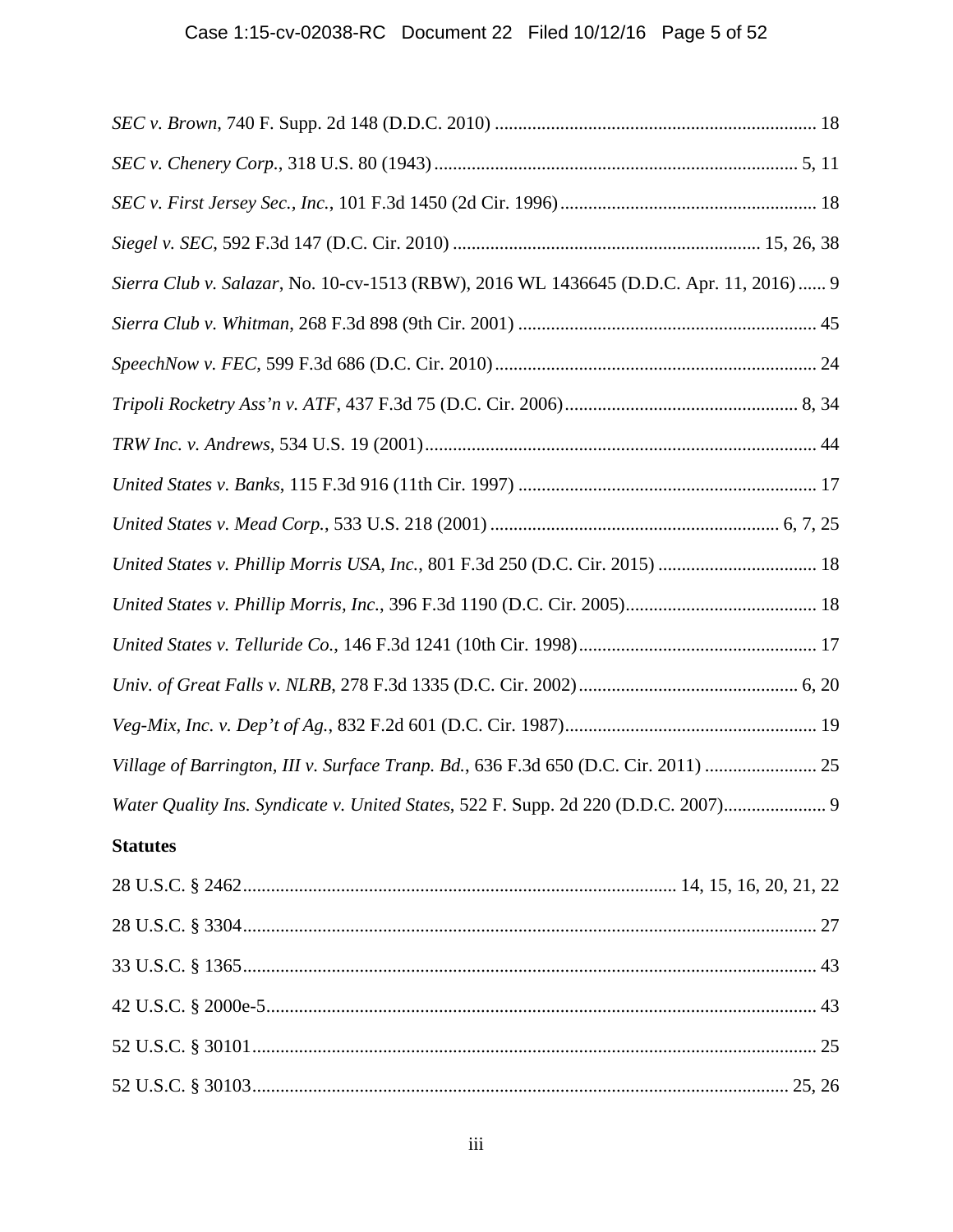| <b>Other Authorities</b>                                                  |
|---------------------------------------------------------------------------|
| Disclosure of Certain Documents in Enforcement and Other Matters,         |
| Order, FEC v. Williams, No. CV-93-06321-ER-B (C.D. Cal. Jan. 31, 1995) 16 |
| <b>Rules</b>                                                              |
|                                                                           |
| <b>Regulations</b>                                                        |
|                                                                           |
|                                                                           |
|                                                                           |
|                                                                           |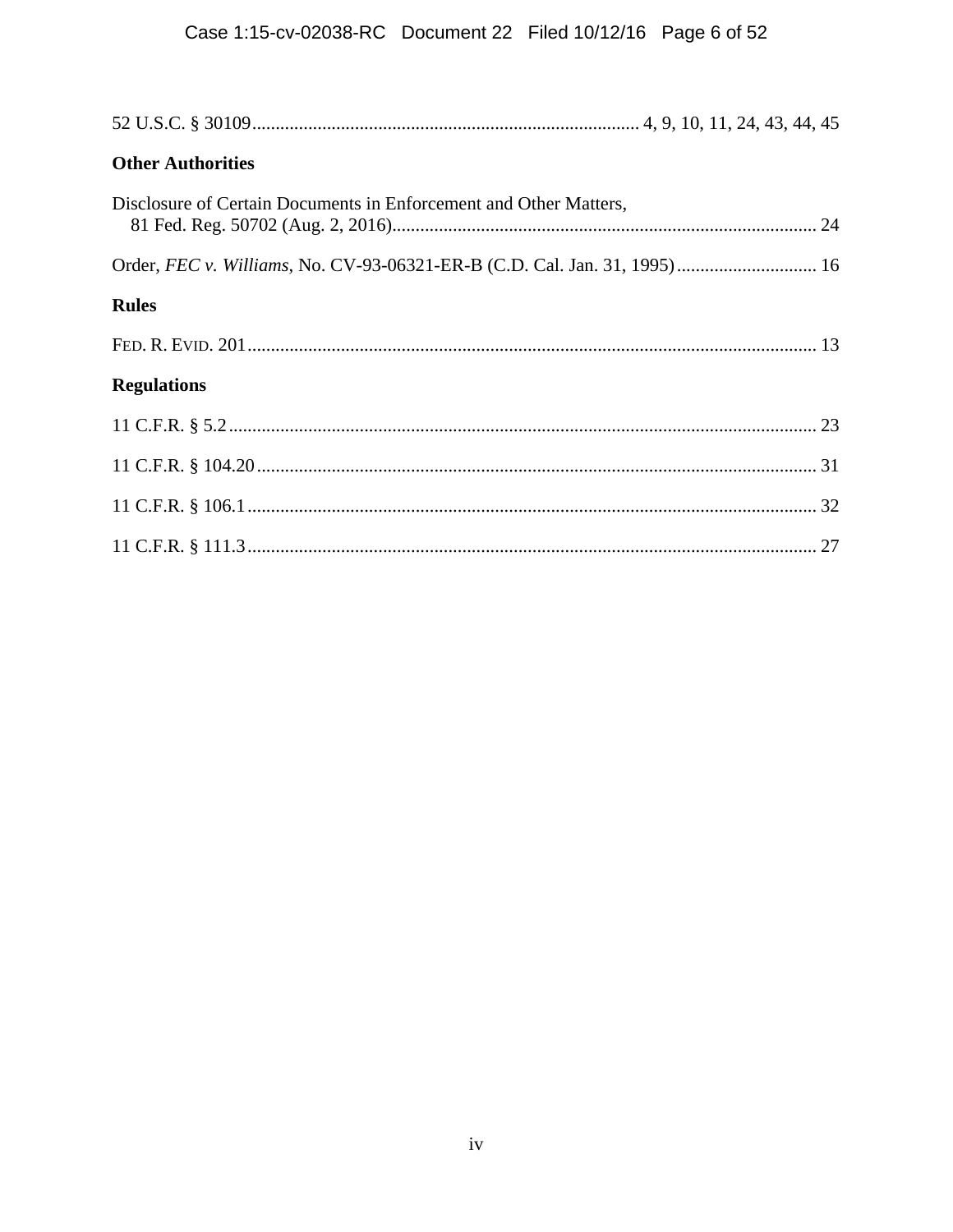### **INTRODUCTION**

In 2010, the Commission for Hope, Growth and Opportunity ("CHGO") was created with a single mission in mind: to "win" federal elections using "express advocacy," while ensuring "donors [are] never disclosed," AR 332–43, 427, a goal at odds with the Federal Election Campaign Act's ("FECA") disclosure rules. Unfortunately, due to the intransigence of three commissioners (the "controlling commissioners") of the Federal Election Commission ("FEC") who refused to find reason to believe that CHGO qualified as a political committee under the FECA and who rewarded CHGO's attempt to run out the clock on its violations, CHGO has been able to fulfill that goal in violation of federal law.

CHGO, however, need not succeed in its wanton evasion of its statutory obligations. The FEC has ample means to pursue enforcement against the group and has already gathered extensive evidence of its violations. Indeed, its investigation has already revealed the names of the donors that CHGO so desperately wanted to hide from the American public. The FEC could, today, do much to remedy CHGO's violations without expending any significant agency resources by simply releasing those names.

Of course, the FEC could also do much more by seeking enforcement against CHGO's officers who violated the FECA in their own right and who obstructed the FEC's investigation by destroying or failing to retain documents, provided false or misleading statements to the FEC (and to the Internal Revenue Service ("IRS")), obstructed the service of an FEC subpoena, tried to terminate the organization to frustrate the FEC's investigation, and frustrated the FEC's ability to impose a penalty by absconding with CHGO's remaining assets. The controlling commissioners, however, failed to consider any of these possibilities, relying instead on impermissible interpretations of law and arbitrary and capricious analyses to conclude that enforcement here would be futile and academic.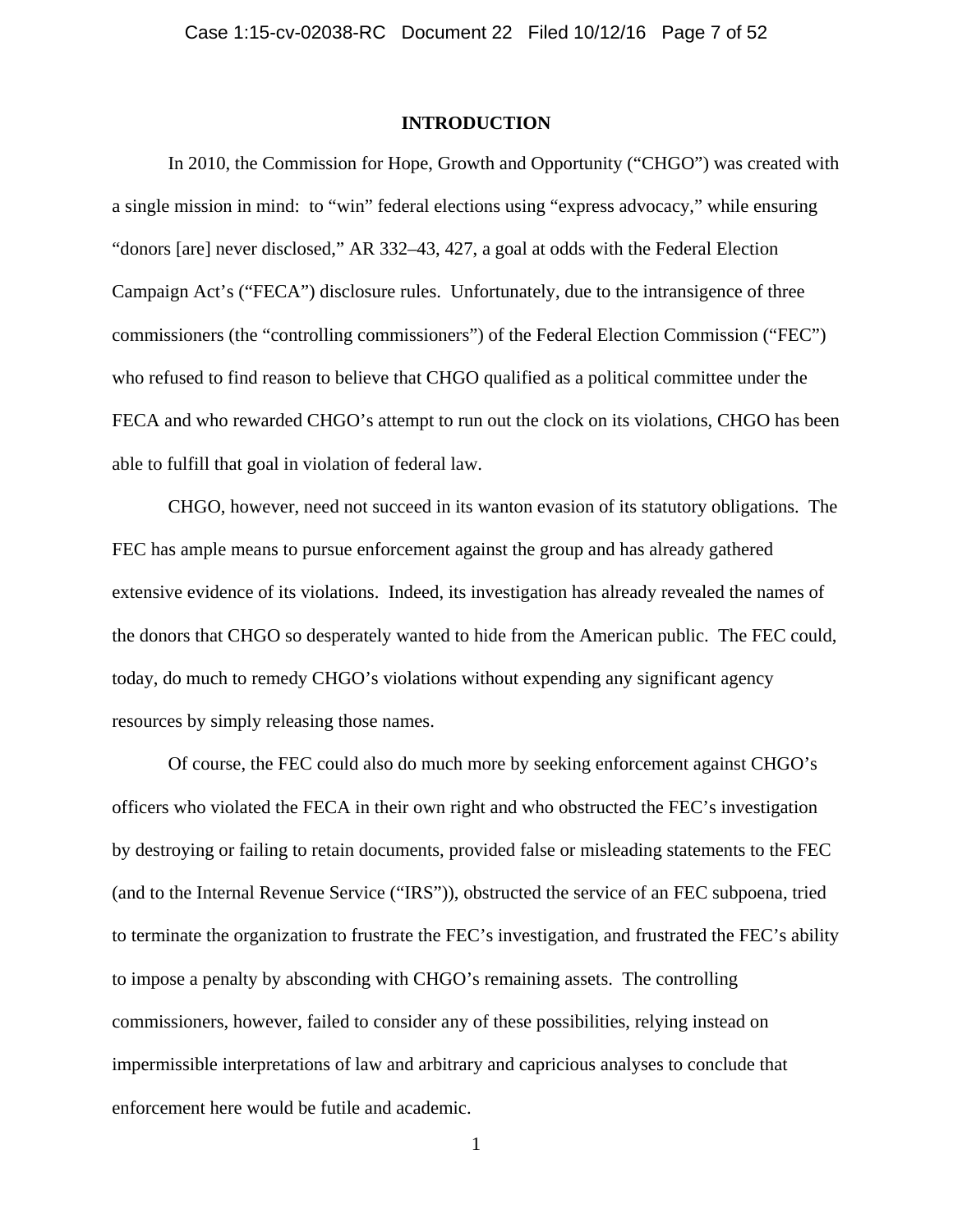The controlling commissioners' dismissal of Plaintiffs' complaint, however, was contrary to law, and enforcement is very much possible. Accordingly, Plaintiffs respectfully request this Court grant Plaintiffs' motion for summary judgment and deny the FEC's cross-motion.

## **STATEMENT OF FACTS**

 Plaintiffs provide a full statement of the relevant facts in their opening memorandum. *See* Pls.' Mem. 2–30, ECF No. 19. The FEC does not dispute Plaintiffs' description of the record but conveniently omits much of the factual background from its description. Nonetheless, the records shows that:

(1) Scott Reed, a longtime political operative, founded CHGO in 2010, AR 90, 99, 327;

(2) Reed and Michael Mihalke then recruited the individuals who would be identified as CHGO's officers and directors while Mihalke's role would be obfuscated and Reed's role in CHGO would be covered up entirely, AR 119, 260, 264, 327, 363–64, 653, 1307, 1309, 1312;

(3) Reed nonetheless retained control of CHGO's political activities, AR 1309, 1312;

(4) CHGO's "goal" was to "impact" and "win" federal elections "using express advocacy," while assuring "donors [are] never disclosed," AR 332–43, 427;

(5) CHGO carried out that goal by spending millions of dollars on express advocacy ads and other political ads to support the election or defeat of federal candidates, AR 1496–1502;

(6) aside from procuring a study for an amount representing about .1% of CHGO's total expenditures, AR 46, 403, 690, 1485, and filing tax forms for CHGO, AR 264, the only activity in which CHGO was engaged, according to the descriptions of its officers' and vendors' work and the activity to which CHGO devoted the vast majority of its resources, was creating and disseminating political ads, AR 260, 276, 364, 654, 1234, 1309, 1168–69;

(7) despite this activity, CHGO never registered as a political committee, never filed disclosure reports for its express advocacy ads or its electioneering communications, and never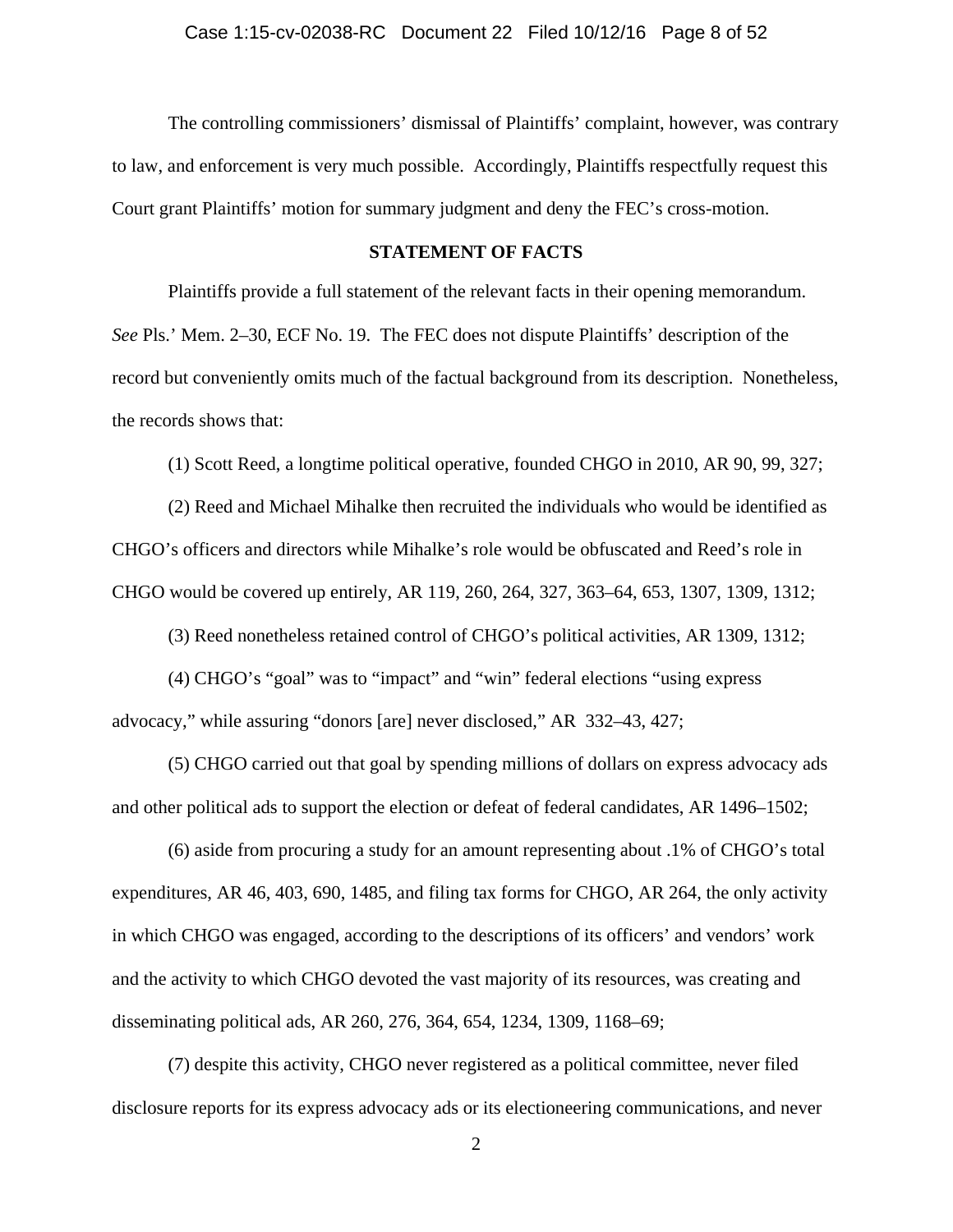disclosed its donors, AR 204, 242–43;

(8) CHGO's lawyer, William Canfield, and others made false or misleading statements to the IRS and, later, to the FEC about CHGO when the FEC investigated CHGO's failure to comply with the FECA, *see, e.g.*, AR 45–50, 118–25, 198, 261, 383, 1548–54, 1559–73;

(9) Canfield and others destroyed or failed to retain evidence of CHGO's violations despite being on notice of their legal obligation to preserve them, AR 8, 42, 162, 199, 247, 276;

(10) those in charge of CHGO decided to terminate the group because of the pending FEC investigation, AR 600–01, 606–09;

(11) CHGO's remaining funds were distributed by Mihalke at Reed's command to Reed, Mihalke, and Wayne Berman even though the funds belonged to CHGO, there is no evidence either Reed or Mihalke had authority to transfer the funds on behalf of CHGO, and even though the three provided no services of reasonably equivalent value to earn the transferred sums, AR 653–54, 1302, 1309, 1311–12, 1559, 1575;

(12) Reed obstructed the service of a FEC subpoena on Meridian Strategies, LLC ("Meridian"), AR 324;

(13) as a result of this obstruction and evasions, the FEC did not have full knowledge of CHGO's financial activities until 2015, when it located a previously undisclosed vendor, AR 1159–62, 1168–75, 1178–1208, 1472–74; and

(14) as a result of this lack of complete data, the three controlling commissioners refused to find reason to believe CHGO was a political committee, and when finally confronted with the extensive evidence compiled by the FEC's Office of General Counsel ("OGC") of CHGO's violations, the controlling commissioners chose to dismiss the complaint on their belief that the statute of limitations had run and that enforcement against CHGO would be impossible, AR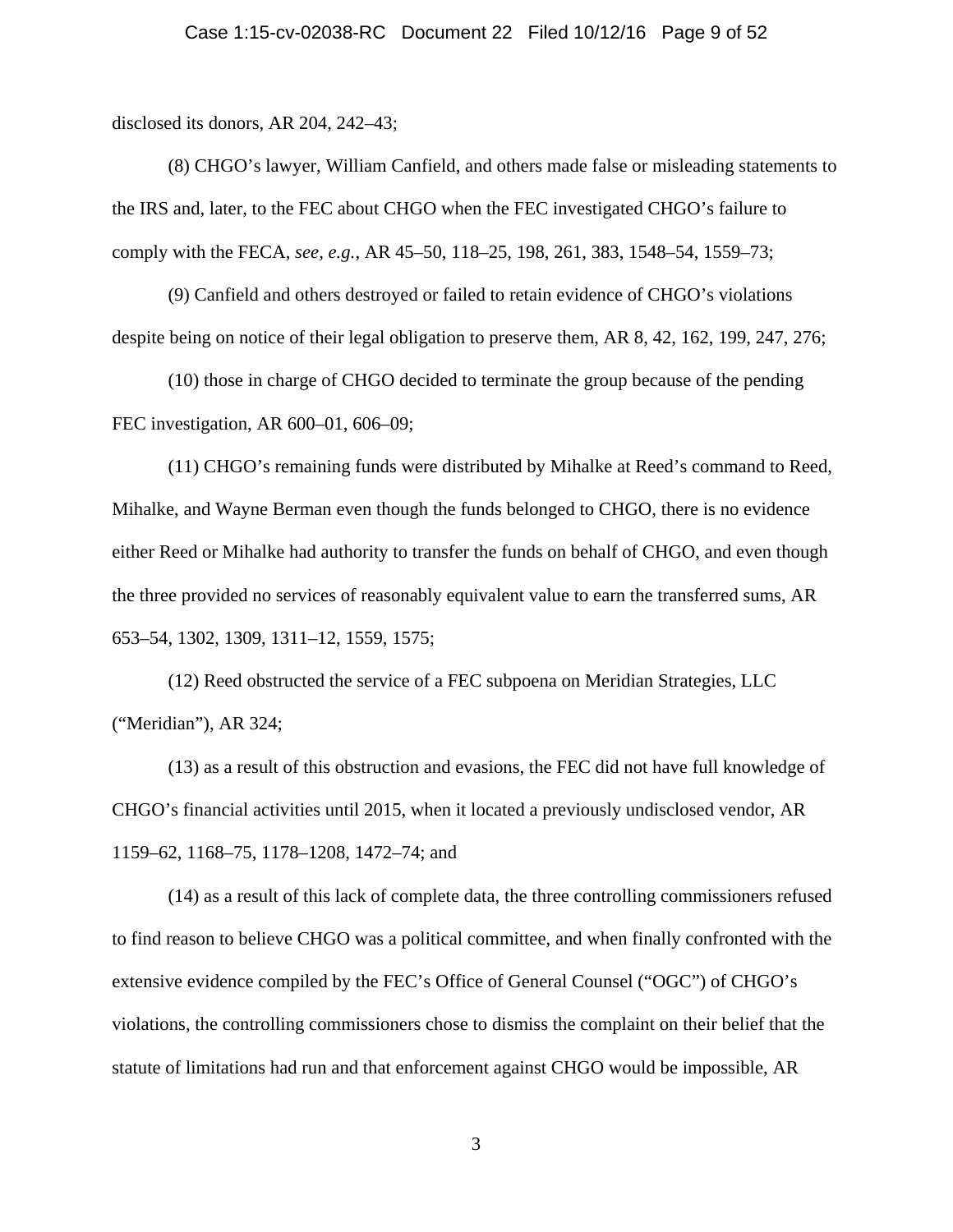1518–19.

That propriety of that dismissal is the subject of this suit.

### **ARGUMENT**

### **I. The Standard of Review**

Under the FECA, this Court reviews the FEC's dismissal of Plaintiffs' complaint to determine whether the dismissal was "contrary to law." 52 U.S.C. § 30109(a)(8)(C). The FEC nevertheless claims that this Court has almost no role to play in resolving whether the dismissal of Plaintiffs' complaint was contrary to law, arguing that judicial review of FEC dismissals is so "highly deferential" that the Court is to be reduced to a mere rubber stamp. *See* FEC Mem. 29– 30, ECF No. 21. The FEC is mistaken, however, and "courts must not abdicate the judicial duty to carefully review the record to ascertain that the agency has made a reasoned decision based on reasonable extrapolations from some reliable evidence." *La Botz v. FEC*, 889 F. Supp. 2d 51, 60 (D.D.C. 2012); *see also Democratic Cong. Campaign Comm. v. FEC*, 831 F.2d 1131, 1135 n.5 (D.C. Cir. 1987) ("*DCCC*") (Ginsburg, J.) (noting FECA's judicial review is a "necessary check against arbitrariness").

The FECA's "contrary to law" analysis has two prongs. First, the Court determines whether the dismissal is the "result of an impermissible interpretation" of law, *Orloski v. FEC*, 795 F.2d 156, 161 (D.C. Cir. 1986), an evaluation that is deferential only if the relevant interpretation warrants deference under *Chevron USA, Inc. v. NRDC*, 467 U.S. 837 (1984), which is not the case here. Second, if the dismissal rests on permissible interpretations of law, the Court determines whether the dismissal was nonetheless "arbitrary or capricious, or an abuse of discretion." *Orloski*, 795 F.2d at 161*.* While this latter prong of the analysis is deferential, it nonetheless requires a "searching and careful" inquiry that the controlling commissioners' statement of reasons here fails. *FEC v. Rose*, 806 F.2d 1081, 1088 (D.C. Cir. 1986).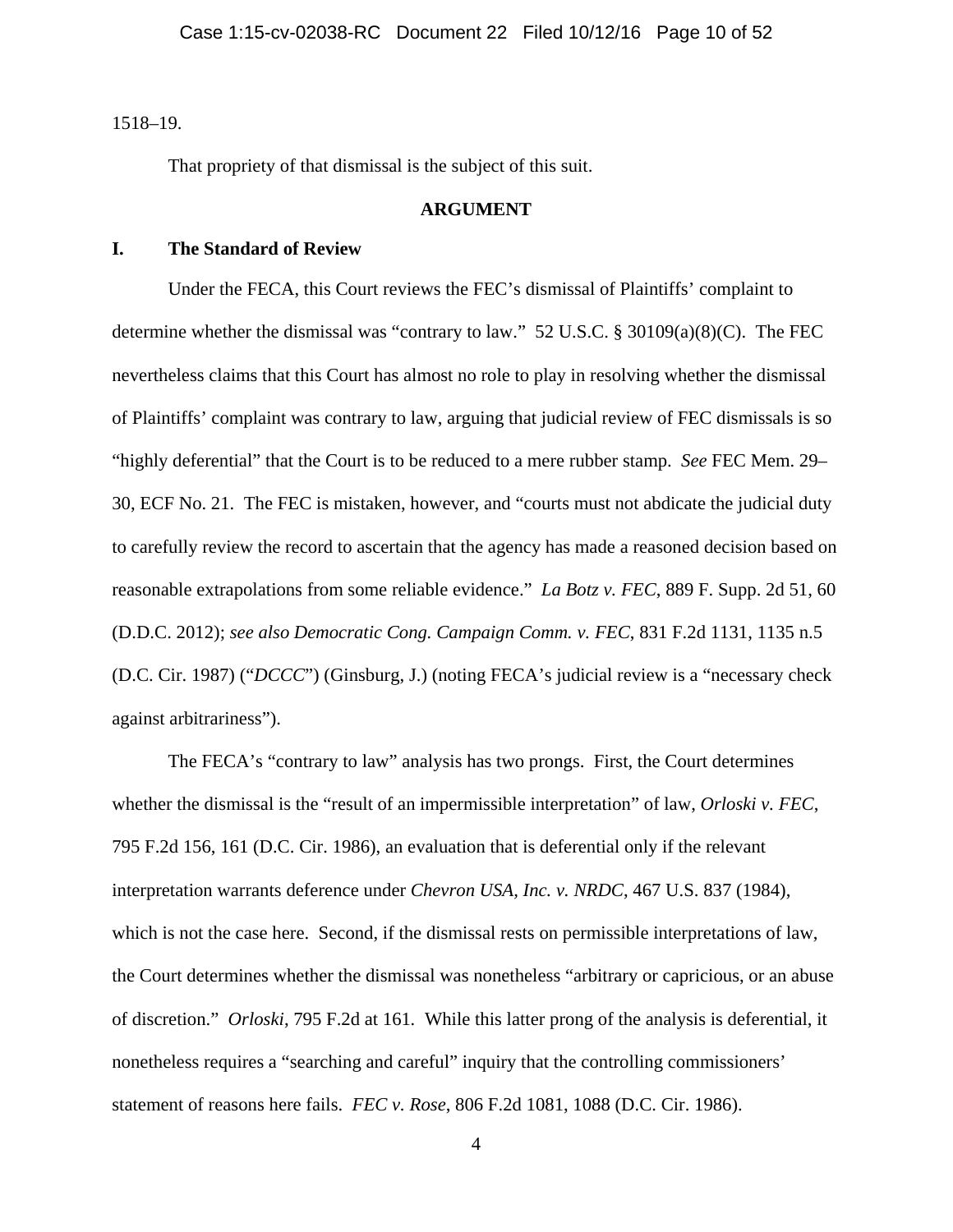Further, the Court "must judge the propriety of [the agency's] action solely by the grounds invoked by the agency." *Common Cause v. FEC*, 906 F.2d 705, 706 (D.C. Cir. 1990); *see also SEC v. Chenery Corp.*, 318 U.S. 80, 94 (1943) ("[T]he orderly functioning of the process of review requires that the grounds upon which the administrative agency acted be clearly disclosed and adequately sustained."). The dismissal thus stands or falls on the controlling commissioners' justification alone, not on any "*post hoc* rationalization" by the FEC's counsel. *La Botz v. FEC*, 889 F. Supp. 2d at 62.

# **A. The Controlling Commissioners' Legal Interpretations Are Subject to** *De Novo* **Review**

In justifying their dismissal of Plaintiffs' complaint, the controlling commissioners' statement of reasons rested on a number of legal interpretations: first, the statute of limitations had run on some or all of Plaintiffs' claims and prevented FEC enforcement, AR 1516; second, CHGO "no longer existed," rendering enforcement "futile," AR 1519; and third, to a significantly lesser extent, that the case raised "novel legal issues" about the application of the "major purpose" test from *Buckley v. Valeo*, 424 U.S. 1, 79 (1976), to determine whether a group should be excluded from political committee registration under the FECA, AR 1519*.* The Court owes no deference to any of those legal interpretations.

First, *Chevron* deference is only available where the agency interprets a statute over which it has expertise or its own regulations. With regard to the FEC, courts owe no deference to a FEC commissioner's interpretation of any statute other than the FECA, *see Ardestani v. INS*, 502 U.S. 129, 148 (1991), such as an interpretation of the general five-year statute of limitations that applies to FEC enforcement actions, *Proffitt v. FDIC*, 200 F.3d 855, 860 (D.C. Cir. 2000), or an interpretation of a general fraudulent conveyance statute. Similarly, courts owe no deference to a FEC commissioner's interpretation of the Constitution or judicial precedent, *Univ. of Great*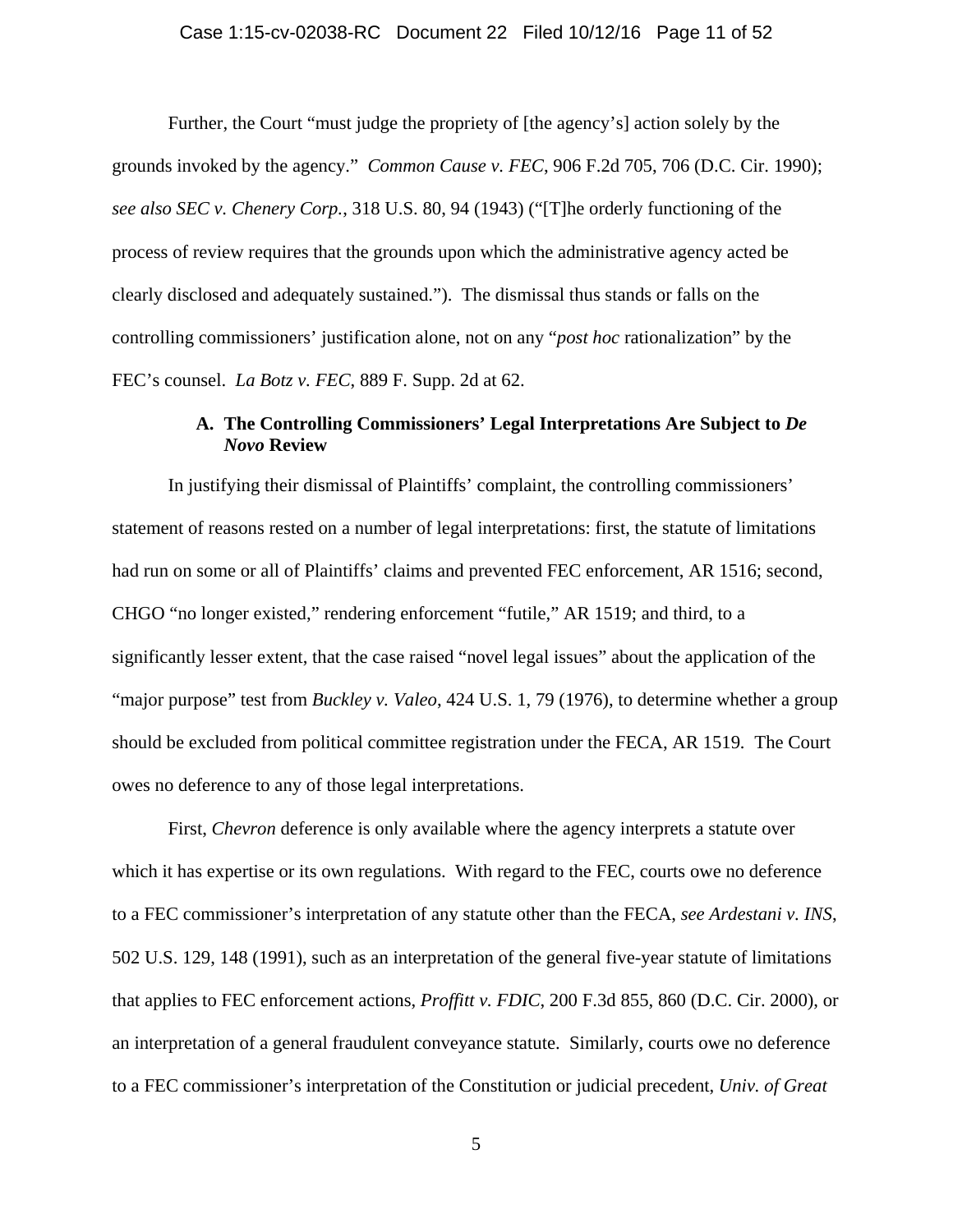*Falls v. NLRB*, 278 F.3d 1335, 1341 (D.C. Cir. 2002), like *Buckley*'s "major purpose" test for political committees, *Akins v. FEC*, 101 F.3d 731, 740 (D.C. Cir. 1996) (finding no deference warranted to FEC's interpretation of *Buckley*), *vacated on other grounds*, 524 U.S. 11 (1998). Judge Christopher R. Cooper of the District Court for the District of Columbia recently recognized this limit to the FEC's *Chevron* authority in refusing to afford the FEC any discretion for its interpretation of *Buckley*. *CREW v. FEC*, No. 1:14-cv-1419 (CRC), 2016 U.S. Dist. LEXIS 127308, at \*19–21 (D.D.C. Sept. 19, 2016). Judge Cooper recognized that while *Akins* was vacated, "its reasoning has been adopted by subsequent D.C. Circuit panels," and "as an expression of the views of nine judges in this circuit, [*Akins*] is as persuasive as non-precedential authority can be." *Id.* 

Second, *Chevron* deference is only appropriate where the agency decision on review has force of law. *United States v. Mead Corp.*, 533 U.S. 218, 221, 222–23, 231–34 (2001) (holding that if agency decision's "binding character as a ruling stops short of third parties," then it lacks "force of law," and *Chevron* deference is unwarranted); *Fogo De Chao (Holdings) Inc. v. U.S. Dep't of Homeland Sec.*, 769 F.3d 1127, 1137 (D.C. Cir. 2014) ("[T]he expressly nonprecedential nature of the Appeals Office's decision *conclusively* confirms that the Department was not exercising through the Appeals Office any authority it had to make rules carrying the force of law. That is because the decision's 'binding character as a ruling stops short of third parties' and is 'conclusive only as between [the agency] itself and the [petitioner] to whom it was issued.'" (emphasis added) (citation omitted)). Accordingly, courts owe no deference to an interpretation of law reflected in a statement adopted by only three FEC commissioners, a nonmajority of the commission, because such statement has no force of law. *See Common Cause v. FEC*, 842 F.2d 436, 449 n.32 (D.C. Cir. 1988) (recognizing that a statement of reasons adopted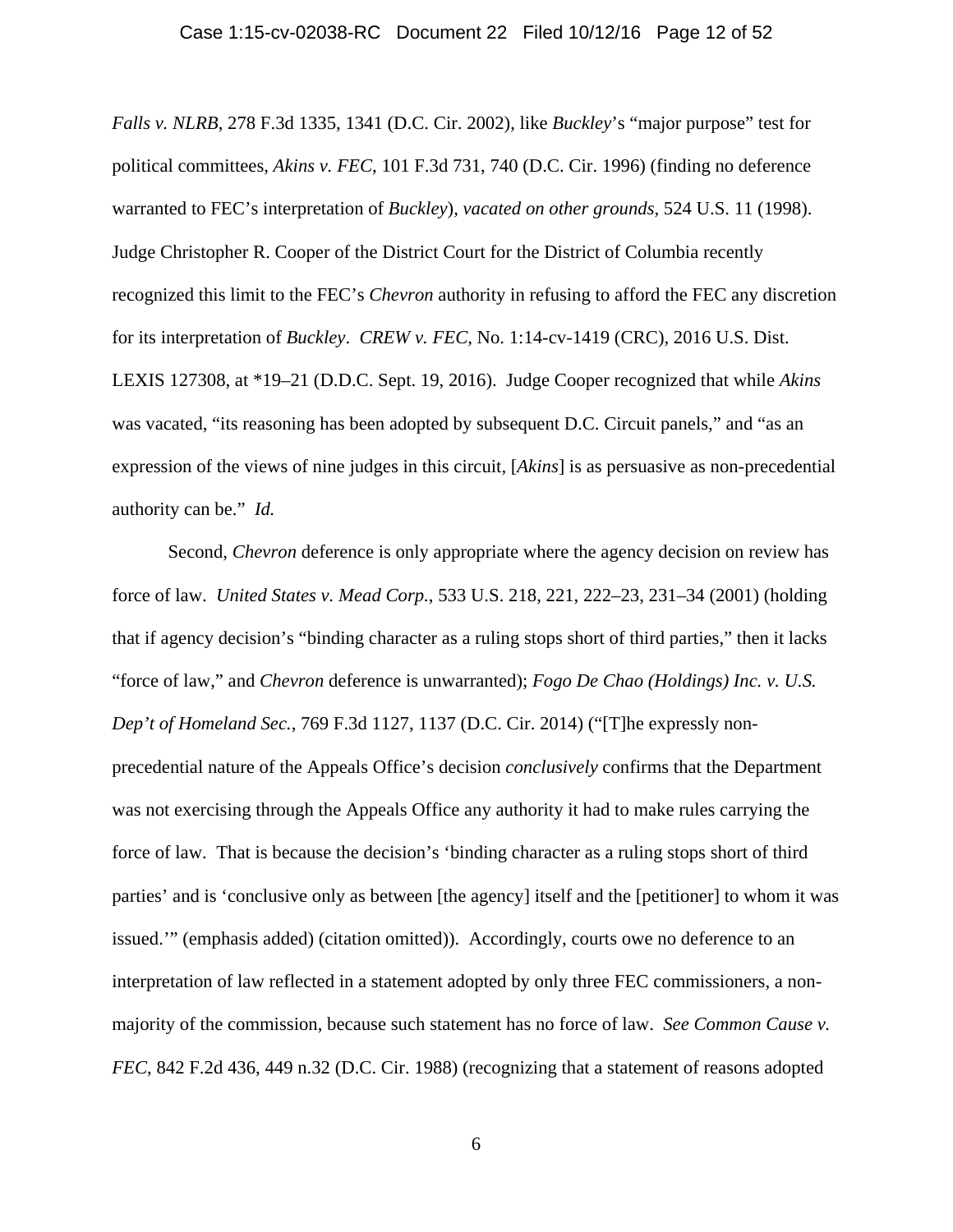#### Case 1:15-cv-02038-RC Document 22 Filed 10/12/16 Page 13 of 52

by less than a majority of FEC commissioners "would not be binding legal precedent or authority for future cases" because "[t]he [FECA] clearly requires that for any *official* Commission decision there must be at least a 4-2 majority vote").<sup>1</sup>

Moreover, even if an agency interprets a statute over which it has expertise in a decision that has force of law, the interpretation warrants deference only if the statute at issue is ambiguous (*Chevron*'s step one) and reflects a "reasonable choice within a gap left open by Congress" by that ambiguity (*Chevron*'s step two). *Chevron*, 467 U.S. at 843, 866. Thus, even if the FEC interprets the FECA or its regulation in a statement with force of law, "[i]f the FEC's interpretation unduly compromises the Act's purposes, it is not a reasonable accommodation under the Act, and it would therefore not be entitled to deference." *Orloski*, 795 F.2d at 164 (internal quotation marks omitted).

As discussed further below, the dismissal at issue here was based on the controlling commissioners' interpretation of laws like a general statute of limitations, a general fraudulent conveyance statute, and *Buckley*'s major purpose test. Further, the interpretations were adopted

<sup>&</sup>lt;sup>1</sup> Although Judge Cooper recently stated that *Chevron* deference could be owed to an interpretation adopted by only three commissioners in certain circumstances, *CREW*, 2016 U.S. Dist. LEXIS 127308, at  $*17$  n.5, that statement was dicta. Judge Cooper went on to find that the commissioners' statement on review there did not warrant deference because it interpreted the Constitution and judicial precedents, *id.* at \*20, and ruled that the two other interpretations at issue failed even an arbitrary and capricious standard of review, *id.* at \*40, or had not actually been reached by the commissioners, *id.* at \*42. Judge Cooper further relied on *In re Sealed Case*, 223 F.3d 775 (D.C. Cir. 2000), to hold that *Chevron* deference was available to an interpretation not adopted by a majority of commissioners. *In re Sealed Case*, however, decided before *Mead*, erroneously ignored the fact that the three FEC commissioners' statement on review lacked force of law, but rather relied only on the existence of the FEC's general rule making authority to afford the statement deference. 223 F.3d at 780. Nevertheless, even if an agency has general rule-making authority, a statement without force of law logically cannot be an "exercise of that authority." *Mead*, 533 U.S. at 227; *Fogo De Chao*, 769 F.3d at 1137. *In re Sealed Case* is in direct conflict with *Mead*, and therefore was effectively overruled by *Mead. See Am. Fed'n. of Gov't Emps. v. Veneman*, 284 F.3d 125, 129 (D.C. Cir. 2002) (holding "plain error" to rely on pre-*Mead* case law to analyze *Chevron* deference).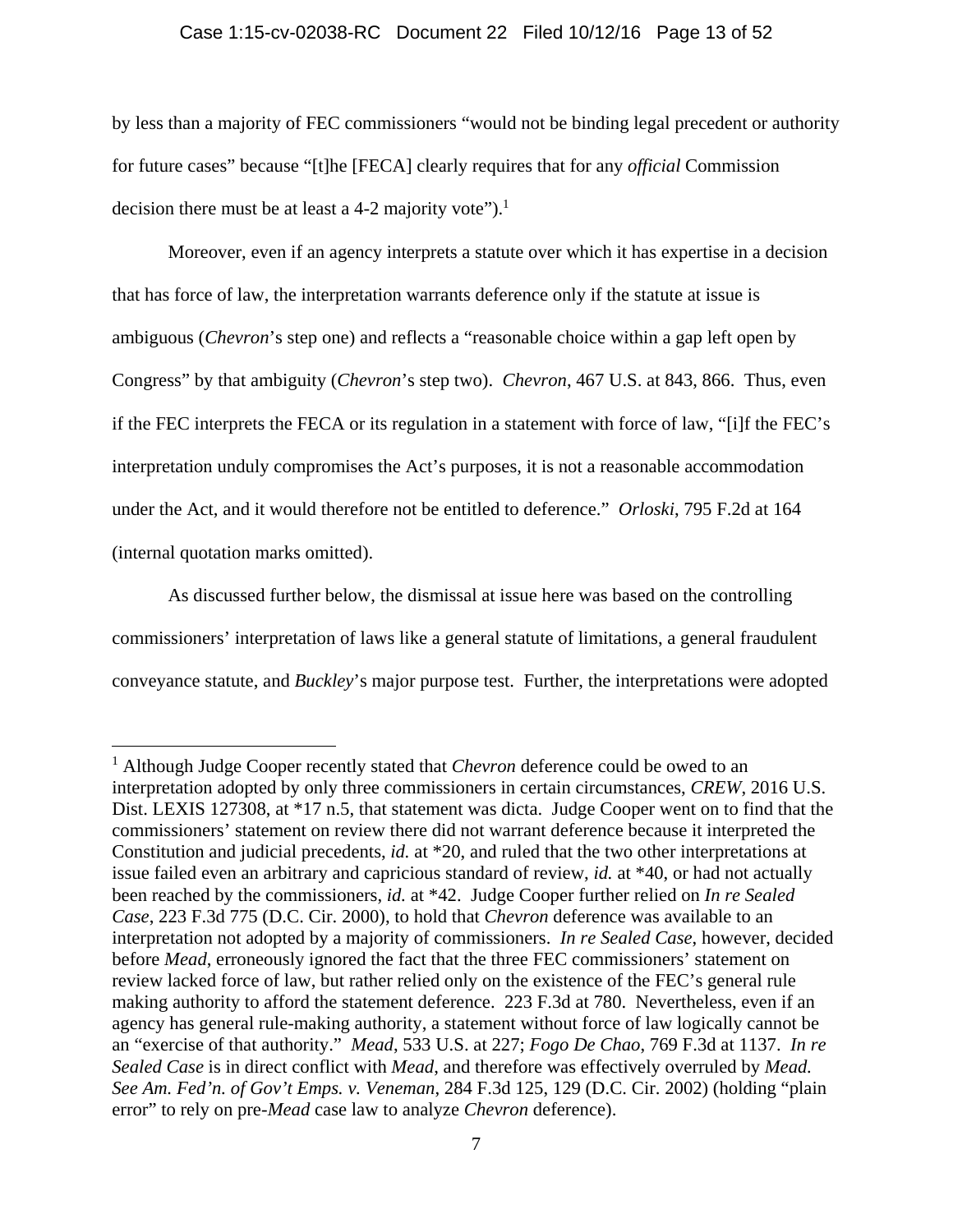#### Case 1:15-cv-02038-RC Document 22 Filed 10/12/16 Page 14 of 52

by only three commissioners, and therefore do not have force of law. Additionally, the interpretations frustrate the purposes of the FECA. Accordingly, the Court owes those interpretations no deference. Rather, under the first prong of FECA's "contrary to law" analysis, the Court determines whether the controlling commissioners' interpretations of law on which the dismissal rested conflict with the Court's *de novo* interpretations of law. *See CREW*, 2016 U.S. Dist. LEXIS 127308, at \*21*.* If the controlling commissioners' proffered interpretation differs from the Court's, then the interpretation was impermissible and the dismissal was contrary to law.

# **B. The Court Reviews the Controlling Commissioners' Other Justifications Under an Arbitrary or Capricious Standard**

Even if the controlling commissioners' interpretations were permissible, the Court may still find the dismissal contrary to law if it the dismissal was "arbitrary or capricious, or an abuse of discretion." *Orloski*, 795 F.2d at 161. In carrying out that analysis, the Court applies the same standards as apply under the Administrative Procedure Act ("APA"). *See La Botz*, 889 F. Supp. 2d at 60 (citing *Motor Vehicle Mfrs. Assoc. of the U.S. v. State Farm Mut. Auto. Ins. Co.*, 463 U.S. 29, 43 (1983), a case applying APA's standards for arbitrary and capricious analysis in reviewing a FEC dismissal).

"To survive review under the arbitrary and capricious standard, an agency must examine the relevant data and articulate a satisfactory explanation for its action including a rational connection between the facts found and the choice made." *Tripoli Rocketry Ass'n v. ATF*, 437 F.3d 75, 81 (D.C. Cir. 2006). An agency's decision is arbitrary and capricious if it "relied on factors which Congress has not intended it to consider, entirely failed to consider an important aspect of the problem, offered an explanation for its decision that runs counter to the evidence before the agency, or is so implausible that it could not be ascribed to a difference in view or the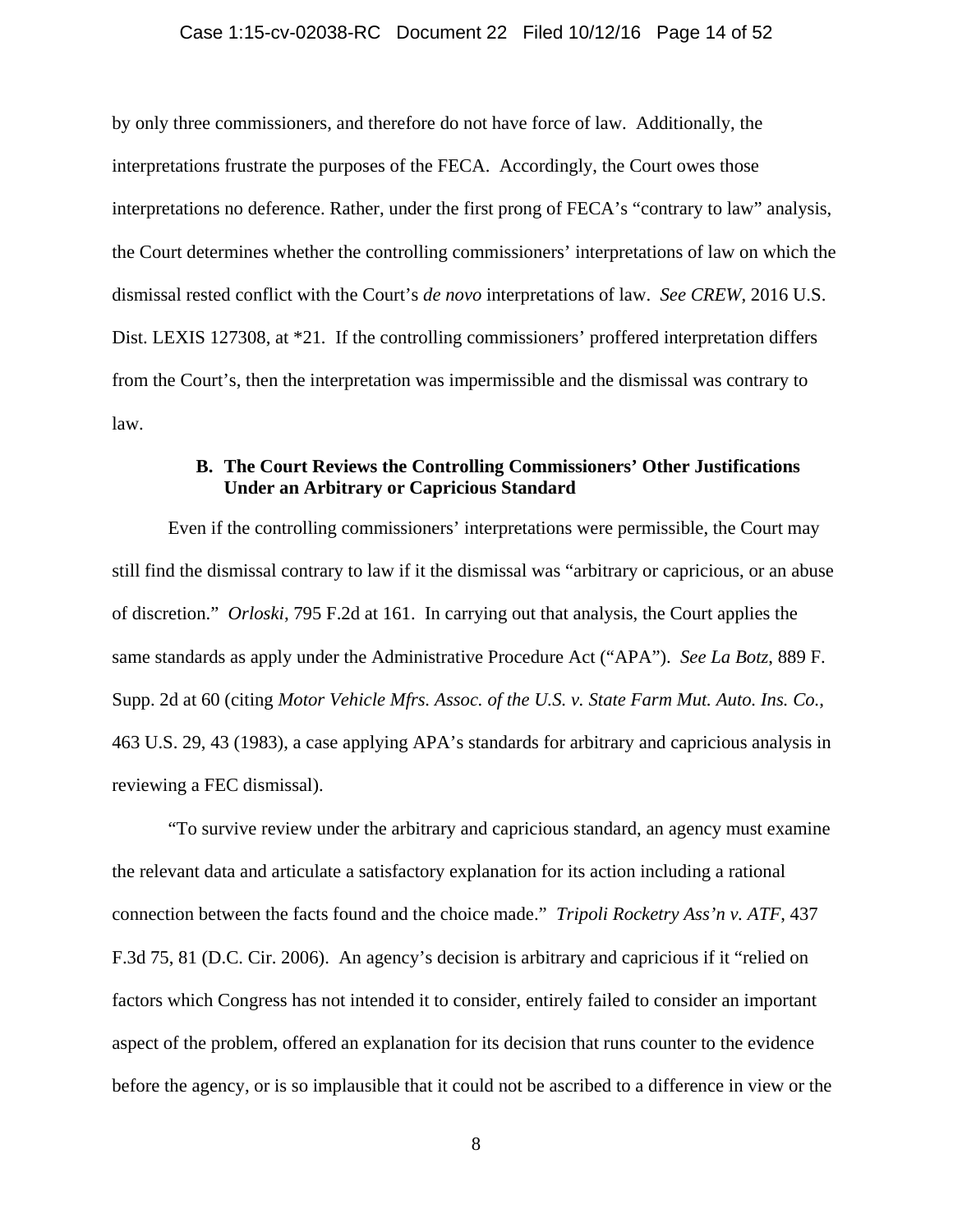#### Case 1:15-cv-02038-RC Document 22 Filed 10/12/16 Page 15 of 52

product of agency expertise." *State Farm*, 463 U.S. at 43. "An agency cannot . . . merely . . . insist[] that its conclusions are rational and supported by the record." *San Luis Obisbo Mothers for Peace v. U.S. Nuclear Reg. Comm'n*, 789 F.2d 26, 48 (D.C. Cir. 1986); *see also McDonnell Douglas Corp. v. U.S. Dep't of the Air Force*, 375 F.3d 1182, 1190 n.4 (D.C. Cir. 2004) (holding "conclusory" agency justifications are arbitrary and capricious). Moreover, an agency "by definition, abuses its discretion when it makes an error of law." *Crossroads GPS v. FEC*, 788 F.3d 312, 321 (D.C. Cir. 2015) (internal quotation marks omitted); *see also Rose*, 806 F.2d at 1089 (arbitrary and capricious agency decisions "include[e] sensible by legally flawed actions"); *Water Quality Ins. Syndicate v. United States*, 522 F. Supp. 2d 220, 228–29 (D.D.C. 2007) (holding agency decision was arbitrary and capricious because it was based on legal error).

Further, "[o]ne of the core tenets of reasoned decision-making is that 'an agency [when] changing its course . . . is obliged to supply a reasoned analysis for the change." *Republic Airline, Inc. v. U.S. Dep't of Transp.*, 669 F.3d 296, 299 (D.C. Cir. 2012) (quoting *State Farm*, 463 U.S. at 42); *see also FCC v. Fox TV Stations, Inc.*, 556 U.S. 502, 515 (2008) (holding agency may not "depart from a prior policy *sub silentio*" and "must show that there are good reasons for the new policy").

Finally, "[s]howing that reasoned decision-making supports an agency's action 'depends on the specific facts of a particular case.'" *Sierra Club v. Salazar*, No. 10-cv-1513 (RBW), 2016 WL 1436645, at \*15 (D.D.C. Apr. 11, 2016) (quoting *Dist. Hosp. Partners LP v. Burwell*, 786 F.3d 46, 57 (D.C. Cir. 2015)). Accordingly, to survive arbitrary and capricious review, the FEC must show more than that similar dismissals on purportedly similar grounds survived such review: the FEC must show that the facts in this case rationally support dismissal.

#### **C. Section 30109 Imposes No Additional Deference**

The FEC appears to argue that section  $30109(a)(8)$  imposes its own deferential review, in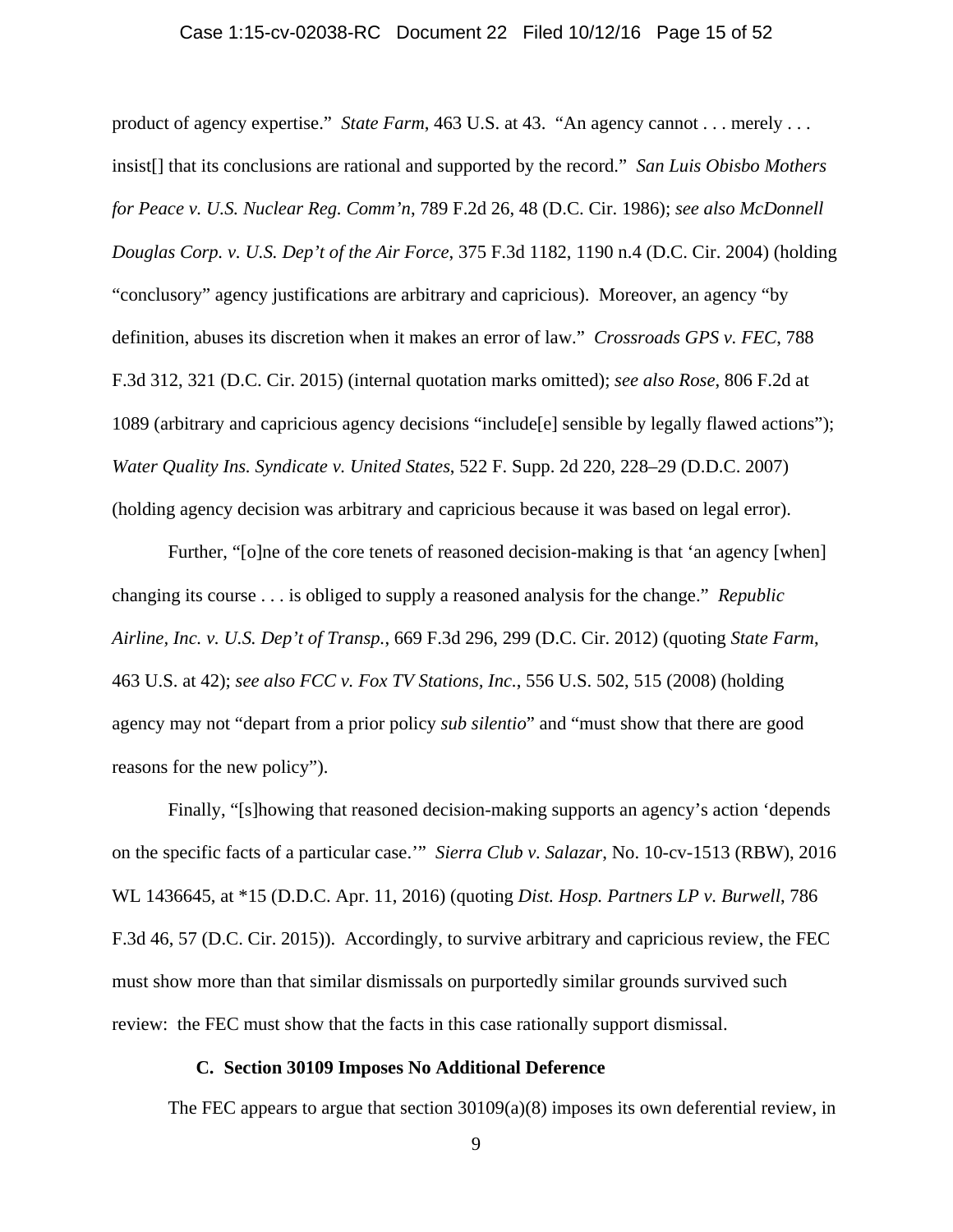#### Case 1:15-cv-02038-RC Document 22 Filed 10/12/16 Page 16 of 52

addition to the possible deference under prong one (*Chevron*) or prong two (arbitrary and capricious review) of the contrary to law analysis, discussed above. FEC Mem. 29 (arguing section 30109(a)(8) review is "highly" or "extremely deferential"). But section 30109(a)(8) imposes no deference above and beyond that available under *Chevron* for certain legal interpretations, or deference under an arbitrary and capricious analysis. Rather, the FECA asks only whether the FEC's dismissal is "contrary to law" and, if so, authorizes judicial relief.

The cases on which the FEC relies support this point. Those decisions either grant deference under the *Chevron* doctrine, *see Chevron*, 467 U.S. at 843 n.9 (relying in part on deference discussed in *FEC v. Democratic Senatorial Campaign Comm.*, 454 U.S. 27, 37 (1981), to establish deference doctrine); *Common Cause*, 842 F.2d at 448 (noting review is "limited" when analyzing action under "*Chevron*'s second prong"), or recognize the deference afforded when a court reviews whether any agency decision was "arbitrary and capricious," *see Hagelin v. FEC*, 411 F.3d 237, 266 (D.C. Cir. 2005) (noting deference under arbitrary and capricious analysis"); *Orloski*, 795 F.2d at 167 (same). Section 30109 imposes no additional deference beyond what could be warranted under either of these two doctrines.

#### **D. Prosecutorial Discretion Does Not Alter This Standard of Review**

The FEC further argues that the FEC's discretion is absolute because the controlling commissioners in passing cited *Heckler v. Chaney*, 470 U.S. 821 (1985), a decision finding that an agency's refusal to enforce was committed to its prosecutorial discretion and thus presumed to be unreviewable, *id.* at 832. Under *Heckler*, an agency's exercise of prosecutorial discretion may be justified by its reasoned evaluation of "whether agency resources are best spent on this violation or another, whether the agency is likely to succeed if it acts, whether the particular enforcement action requested best fits the agency's overall policies, and, indeed, whether the agency has enough resources to undertake the action at all." *Id.* at 831. The controlling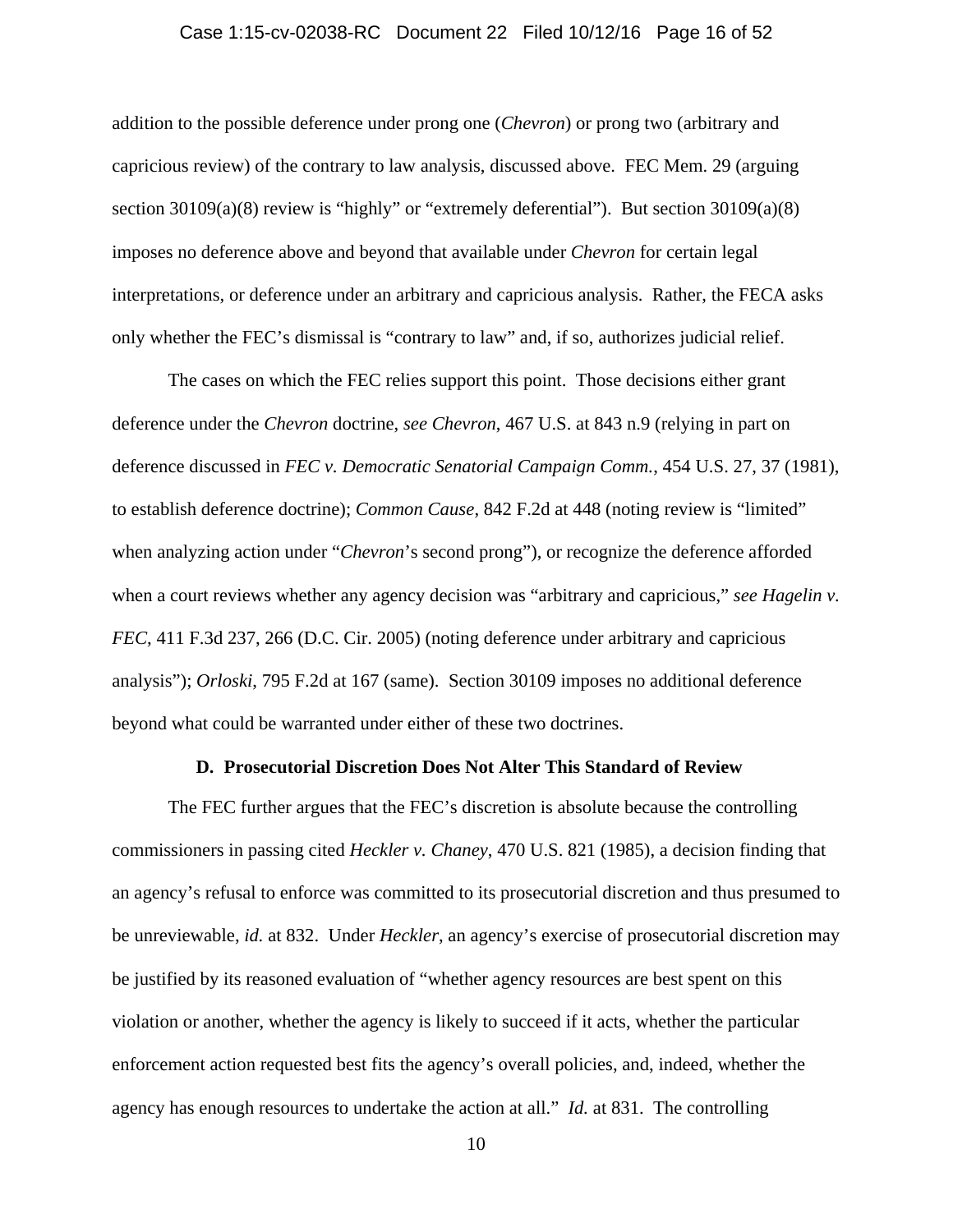#### Case 1:15-cv-02038-RC Document 22 Filed 10/12/16 Page 17 of 52

commissioners, however, failed to justify dismissal based on any of these factors, and their terse invocation of prosecutorial discretion does not alter the Court's standard of review here.

First, it is important to note that while *Heckler* found that an agency's refusal to enforce is "presumptively unreviewable," that "presumption may be rebutted [by the relevant] substantive statute." *CREW*, 2016 U.S. Dist. LEXIS 127308, at 23 n.7 (quoting *Heckler*, 470 U.S. at 832). The FECA rebuts that presumption here by expressly providing for judicial review of the FEC's decision to dismiss a plaintiff's administrative complaint. *Id.* (citing 52 U.S.C.  $§$  30109(a)(8)(C)).

Of course, the FEC may still "evaluate its own resources and the probability of the investigatory difficulties," *Nader v. FEC*, 823 F. Supp. 2d 53, 65 (D.D.C. 2011), *vacated on other grounds*, 725 F.3d 226 (D.C. Cir. 2013), considerations that are typically described as prosecutorial discretion, *see Heckler*, 470 U.S. at 831. That evaluation, however, is at least subject to arbitrary and capricious analysis under the contrary to law test. *See La Botz v. FEC*, 61 F. Supp. 3d 21, 33 & n.5 (D.D.C. 2014) (subjecting dismissal for prosecutorial discretion to "contrary to law" analysis; noting an exercise of prosecutorial discretion may be arbitrary and capricious); *Nader*, 823 F. Supp. 2d at 65 (prosecutorial discretion must be based on "reasonable grounds"); *Antosh v. FEC*, 599 F. Supp. 850, 856 n.5 (D.D.C. 1984) ("While the Commission is vested with some prosecutorial discretion, its actions cannot escape review." (citation omitted)). Therefore, like any agency justification subject to arbitrary and capricious analysis, dismissal on the basis of prosecutorial discretion must be adequately stated and explained to justify the dismissal. *Chenery Corp.*, 318 U.S. at 94. A "terse" reference to prosecutorial discretion or citation to *Heckler* is insufficient. *Robertson v. FEC*, 45 F.3d 486, 493 (D.C. Cir. 1995).

Finally, to the extent that any exercise of prosecutorial discretion to dismiss rests on an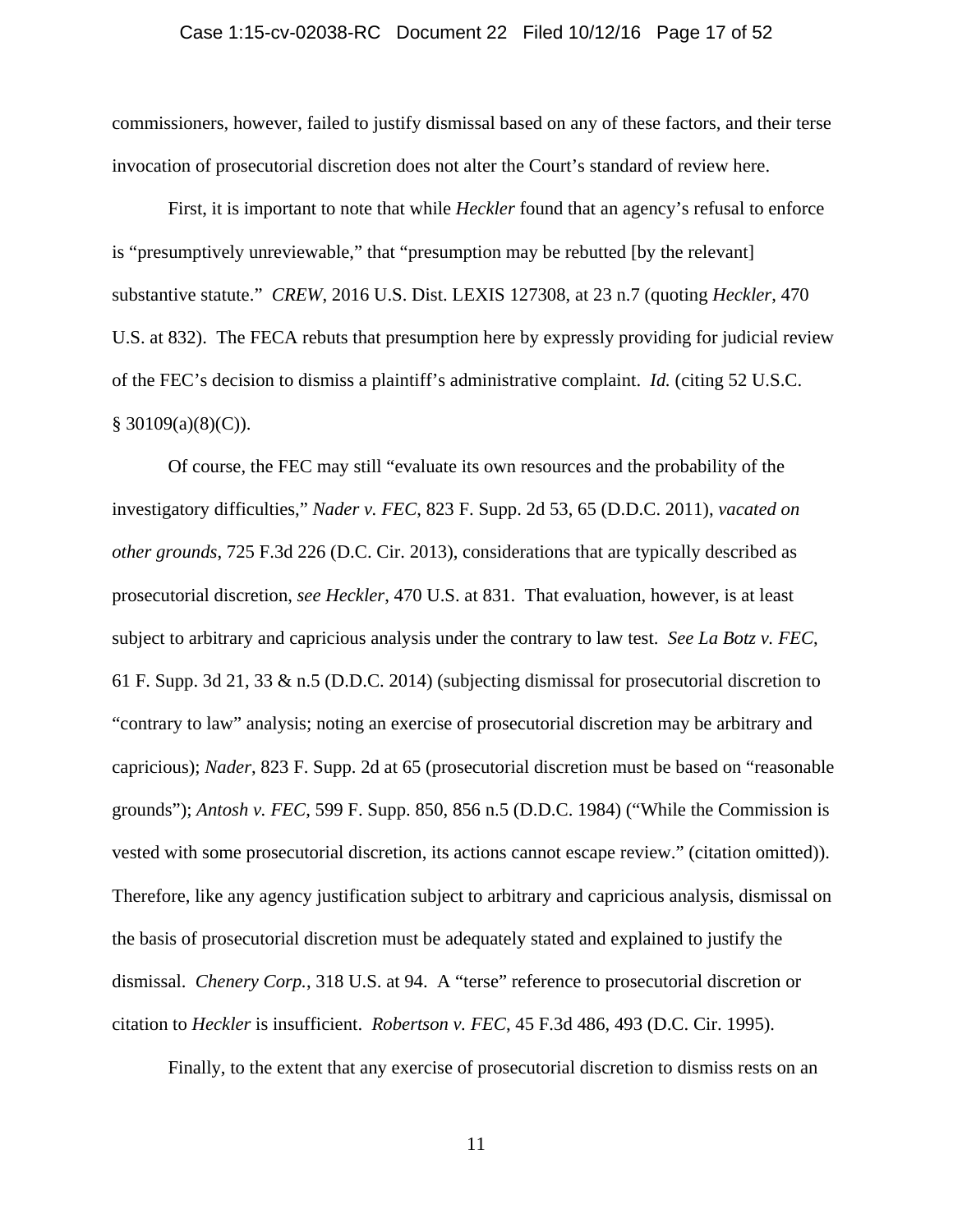#### Case 1:15-cv-02038-RC Document 22 Filed 10/12/16 Page 18 of 52

impermissible interpretation of law, the dismissal is contrary to law under the FECA and warrants reversal. *La Botz*, 61 F. Supp. 3d at 33 (noting FEC's prosecutorial discretion evaluated to see whether it rests on "impermissible interpretation" of law); *see also Akins*, 101 F.3d at 738 ("If [enforcement discretion] were to mean that an agency's *legal* determination was not reviewable, that would virtually end judicial review of agency action."). The Court owes no deference beyond what might be warranted under *Chevron* when reviewing an agency interpretation of law, regardless of whether the agency interrupts that statute directly or under the guise of an exercise of prosecutorial discretion. Rather, as long as the dismissal "result[s]" from the impermissible interpretation, as determined *de novo* by this Court where appropriate, the dismissal is contrary to law, even if that interpretation is only used to inform the FEC's exercise of prosecutorial discretion. *Orloski*, 795 F.2d at 161. Indeed, to allow the FEC to repackage a misinterpretation of law as an exercise of discretion would undermine the FECA's provision for judicial review and risk collapsing all contrary to law review into review for abuse of discretion. *Cf. id.* (specifying two distinct forms of review).

Accordingly, the controlling commissioners' citation to *Heckler* does not alter the Court's standard of review. The Court must still review the controlling commissioners' proffered rationale for dismissal to determine whether dismissal resulted from an impermissible interpretation of law or, if it did not result from an impermissible interpretation, to determine if dismissal nonetheless was arbitrary and capricious.

### **II. The Court May Take Notice of Extra-Record Facts**

In reviewing the controlling commissioners' statements of reasons, this Court sits as an "appellate tribunal" over the FEC. *La Botz*, 889 F. Supp. 2d at 59 n.3. As an appellate tribunal, the Court may take judicial notice of certain legislative facts outside the administrative record "to enable it to understand the issues clearly." *Beach Commc'n, Inc. v. FCC*, 959 F.2d 975, 987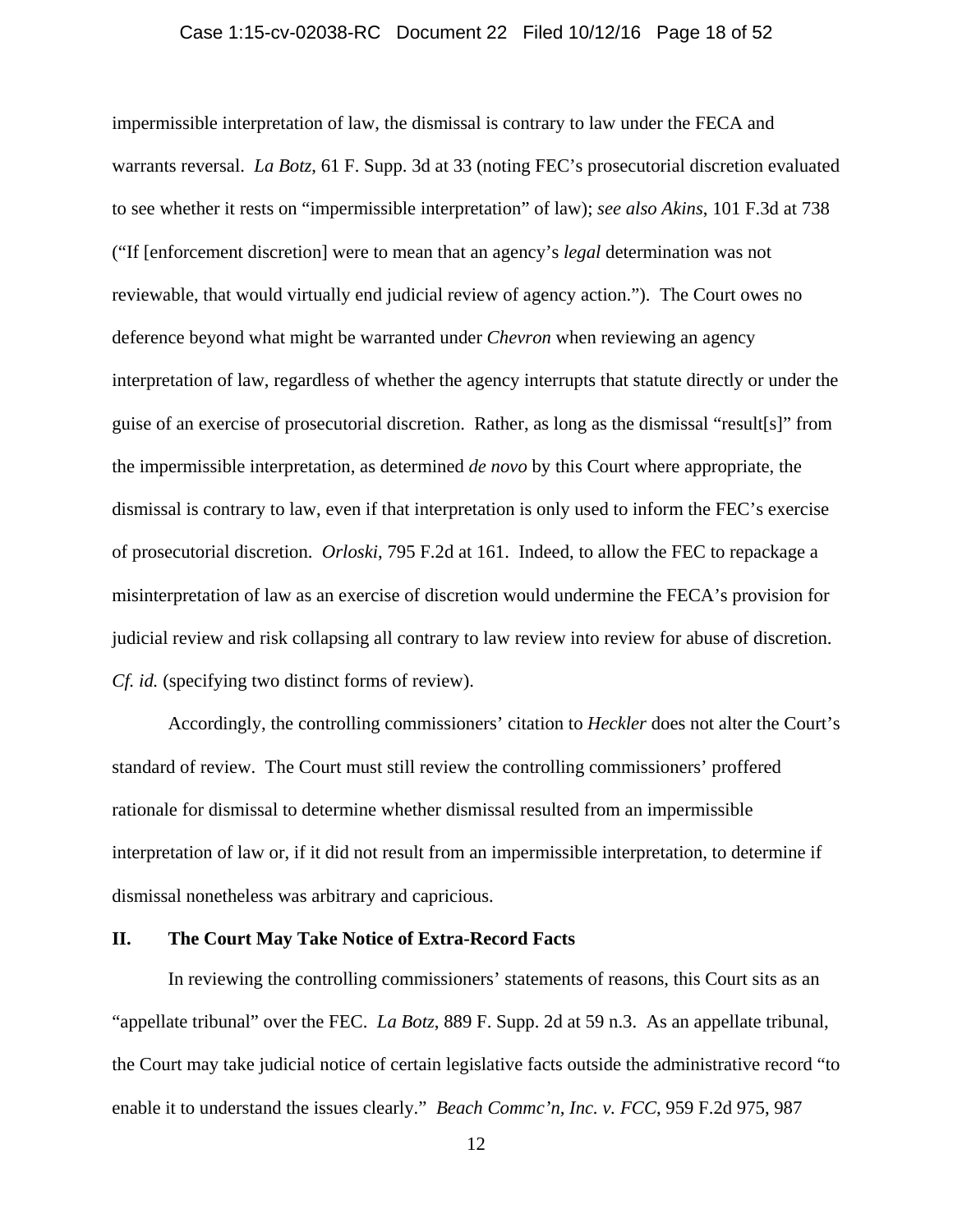#### Case 1:15-cv-02038-RC Document 22 Filed 10/12/16 Page 19 of 52

(D.C. Cir. 1992) ("'[I]t may sometimes be appropriate to resort to extra-record information to enable judicial review of agency action to become effective.'... In the instant case, we require additional 'legislative facts' . . . ." (citations omitted))*, rev'd on other grounds* 508 U.S. 307 (1993); *see also Jarita Mesa Livestock Grazing Ass'n v. U.S. Forest Serv.*, 305 F.R.D. 256, 298 (D.N.M. 2015) ("To the extent that materials go towards elucidating the standard by which the Court should judge the facts of this case, rather than elucidating the facts themselves, the Court may look to, and the parties may cite to, evidence outside the record."); *cf.* FED. R. EVID. 201 advisory committee's note ("'In determining the content or applicability of a rule of domestic law, the judge is unrestricted in his investigation and conclusion.' . . . This is the view which should govern judicial access to legislative facts." (citation omitted)). Accordingly, the Court may consider the materials submitted in Plaintiffs' opening brief and herewith if it finds those materials instructive on the proper interpretations of law.

Further, the Court may consider materials outside the record where the controlling commissioners "failed to explain administrative action so as to frustrate judicial review," *City of Dania Beach v. FAA*, 628 F.3d 581, 590 (D.C. Cir. 2010), or where controlling commissioners' good faith is in question, *see Citizens to Pres. Overton Park, Inc. v. Volpe*, 401 U.S. 402, 825 (1971). By asserting that the controlling commissioners terminated enforcement against CHGO because the FEC does not have the resources to prosecute, the FEC has introduced a ground which the controlling commissioners so failed to explain that judicial review of that ground has been frustrated, and the FEC has further put the controlling commissioners' good faith and credibility at issue by advancing a ground that is controverted by all available evidence.

In support of their motion and this reply, Plaintiffs submit a number of materials to show that the controlling commissioners' unreasonably narrow reading of *Buckley*'s "major purpose"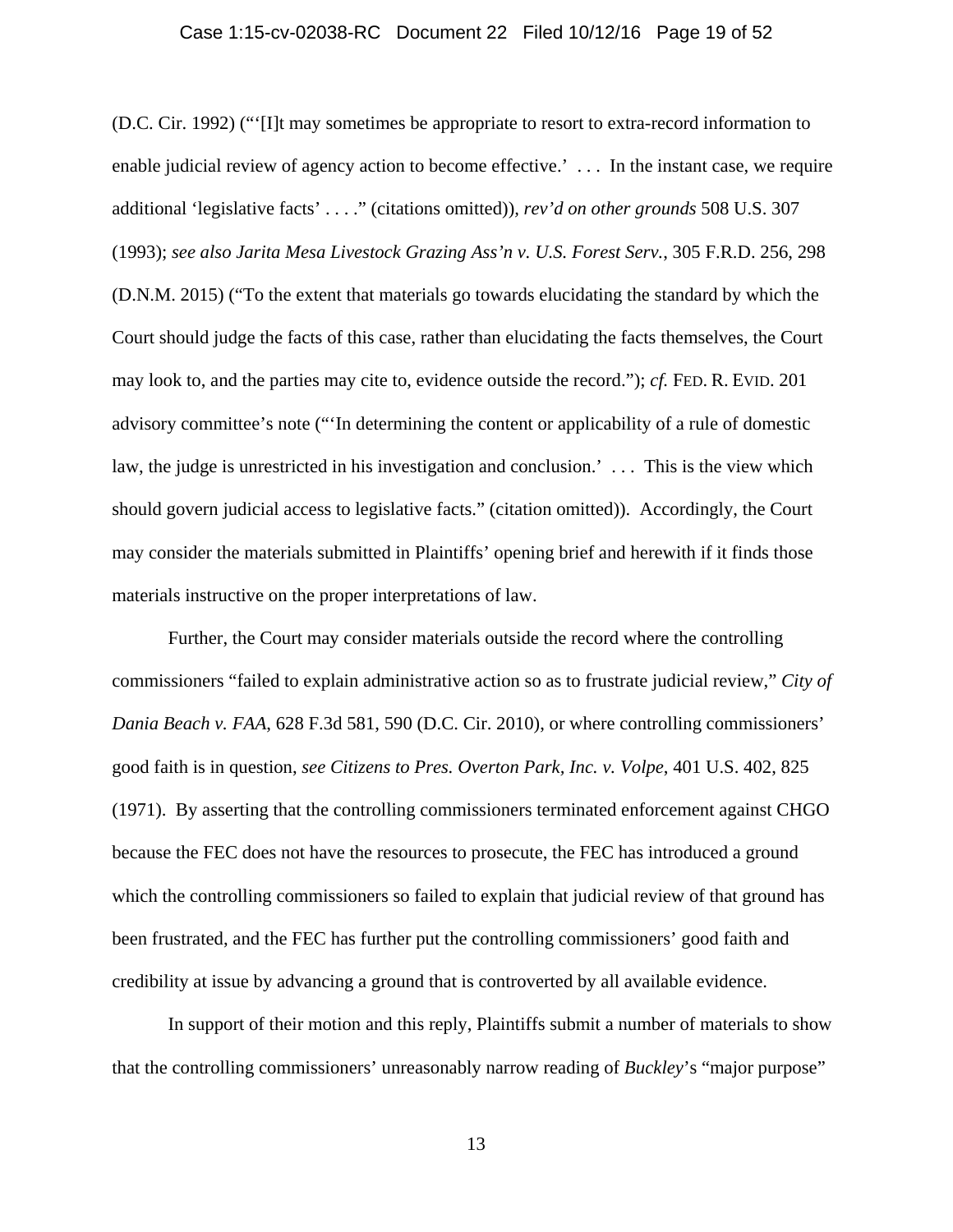#### Case 1:15-cv-02038-RC Document 22 Filed 10/12/16 Page 20 of 52

test and the FEC's enforcement powers have led to an explosion of dark money, and have led and will lead to continued and future harm to voters and Plaintiffs. Plaintiffs further submit materials herewith to show the lack of credibility in any assertion about the inability of the FEC to seek enforcement against CHGO. The Court may take notice of these materials. $2$ 

# **III. The Controlling Commissioners' Legal Interpretations are Impermissible**

As discussed above, the controlling commissioners purported to justify their dismissal of Plaintiffs' complaint on the basis of a number of legal interpretations: they interpreted the statute of limitations to bar enforcement, they interpreted a number of provisions of federal law to bar enforcement against CHGO because it was purportedly defunct, and they interpreted the "major purpose" test under *Buckley* to at least raise "novel legal issues" about CHGO's political committee status. The interpretations used to justify dismissal, however, are impermissible and therefore the dismissal was contrary to law.

## **A. The Statute of Limitations Has Not Run**

 $\overline{a}$ 

One reason the controlling commissioners cited for dismissing Plaintiffs' complaint is that the "statute of limitations effectively expired" on CHGO's violations of the FECA. AR 1516. In reaching that conclusion, the controlling commissioners must have interpreted 28 U.S.C. § 2462, the five-year limitations statute that applies to FEC enforcement actions. The controlling commissioners' interpretation, however, was impermissible and therefore the dismissal was contrary to law.

As a preliminary matter, the controlling commissioners' interpretation of section 2462 is not entitled to deference, and therefore the FEC's insistence that the interpretation was

 $2^2$  To the extent the Court believes this creates a genuine dispute of material fact, then it should deny both motions for summary judgment and permit discovery, including depositions of the controlling commissioners.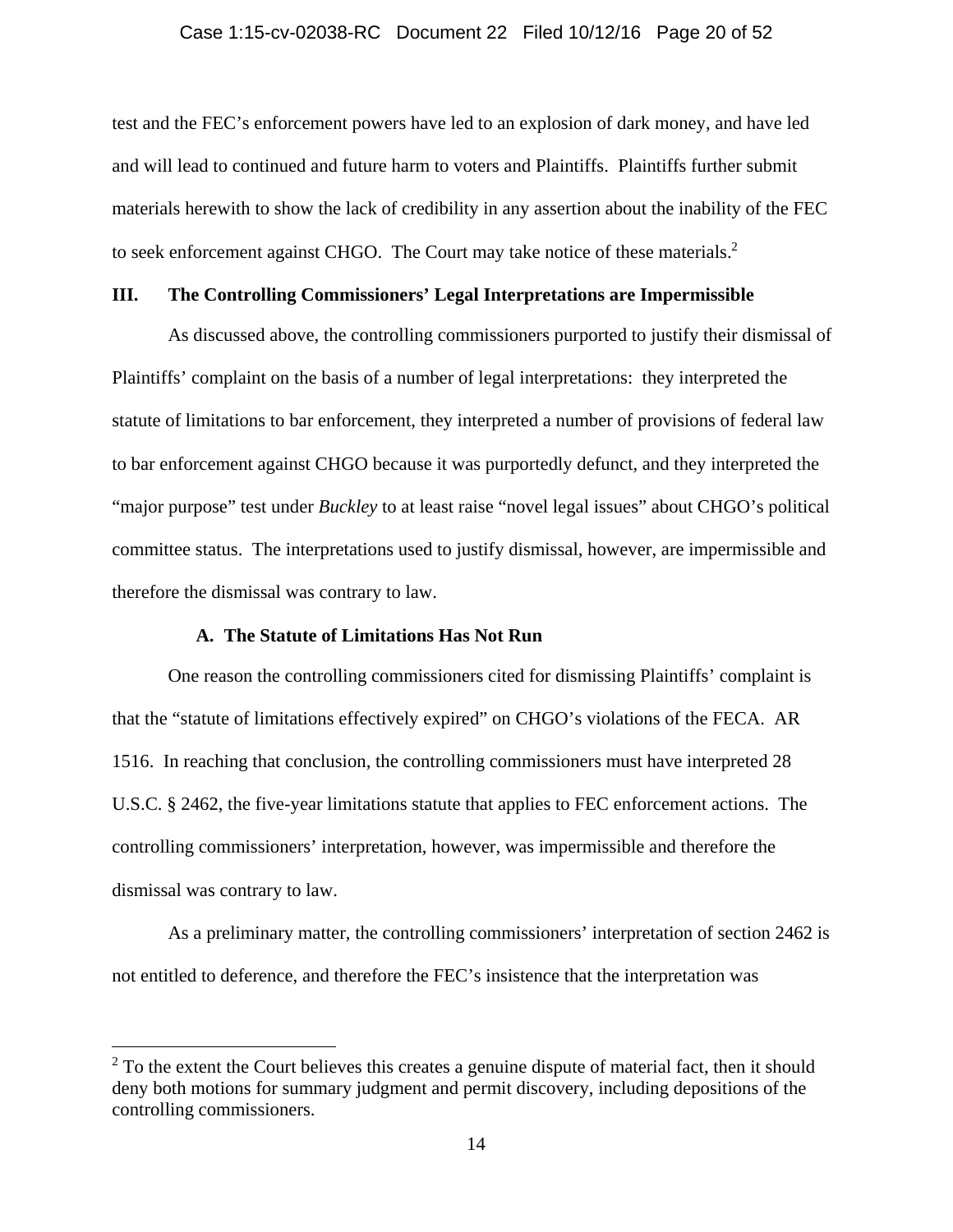#### Case 1:15-cv-02038-RC Document 22 Filed 10/12/16 Page 21 of 52

"reasonable" is beside the point. FEC Mem. 39. Section 2462 is a statute of general applicability, one over which the FEC enjoys no expertise. *See Proffitt*, 200 F.3d at 860 (courts owe no deference to agency interpretations of section 2462). Thus, the controlling commissioners' interpretation must be more than reasonable to justify dismissal. It must be right. The interpretation, however, was neither right nor reasonable.

The FEC concedes that, at least as to CHGO's violation of the FECA's political committee rules, the controlling commissioners did *not* find that the statute of limitations had run. FEC Mem. 39 & n.9 (arguing the statute of limitations has only run to "event-driven disclosure and disclaimer violations" $)^3$ . That concession is fatal to the controlling commissioners' justification for dismissal. After all, they not only dismissed CHGO's eventdriven disclosure violations and disclaimer violations, but also dismissed CHGO's political committee violations. AR 1503. Accordingly, the running of the statute of limitations cannot justify the dismissal of all of CHGO's violations.

The controlling commissioners were also incorrect, moreover, to interpret section 2462 to bar enforcement of any of Plaintiffs' claims. That is because, first, the FEC retains equitable enforcement powers even after the expiration of the statute of limitations, and second, CHGO's egregious and fraudulent conduct tolled any statute of limitations on its claims.<sup>4</sup>

<sup>&</sup>lt;sup>3</sup> The controlling commissioners' statement of reasons is hardly a model of clarity on this point. They lump all enforcement together and treat all enforcement as "effectively foreclosed." AR 1519. For example, while the FEC argues that the statute of limitations applies to disclaimer violations, the controlling commissioners do not even discuss those violations except to briefly note that Plaintiffs alleged them. AR 1516. The controlling commissioners provide no explanation for why those violations were dismissed. The complete lack of explanation itself renders the dismissal of the disclaimer violations contrary to law. *Siegel v. SEC*, 592 F.3d 147, 164 (D.C. Cir. 2010) (inadequately explained justification is arbitrary and capricious). <sup>4</sup> In the opening brief, Plaintiffs further argued that the continuing nature of CHGO's political

committee violations tolled the statute of limitations on that violation. Pls.' Mem. 38–39. As the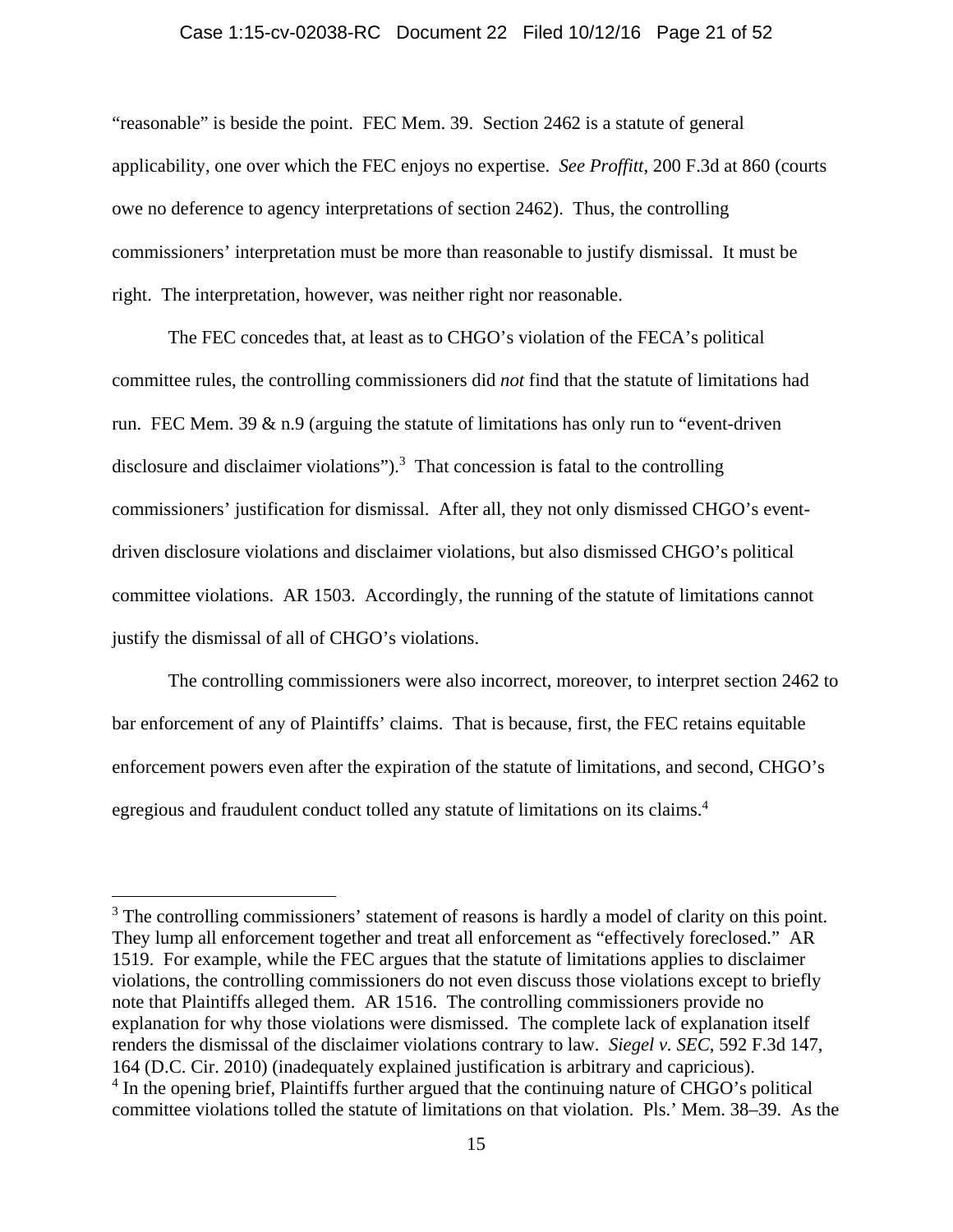### *1. The FEC Retains Equitable Enforcement Powers*

First, the FEC retains equitable enforcement powers even after the statute of limitations expires on its ability to impose civil penalties. *FEC v. Christian Coal.*, 965 F. Supp. 66, 71 (D.D.C. 1997) (holding section 2642 "provides no . . . shield from declaratory or injunctive relief" sought by the FEC); *FEC v. Nat'l Republican Senatorial Comm.*, 877 F. Supp. 15, 20–21 (D.D.C. 1995) (same). The FEC does not dispute that it has such authority, arguing instead only that there is a "split of authority on the question" and that litigation risk created by that split complicates enforcement and justifies dismissal. FEC Mem. 47. It is irrelevant, however, whether the controlling commissioners either erroneously interpreted section 2462 to bar enforcement or erroneously credited unpersuasive judicial decisions that misinterpreted section 2462 to conclude that pursing such relief would be risky. Under either way of framing the issue, the controlling commissioners' dismissal would be the "result of an impermissible interpretation" of law, and is thus contrary to law under the FECA. *Orloski*, 795 F.2d at 161. By failing to argue that the controlling commissioners were correct to credit the split in authority barring all FEC enforcement, the FEC concedes that the dismissal was contrary to law.

Furthermore, the split is not nearly as "considerable" as the FEC argues. FEC Mem. 47. The FEC points to *FEC v. Williams*, 104 F.3d 237 (9th Cir. 1996), a case in which the Ninth Circuit held, in the course of three sentences, that *Cope v. Anderson*, 331 U.S. 461 (1947), foreclosed the FEC from seeking injunctive relief that was "connected to the claim for legal relief." *Williams*, 104 F.3d at 240.<sup>5</sup> *Williams*'s summary reliance on *Cope*, however, has been

FEC now concedes that the statute of limitations has not run on that claim, Plaintiffs' do not devote additional briefing to that point.

<sup>5</sup> Notably, the only injunctive relief awarded by the district court in *Williams* was an injunction against "similar violations of the Act for a period of 10 years [from] the date of this order." Order, *FEC v. Williams*, No. CV-93-06321-ER-B (C.D. Cal. Jan. 31, 1995).The equitable relief at issue in *FEC v. Nat'l Right to Work Comm., Inc.*, 916 F. Supp. 10 (D.D.C. 1996), a case which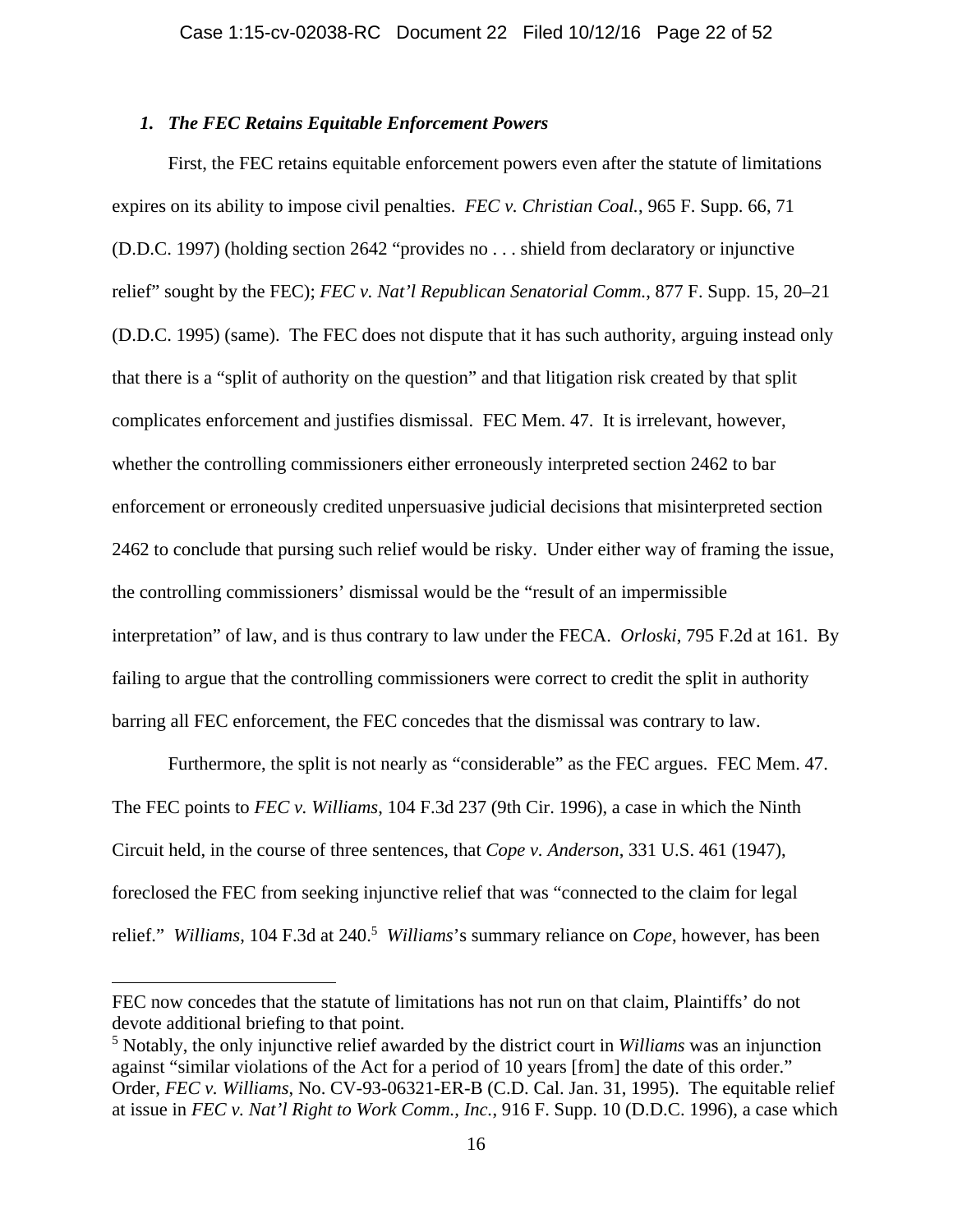### Case 1:15-cv-02038-RC Document 22 Filed 10/12/16 Page 23 of 52

widely criticized. *United States v. Telluride Co.*, 146 F.3d 1241, 1248 n.13 (10th Cir. 1998); *United States v. Banks*, 115 F.3d 916, 919 n.6 (11th Cir. 1997).

As explained in *Christian Coalition*, *Williams*'s mistake rested on conflating the doctrines of "concurrent jurisdiction" and "exclusive jurisdiction." 965 F. Supp. at 71. *Cope v. Anderson* considered the effect of a statute of limitations on the concurrent jurisdiction of equitable power, where equity mere serves to compliment a legal right. *Id.* The FEC's equitable power, however, rests on the exclusive jurisdiction of equity to grant injunctive relief. *Id.* Quoting the Supreme Court, Judge Joyce Hens Green explained how a statute of limitations impacts the differing forms of equity:

> "[W]hen the jurisdiction of the federal court is concurrent with that at law, or the suit is brought in aid of a legal right, equity will withhold its remedy if the legal right is barred by the local statute of limitations . . . . But where the equity jurisdiction is exclusive and is not exercised in aid or support of a legal right, state statutes of limitations barring actions at law are inapplicable . . . ."

*Id.* at 72 (quoting *Russell v. Todd*, 309 U.S.280, 289 (1940)). Accordingly, *Williams*'s reliance on *Cope* was mistaken, and it is unpersuasive authority on the question of the effect of section 2462 on the FEC's equitable powers. The controlling commissioners' reliance on *Williams* and cases like it—even if only to assess litigation risk—means the dismissal resulted from an impermissible interpretation of law.

The FEC nonetheless argues that equitable enforcement is limited to remedying "future risk of harm." FEC Mem. 46. The FEC, however, is mistaken. While some forms of equitable relief are forward-looking and thus must be justified by a showing of future risk of harm, *see* 

also mistakenly relied on *Cope* to deny equitable relief, was of a similar nature, *id.* at 13 (reviewing a "permanent injunction commanded the NRTWC to refrain from similar vigilantism in the future"); *id.* at 14 (relying on *Cope* to find section 2642 barred equitable enforcement powers). The relief the FEC could grant here need not be so limited nor connected to legal relief.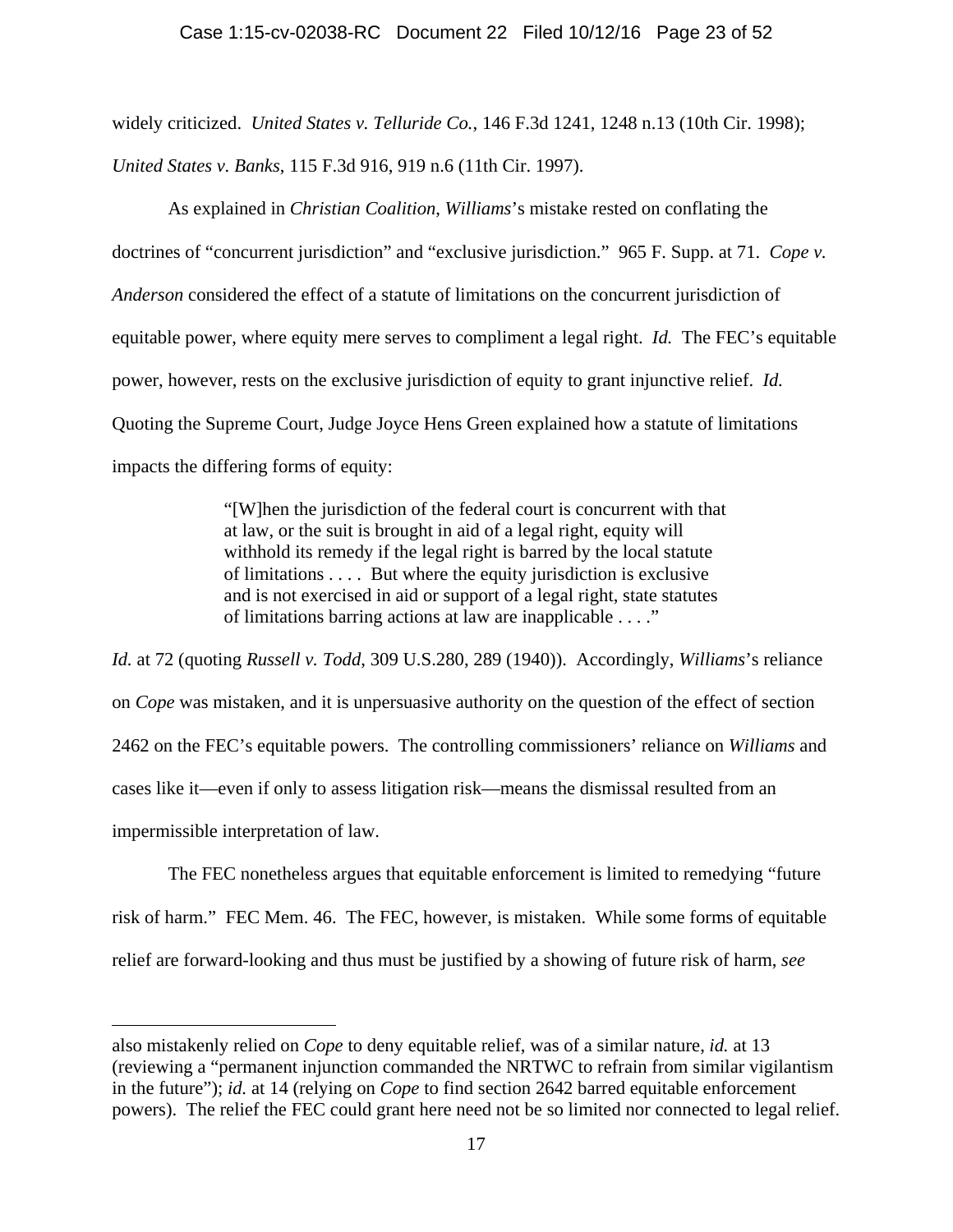*SEC v. Brown*, 740 F. Supp. 2d 148, 156–57 (D.D.C. 2010) (looking to risk of future harm to justify ban on defendant's holding position as officer or director of company in the future); *Nat'l Right to Work Comm.*, 916 F. Supp. at 13, 14 (noting failure to show defendant "will ever conduct such clandestine surveillance of its opponents again" undermines justification for injunction ordering defendant "to refrain from similar vigilantism in the future"), that is not true for all equitable relief. Some equitable relief is remedial and, therefore, backward looking. Such relief may be justified solely on the basis of a showing of past wrong. *See, e.g.*, *United States v. Phillip Morris, Inc.*, 396 F.3d 1190, 1198 (D.C. Cir. 2005) ("Disgorgement, on the other hand, is a quintessentially backward-looking remedy focused on remedying the effects of past conduct to restore the status quo. It is measured by the amount of prior unlawful gains and is awarded without respect to whether the defendant will act unlawfully in the future. Thus it is both aimed at and measured by *past* conduct." (citations omitted)); *see also United States v. Phillip Morris USA, Inc.*, 801 F.3d 250, 262 (D.C. Cir. 2015) (holding "correcting . . . misinformation . . . focuse[s] on remedying the effects of past conduct"); *SEC v. First Jersey Sec., Inc.*, 101 F.3d 1450, 1475 (2d Cir. 1996) (rejecting suggestion the SEC must show risk of future harm to justify equitable relief). The FEC may seek backward focused equitable relief, for example, by having CHGO correct the absence of disclosure that its violations created and by disgorging funds with which Reed, Mihalke, and Berman wrongly absconded.

Further, the FEC is wrong to assert that there is no risk of future harm here. First, voters are continually harmed by being denied information that is relevant to elections in which they will vote. Six members of Congress for whom CHGO ran ads in 2010 remain in federal office today. *See* AR 209–20, 1496–1500 (listing races in which CHGO ran ads); Decl. of Stuart McPhail in Supp. of Pls.' Mot. for Summ. J., Ex. 1 ("MSJ Decl."), ECF No. 19-1 (listing as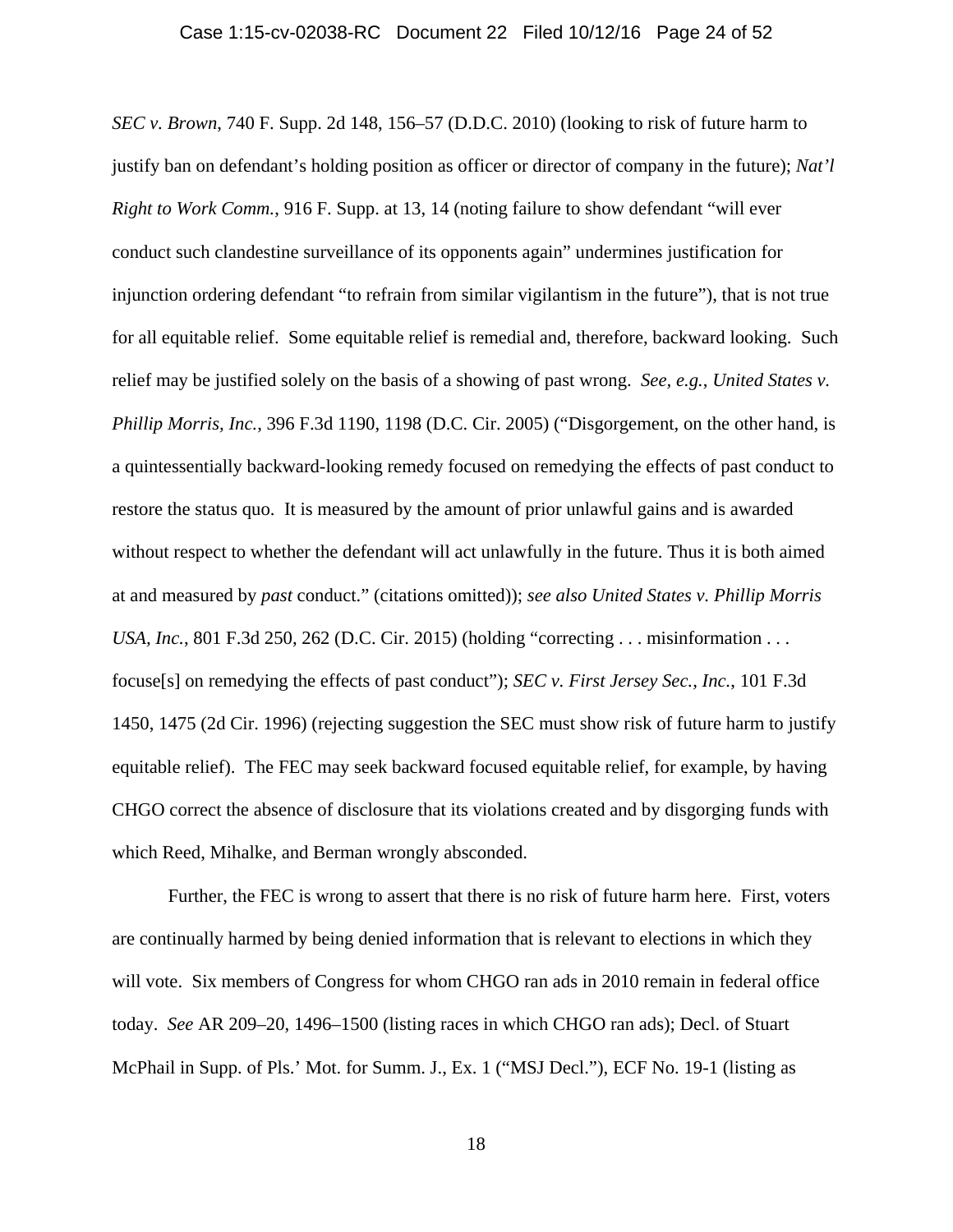#### Case 1:15-cv-02038-RC Document 22 Filed 10/12/16 Page 25 of 52

current members Mick Mulvaney, Mike Kelly, Andy Harris, Todd Young, Lou Barletta, and Scott Tipton). Each of those candidates is up for reelection, or election to another federal office, in 2016. Exhibit 1.<sup>6</sup> Voters are entitled to know who contributed to CHGO to understand who financially supported these candidates in the past and who may be supporting them through other vehicles now, and who may have been rewarded for their support by those same candidates during their time in office. *See Buckley*, 424 U.S. at 66–67 (listing reasons voters deserve to know who financially backs their candidates).Thus voters continue to suffer and will suffer future harm by being denied all of the information to which the FECA entitles them.

Further, as noted in Plaintiffs' opening brief, CHGO's flagrant conduct created a roadmap for organizations to hide contributors' support for candidates, a roadmap which groups continue to exploit in elections. Pls.' Mem. 29–30. That includes at least one group represented by CHGO's counsel, Canfield. *Id.* (describing activities of Arizona Future Fund, a group that, like CHGO, spent heavily on elections, lied to federal authorities about its activities, and terminated upon investigation); MSJ Decl., Ex. 9, 10. CHGO's founder, Scott Reed, also remains heavily involved in politics and is in a position to engage in the same misbehavior he engaged in with CHGO. AR 653 (noting Reed is currently the "senior political strategist with the U.S. Chamber of Commerce"). There is clear risk of future harm. *S.E.C. v. Bilzerian*, 29 F.3d 689, 695 (D.C. Cir. 1994) ("In order to determine whether a reasonable likelihood of future

<sup>&</sup>lt;sup>6</sup> Exhibits are attached to the Declaration of Stuart C. McPhail in Support of Plaintiffs' Reply, filed herewith. The Court may take judicial notice of such government records, *Veg-Mix, Inc. v. Dep't of Ag.*, 832 F.2d 601, 607 (D.C. Cir. 1987), and may consider them outside of the record to determine whether the FEC failed to consider important facts if and when it considered the risk of future harm by terminating enforcement against CHGO. *Esch v. Yuetter*, 876 F.2d 976, 991 (D.C. Cir. 1989) (court may supplement record where "agency failed to consider factors which are relevant"). While most of these candidates are running for reelection, Todd Young is running for Senate.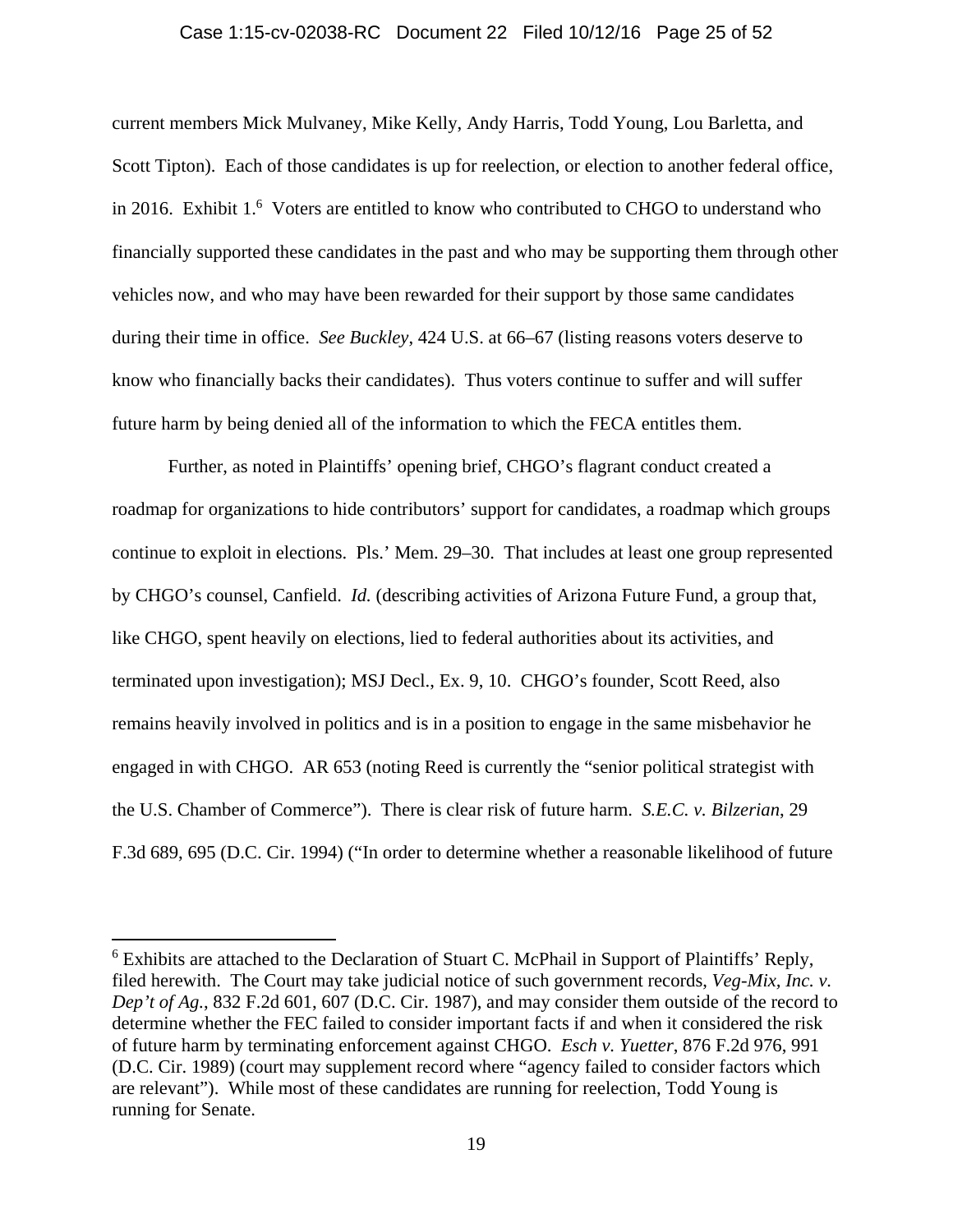#### Case 1:15-cv-02038-RC Document 22 Filed 10/12/16 Page 26 of 52

violations exists, the court considers whether a defendant's violation was isolated or part of a pattern, whether the violation was flagrant and deliberate or merely technical in nature, and whether the defendant's business will present opportunities to violate the law in the future." (internal quotation marks omitted)).

In sum, the FEC retains equitable enforcement powers that it may use against CHGO to remedy any violation for which the statute of limitations has otherwise run. Accordingly, as the controlling commissioners misinterpreted section 2462, and that misinterpretation resulted in dismissal, the dismissal was contrary to law.

#### *2. CHGO's Fraudulent Concealment Tolled the Statute of Limitations*

In addition to allowing the FEC to seek equitable relief beyond five years, section 2462 does not prevent any kind of relief because the statute has been tolled by CHGO's fraudulent concealment. Once again, the FEC does not dispute that the conduct at issue tolled the statute of limitations, but argues only that it was not "unreasonable" for the FEC not to pursue the argument. FEC Mem. 43. The FEC mistakes its burden: it must show that the controlling commissioners' interpretations of section 2462 and the fraudulent concealment doctrine which resulted in the dismissal were correct. *Orloski*, 795 F.2d at 161 (so long as dismissal is the "result of an impermissible interpretation," then dismissal is contrary to law). If the controlling commissioners were not correct, then those interpretations are impermissible and the dismissal resulting from them is contrary to law, regardless of whether the controlling commissioners' interpretations were or were not unreasonable.<sup>7</sup>

 $<sup>7</sup>$  The doctrine of fraudulent concealment is judicially created, and thus its interpretation involves</sup> the interpretation of judicial precedent, for which the controlling commissioners enjoy no *Chevron* deference. *Univ. of Great Falls*, 278 F.3d at 1341. Further, as with the discussion of equitable enforcement, the controlling commissioners never actually discussed the question of tolling. Thus, their conclusion on the statute of limitations is conclusory on that matter, and the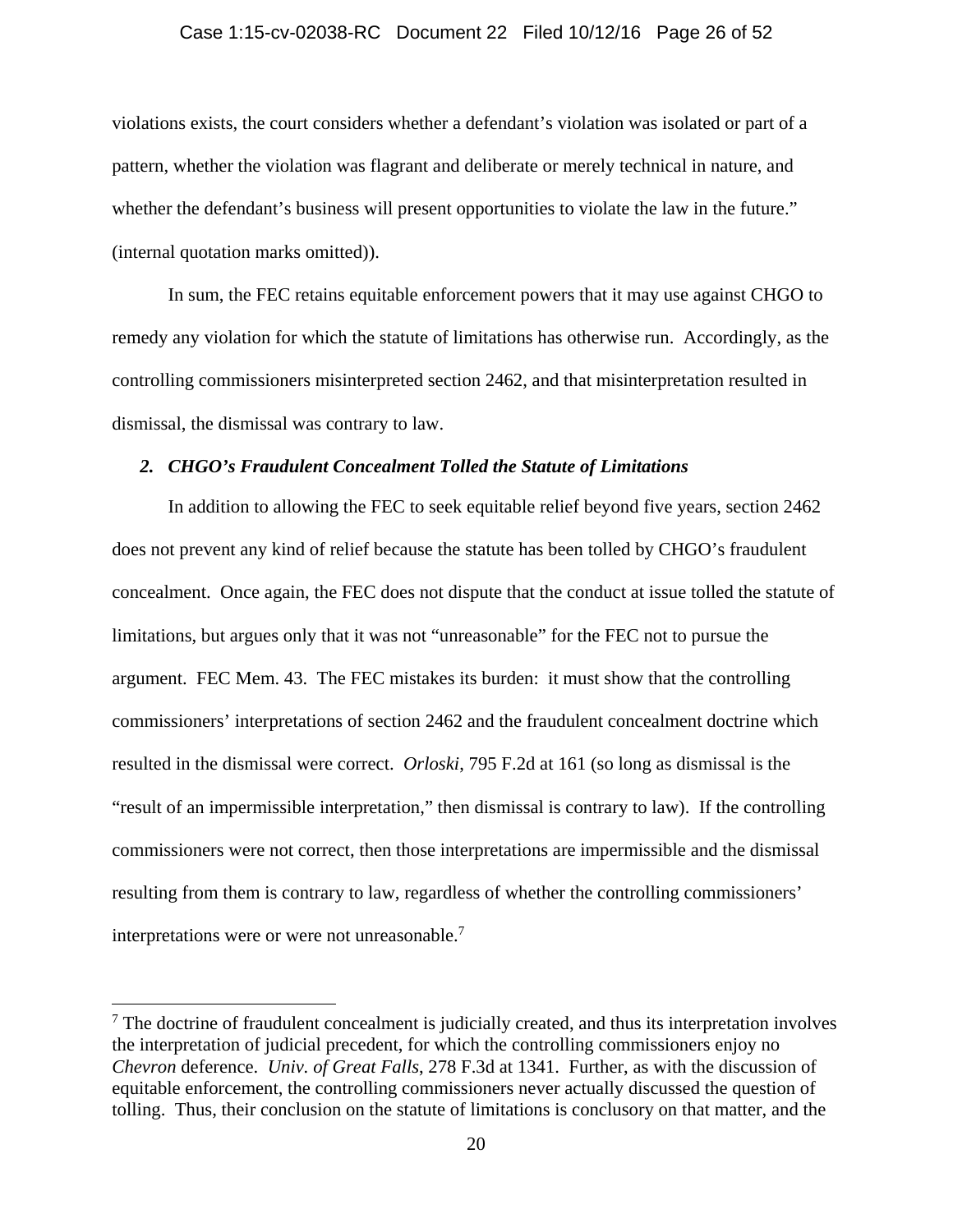#### Case 1:15-cv-02038-RC Document 22 Filed 10/12/16 Page 27 of 52

In support of the controlling commissioners, the FEC notes that the Ninth Circuit rejected its appeal to fraudulent concealment in *Williams.* FEC Mem. 44. In that case, the Ninth Circuit found the FEC could not prove fraudulent concealment because the evidence of the unlawful conduit contributions were disclosed on reports filed with the FEC. *Williams*, 104 F.3d at 241 (noting "[t]he reports required by FECA provide sufficient information to FEC" and that "[t]here is no allegation that the 22 contributions by Williams' employees and friends were not listed in the campaign reports, or [that the reports] otherwise contained false information"). *Williams*, however, does not support the controlling commissioners here.

First, *Williams* found that "section 2462 is subject to equitable tolling." *Id.* at 240. Thus, as a legal matter, *Williams* is consistent with holding that CHGO's fraudulent concealment could toll section 2462. Second, *Williams* is entirely distinguishable on its factual finding that equitable tolling was inappropriate in the case before it. There, the defendant had filed the requisite FEC disclosure reports, providing the FEC with sufficient information to determine that the defendant was using the reported individuals as straw donors. *Id.* at 241. CHGO, on the other hand, never filed a single disclosure report as required. AR 204, 242–43. Had it done so, the total sums it spent on express advocacy and electioneering communications would have been readily apparent back in 2010. But because it had not, and because the officers of CHGO gave false, misleading, or incomplete answers to the investigators and because they destroyed or failed to retain relevant documents, the FEC was unable to attain a complete understanding of the amounts CHGO spent on ads until 2015 when it located a previously undisclosed vendor. AR 1159–62, 1472–74. It was the OGC's inability to exactly determine these sums that led the

FEC's arguments about it are impermissible post hoc rationalizations. *See La Botz v. FEC*, 889 F. Supp. 2d at 62.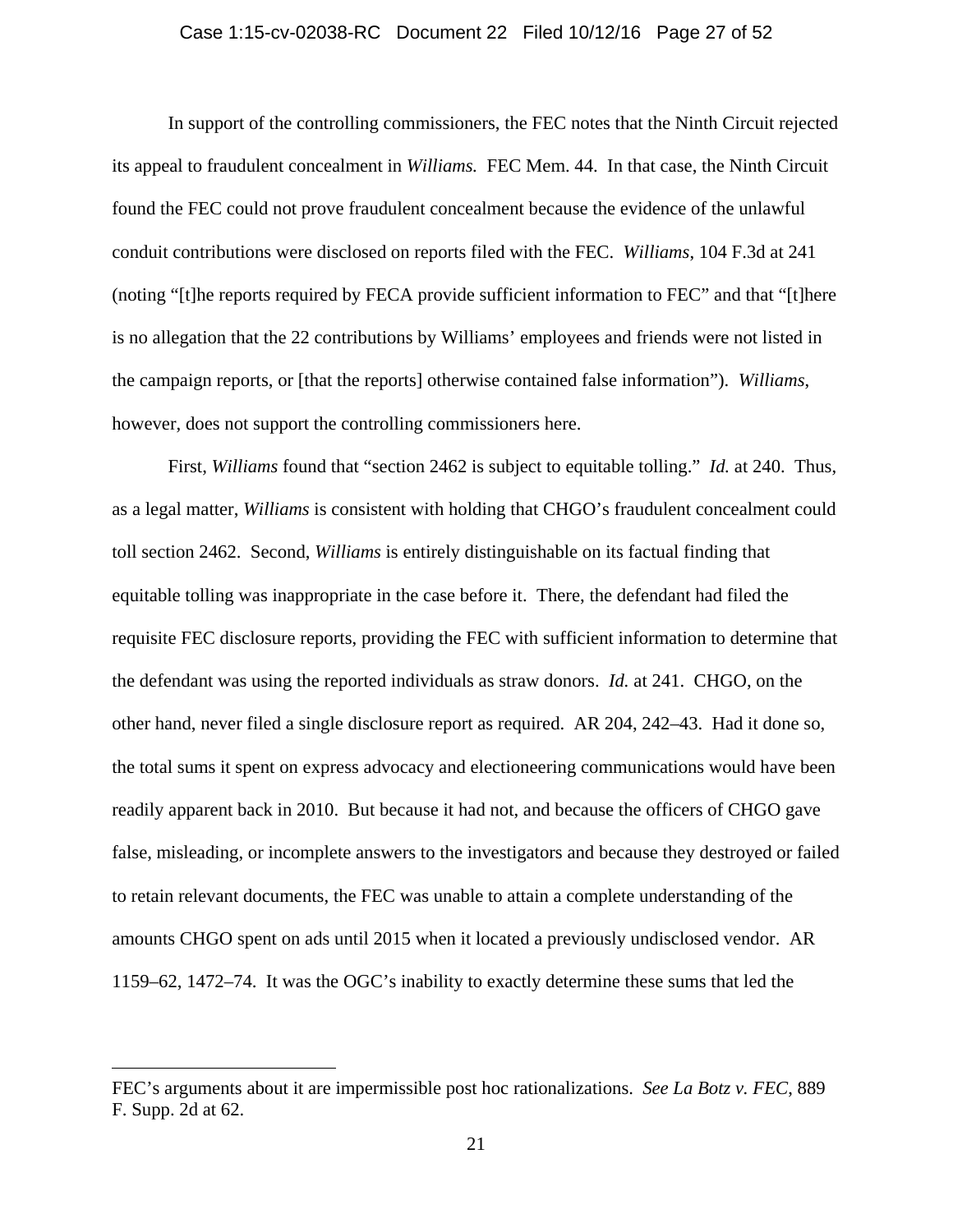#### Case 1:15-cv-02038-RC Document 22 Filed 10/12/16 Page 28 of 52

controlling commissioners to refuse to find reason to believe CHGO was a political committee the issue that would serve as the basis of a potential future lawsuit. AR  $1518-19$ .<sup>8</sup>

The FEC simply fails to show that the controlling commissioners' implicit interpretation of the tolling doctrine that resulted in the dismissal was correct. The mere fact that the FEC might face legal arguments in opposition to its enforcement, FEC Mem. 45, hardly shows those arguments are correct or justifies the FEC's abandoning enforcement. The controlling commissioners impermissibly interpreted the tolling doctrine and section 2462, and therefore the dismissal that resulted from those interpretations was contrary to law.

### **B. No Law Bars Enforcement Against CHGO**

 $\overline{a}$ 

The controlling commissioners further dismissed Plaintiffs' complaint against CHGO because they thought any further enforcement would be "futile," implicitly interpreting various laws to support that conclusion. AR 1519. They cited as the reasons for this conclusion that CHGO "no longer existed," it "had no money," and there were no "agents of CHGO with whom the Commission could conciliate." *Id.* On each point, the controlling commissioners' interpretation of applicable laws is impermissible or their conclusions irrelevant, and the FEC's arguments do nothing to remedy those failings.

As an initial matter, Plaintiffs note this case presents a rather unique situation. For all of

<sup>&</sup>lt;sup>8</sup> CHGO's agents did far more than fail to "divulge[e] all of the information" known to them, as the FEC contends. FEC Mem. 45 (citing *Int'l Ass'n of Machinists & Aerospace Workers v. NLRB*, 130 F.3d 1083, 1087–88 (D.C. Cir. 1997)). They destroyed or failed to retain relevant evidence that they were ordered to preserve, AR 8, 42, 162, 199, 247, 276, obstructed the service of a subpoena, AR 324, filed false statements under penalty of perjury, AR 1548–49, 1559–73, and made false or misleading statements to FEC investigators, AR 46–48, 118–61, 198, 261. Those acts are textbook fraudulent concealment. *Currier v. Radio Free Europe/Radio Liberty, Inc.*, 159 F.3d 1363, 1367 (D.C. Cir. 1998) (holding "affirmatively misleading statements" toll the statute of limitations); *In re Vitamins Antitrust Litig.*, No. MISC 99-197 (TFH), 2000 WL 1475705, at \*3 (D.D.C. May 9, 2000) (holding "providing false information to law enforcement authorities" and destruction of documents are affirmative acts of concealment).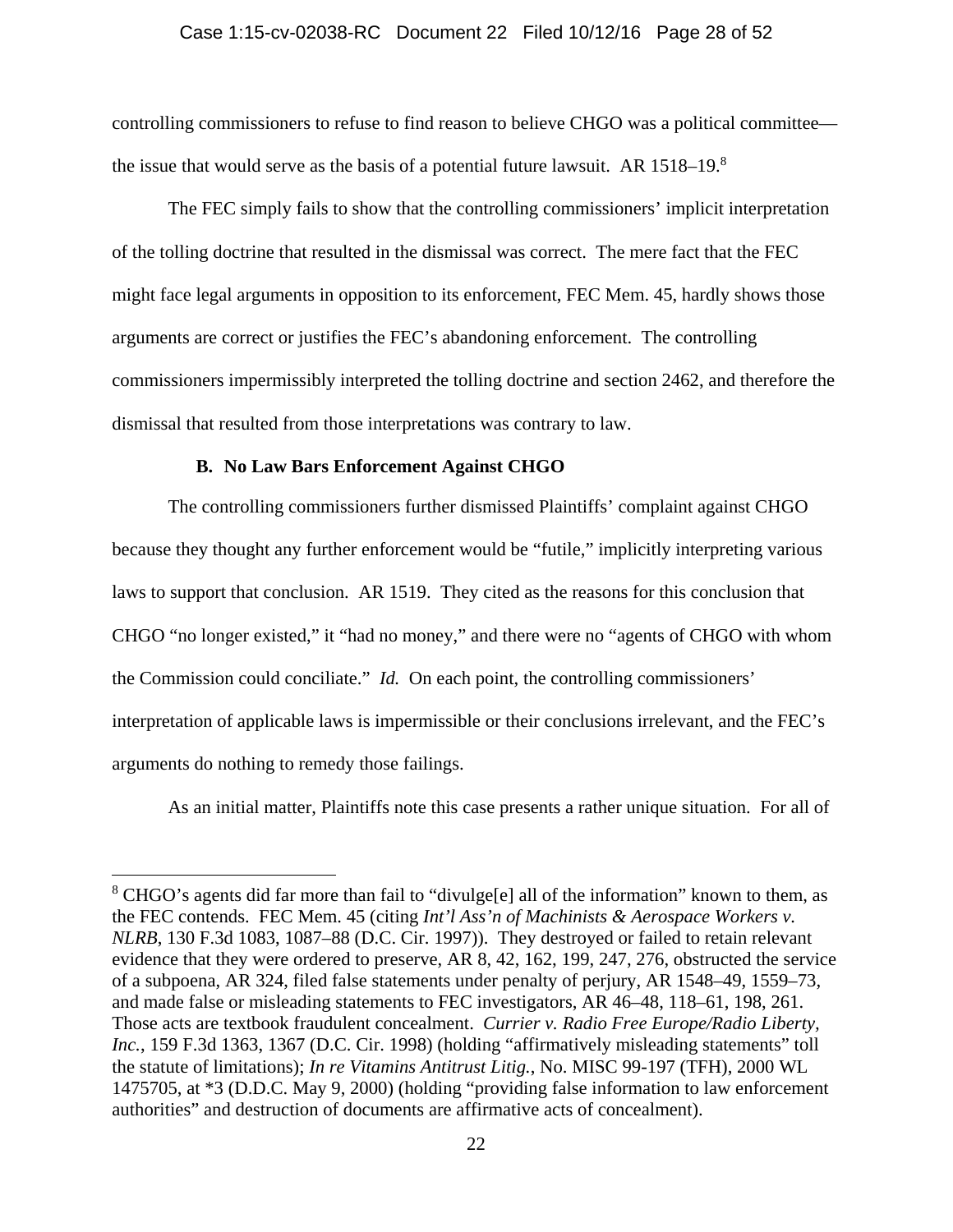#### Case 1:15-cv-02038-RC Document 22 Filed 10/12/16 Page 29 of 52

the FEC's expressed concern about "investigatory difficulties" attendant in investigating a purportedly defunct organization about actions that occurred many years ago, FEC Mem. 37, 49, the FEC could provide some relief without conducting any additional investigation. That is because the OGC already conducted an extensive investigation of CHGO, an investigation which disclosed CHGO's central mission and the full extent of its activities which conclusively show that it is political committee.<sup>9</sup> That investigation has also revealed a central component of what CHGO has so far refused to disclose: the identities of CHGO's contributors. The FEC has in its possession documents which clearly show CHGO's contributors, although the copies of those documents provided to Plaintiffs have that information redacted. *See, e.g.*, AR 403, 410–13, 422, 426, 427, 466–68, 486; *see also* Def. FEC's Am. Certified List of Contents of the Admin. Records 3, 7, ECF No. 18-1 (noting the FEC redacted information from documents identifying donors that were provided to Plaintiffs). Thus, the FEC could, today, find CHGO failed to file required reports and is a political committee, and then release the information it gathered in its investigation and that CHGO failed to disclose. No additional investigation or agency resources would be required beyond posting unredacted copies of CHGO's documents on the FEC website.

Administratively authorizing the posting of such information would not be unprecedented. The FEC has released investigative information to correct disclosure violations in the past without seeking a court order. *See, e.g.*, *CREW v. FEC*, 475 F.3d 337, 339–40 (D.C. Cir. 2007) (discussing case where FEC revealed through its website investigatory files disclosing information about an in-kind contribution without seeking court approval); *see also* 11 C.F.R. § 5.2 (requiring FEC to "make the fullest possible disclosure of records to the public"). Of

<sup>&</sup>lt;sup>9</sup> Despite the fact that CHGO falsely denied that it is a political committee, FEC Mem. 36, CHGO qualifies as a political committee under any reasonable interpretation of *Buckley*. *See infra* Part III.C.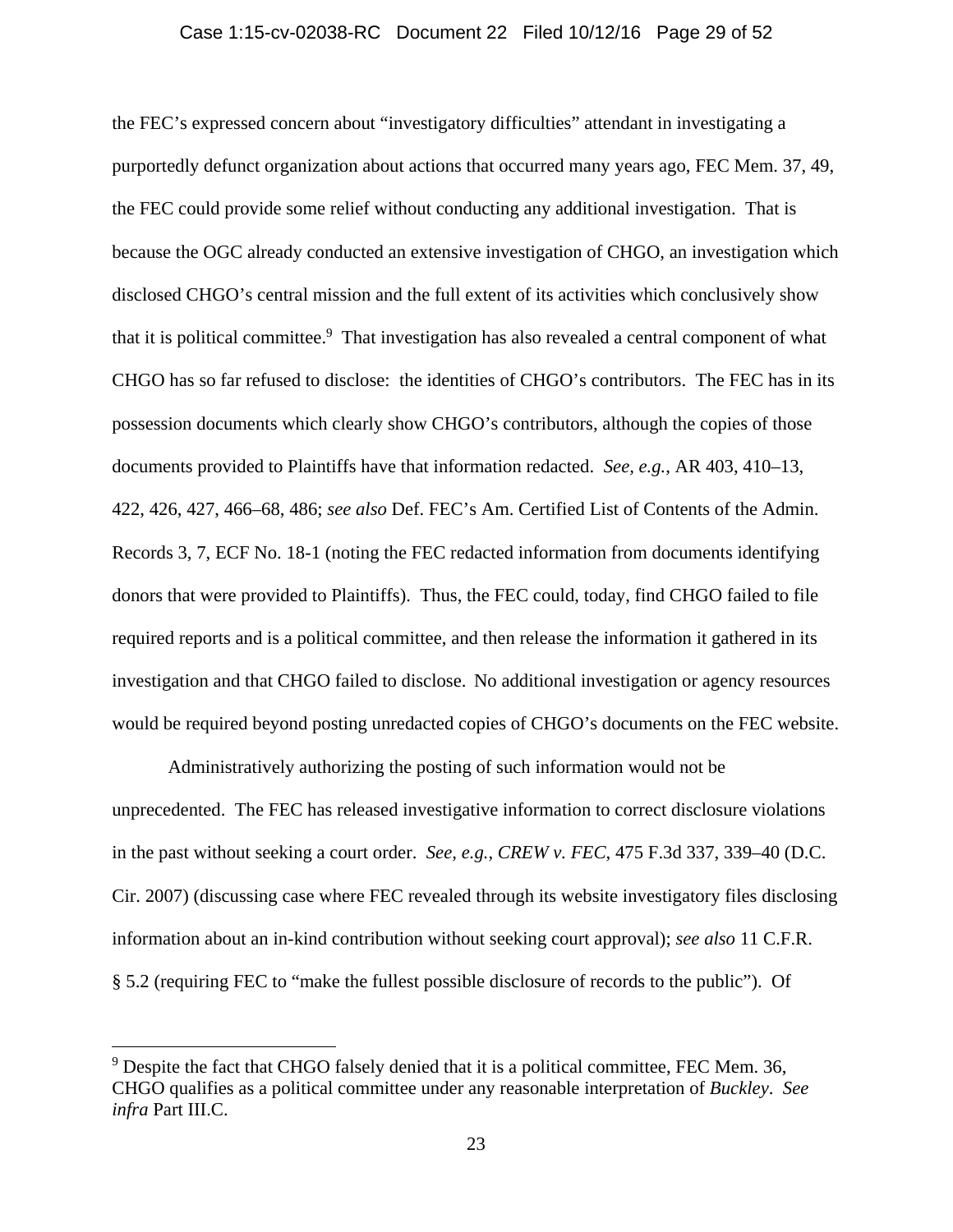#### Case 1:15-cv-02038-RC Document 22 Filed 10/12/16 Page 30 of 52

course, the FEC could also seek a default judgment against CHGO if it thought a court order was necessary, something which would likely incur little or no cost if CHGO is, as the controlling commissioners' surmise, truly nonexistent and without money to pay for counsel. Finally, there is no legal block on the FEC sharing this information. While FEC investigations are confidential while they proceed, that statutory bar to disclosure ceases once the investigation is closed. *See*  Disclosure of Certain Documents in Enforcement and Other Matters, 81 Fed. Reg. 50702, 50702–03 (Aug. 2, 2016) (discussing *AFL-CIO v. FEC*, 333 F.3d 168, 174, 179 (D.C. Cir. 2003) for proposition that 52 U.S.C. § 30109(a)(12)(A)'s confidentiality provision "merely ... prevent[s] disclosure of the fact that an investigation is pending," and outlining policy to release certain documents once an investigation is completed subject to balancing against the disclosed parties' First Amendment interests in non-disclosure). Moreover, as there has been no conciliation attempt (and, according to the controlling commissioners, none is possible), the confidentiality provision associated with such negotiations does not apply. *See* 52 U.S.C.  $\S$  30109(a)(4)(B)(i). Finally, contributors to a political committee enjoy no First Amendment rights against disclosure, *see Buckley*, 424 U.S. at 84 (finding no constitutional bar to disclosure provisions of FECA, including disclosure of contributors to political committees); *SpeechNow v. FEC*, 599 F.3d 686, 698 (D.C. Cir. 2010) (same), thus there is no First Amendment concern created by the FEC's disclosure of CHGO's contributors.

Releasing the names of CHGO's contributors would not only finally provide voters with the identities of those who financially backed numerous federal candidates—including the identity of the single donor who contributed \$4 million to CHGO's political activities, AR 683 it would act as a powerful deterrent to future actors who know that the FEC might disclose their identities in the event it discovers wrongdoing. Accordingly, given the ease with which the FEC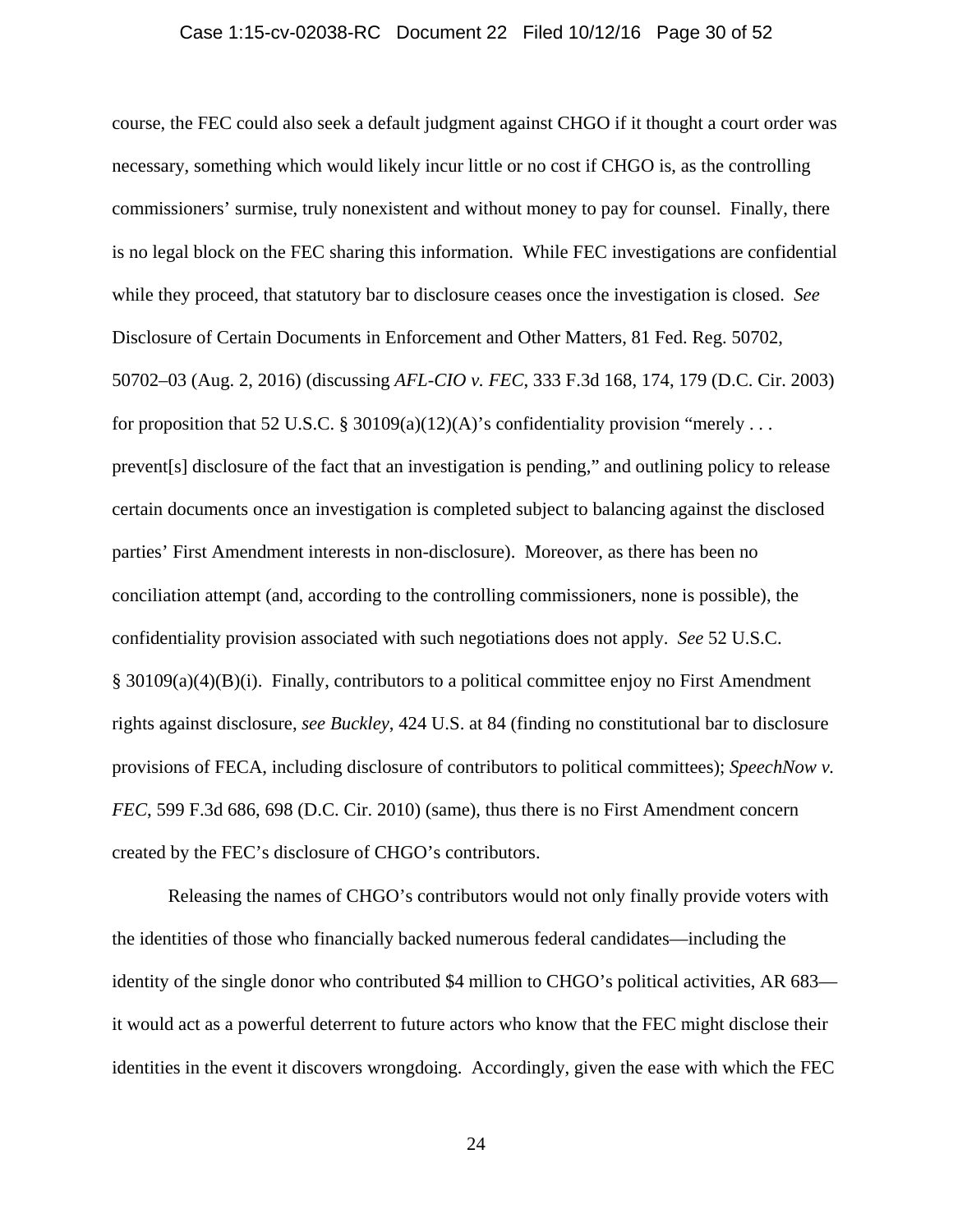#### Case 1:15-cv-02038-RC Document 22 Filed 10/12/16 Page 31 of 52

could remedy many of the violations at issue here without the expenditure of any significant agency resources, enforcement against CHGO is hardly futile or inefficient, and the burdens to which the FEC has cited are irrelevant.

Nonetheless, even putting aside the ease with which the FEC could do much to resolve this matter, the FEC's arguments here do not show that any other action against CHGO would be futile or impossible. First, the FEC cites nothing to support the controlling commissioners' conclusory statement that CHGO no longer exists as a legal entity. Rather, the FEC misstates the rules for political committee termination. FEC Mem. 35–36.10 Under the FECA, any group that is a political committee continues to exist until it files the requisite termination report with the FEC, or the FEC otherwise terminates it. 52 U.S.C. § 30103(d). Of course, only political committees need to file the report, but a group becomes a political committee whenever it satisfies the FECA's political committee standards and is not carved out by *Buckley*'s major purpose test. *See, e.g.*, 52 U.S.C. § 30101(4)(a) (defining "political committee" as any "committee, club, association or other group of persons which receives contributions aggregating in excess of \$1,000 during a calendar year or which makes expenditures aggregating in excess of \$1,000 in a calendar year"); *Buckley*, 424 U.S. at 79 (carving out from FECA's political committee rules those groups without the major purpose to nominate or elect federal candidates). There is no requirement that the FEC make a formal determination that a group is a political committee for it to be classified as one under the FECA and for it to incur the obligations

 $10$  To the extent the FEC may be said to be interpreting the termination requirements under the FECA, the FEC's litigation position is not entitled to any *Chevron* deference. *Village of Barrington, III v. Surface Tranp. Bd.*, 636 F.3d 650, 660 (D.C. Cir. 2011) ("[W]e give no deference to agency litigation positions raised for the first time on judicial review." (internal quotation marks omitted)). Further, even if the legal interpretation were adopted by the controlling commissioners, the fact that it is reflected in a statement of reasons without force of law would deny the interpretation *Chevron* deference. *Mead*, 533 U.S. at 221, 222–23, 232–34.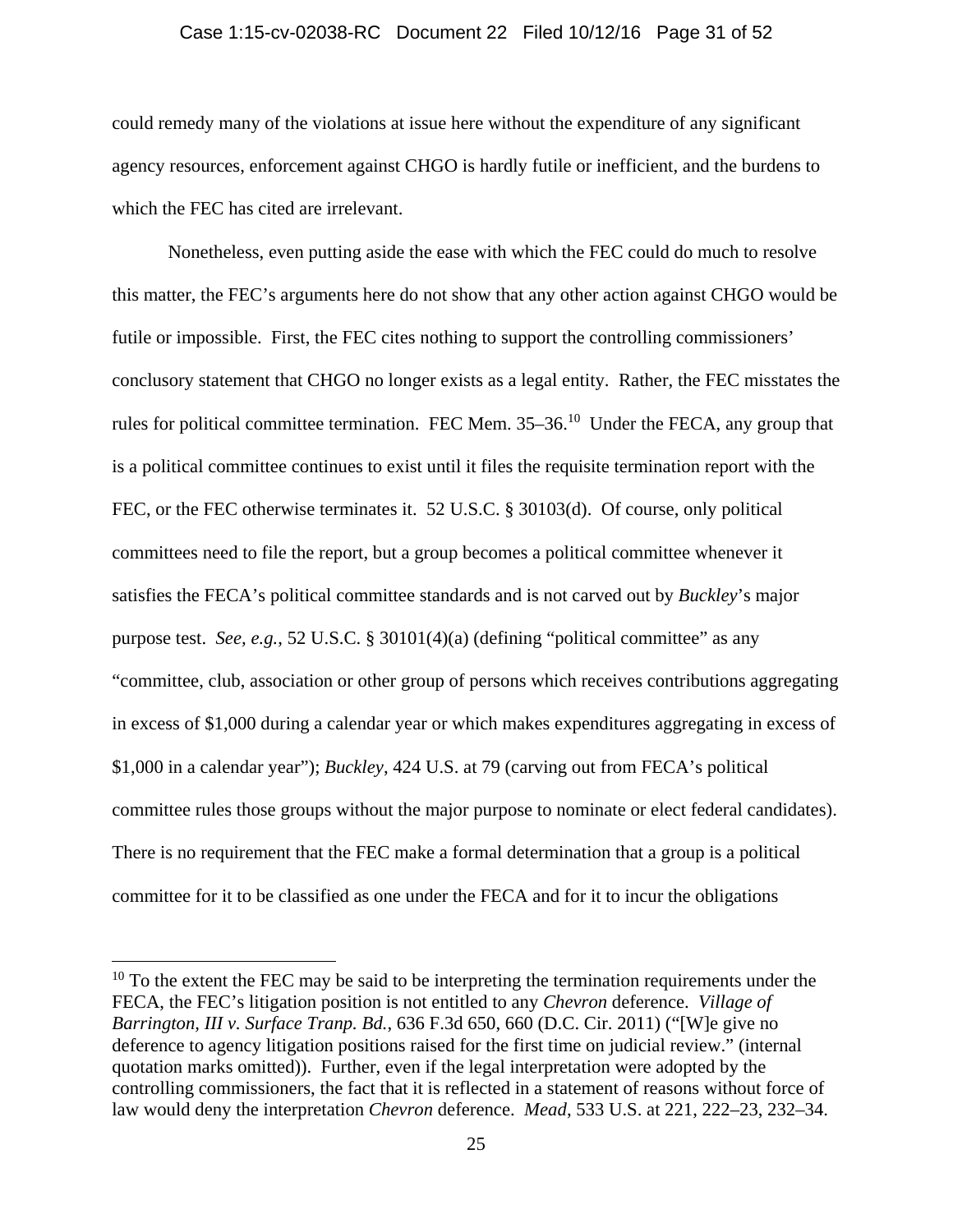#### Case 1:15-cv-02038-RC Document 22 Filed 10/12/16 Page 32 of 52

required of political committees. A group need not even register to trigger political committee burdens; registration is simply an independent duty of such committees. *See* 52 U.S.C. § 30103(a) (imposing duty on groups already qualified as "committees" to file a "statement of organization"); *see also* Certification, MUR 5754 (MoveOn.org) (July 19, 2006), *available at* http://eqs.fec.gov/eqsdocsMUR/000058A6.pdf (finding group that had not registered as political committee in violation of FECA also failed to file reports required of political committees). Thus, because CHGO *was* and *is* a political committee—even if the FEC has not yet concluded as much—it could not legally terminate until it followed the requirements under the FECA.<sup>11</sup>

Further, the FEC does not dispute that it has taken remedial action against defunct groups in the past. FEC Mem. 37 (discussing MUR 6413 (Taxpayer Network)); *see also* Pls.' Mem. 40. Thus, the FEC concedes that CHGO's status, even if it is defunct, does not legally bar enforcement against CHGO, and the controlling commissioners' interpretation of the law otherwise was impermissible.

Nor does the FEC substantiate the controlling commissioners' implicit conclusion that the Commission could not seek enforcement against any of CHGO's officers, even if the FEC could not seek enforcement against CHGO as an entity. They note only that they have chosen not to pursue such individuals in the past, FEC Mem. 38, but cite no authority showing the FEC cannot seek enforcement against these individuals simply because they were not named in Plaintiffs' administrative complaint (an understandable omission as CHGO largely concealed the

<sup>&</sup>lt;sup>11</sup> The controlling commissioners never discussed CHGO's need to file a termination report before it could cease to exist, and therefore their conclusion, in addition to being impermissible, was arbitrary and capricious. *State Farm*, 463 U.S. at 43 (holding arbitrary and capricious for agency to "entirely fail[] to consider an important aspect of the problem"); *Siegel*, 592 F.3d at 164 (holding decision not "adequately explained" is arbitrary and capricious); *Quantum Entm't, Ltd. v. U.S. Dep't of Interior*, 597 F. Supp. 2d 146, 153 (D.D.C. 2009) (agency's "incomplete" consideration of a statute rendered decision arbitrary and capricious).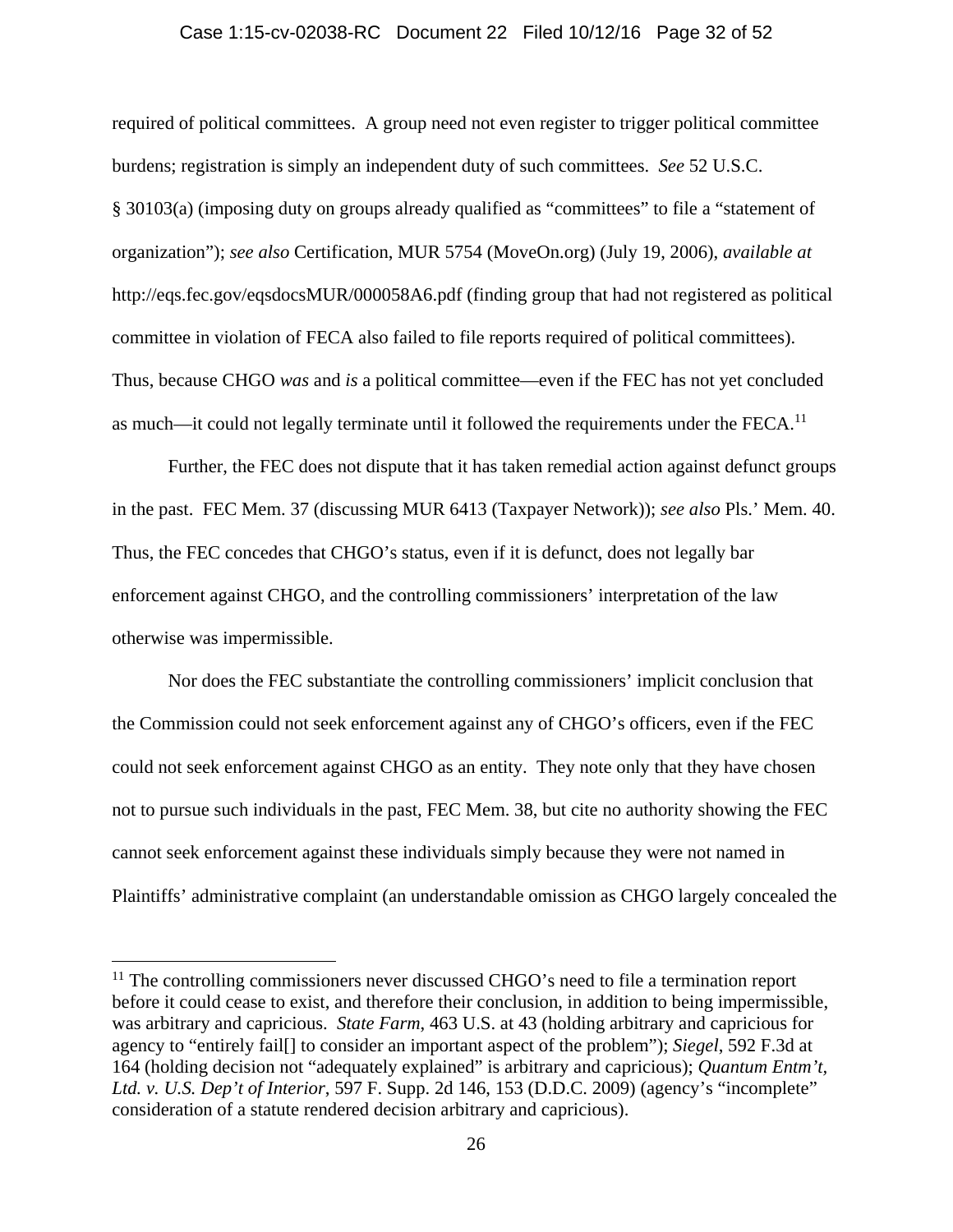### Case 1:15-cv-02038-RC Document 22 Filed 10/12/16 Page 33 of 52

activities of its agents). To the contrary, the FEC has authority to add individuals to an enforcement proceeding on its own. 11 C.F.R. § 111.3(a) (FEC may bring enforcement proceeding on its own); *see also* First General Counsel's Report 2, MUR 6054 (Buchanan for Congress) (May 26, 2009), *available at* http://eqs.fec.gov/eqsdocsMUR/12044310819.pdf (adding respondents to those first identified by CREW in administrative complaint where investigation revealed additional responsible individuals). The fact that the FEC has not begun an administrative process with any such individuals simply has no relevance to the question of whether the FEC could begin that process now. *Cf.* FEC Mem. 38. The FEC could name, for example, CHGO's treasurer in an enforcement proceeding and seek conciliation whereby the treasurer would file CHGO's missing reports. The FEC cites no authority barring that possibility, yet the controlling commissioners completely failed to consider it.

The FEC also provides no support for the controlling commissioner's conclusion that CHGO has no assets reachable by the FEC, implicitly interpreting the federal fraudulent conveyance statute, 28 U.S.C. § 3304(b)(1), to provide the FEC no power to disgorge the \$1.1 million in CHGO's residual funds that Reed, Mihalke, and Berman took. Rather, the FEC only meekly contends that Berman's statement that he received no payment for his work with CHGO contradicts Mihalke's assertion that Berman took a share of CHGO's residual \$1.1 million. FEC Mem. 35. Of course, a fairly simple investigation could confirm whether Berman received that money, but, regardless of whether he did, that has no bearing on whether the FEC could disgorge Mihalke and Reed's ill-gotten gains. Nor does the FEC explain why CHGO's lack of money should prevent the FEC from seeking disclosure from CHGO under its equitable powers. *See*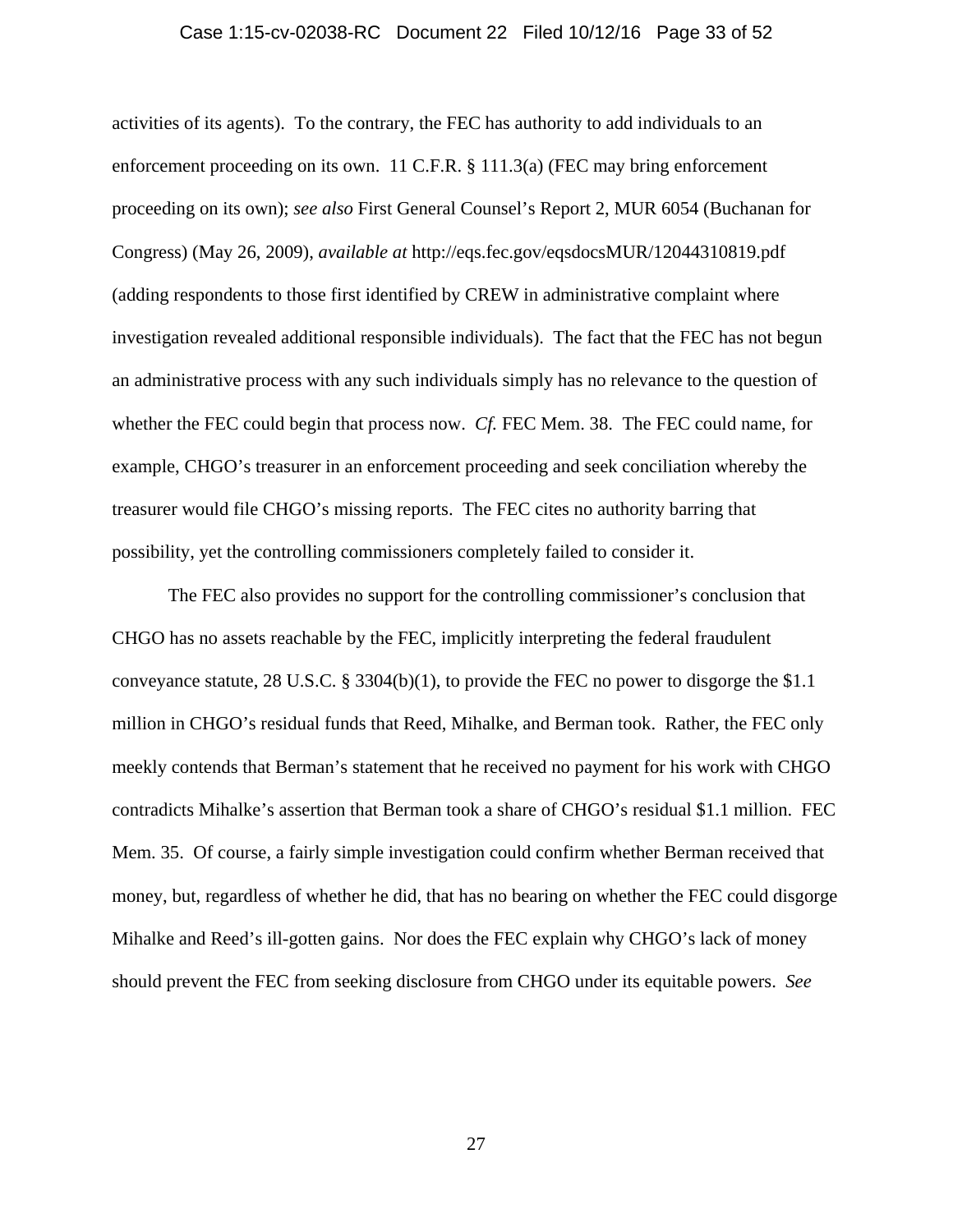Pls.' Mem. 41 (discussing FEC disclosure remedy against organization with "limited funds").<sup>12</sup>

Finally, the FEC admits that the potential lack of any agents who might negotiate a conciliation agreement on behalf of CHGO—one of the facts cited by the controlling commissioners to support dismissal—is irrelevant to FEC enforcement. FEC Mem. 38–39. The FEC is not limited to asking investigated parties to voluntarily agree to sanctions; rather, the FEC has "additional tools it could have deployed in an enforcement action against CHGO." *Id.* at 38.

In sum, the controlling commissioners misinterpreted laws to conclude that CHGO could not be the subject of an enforcement action, that it had no funds that could be reached by the FEC, and that it could not seek to remedy violations by a defunct group without assets. Thus, the controlling commissioners' dismissal of the enforcement proceeding against CHGO on the basis of futility results from impermissible interpretations of law, particularly in a situation such as this, where the FEC could immediately and without any additional action on CHGO's part disclose CHGO's contributors and remedy many of CHGO's violations.

### **C. There Still Is No Justification for Dismissal on the Merits**

The controlling commissioners' brief discussion of the substance of the allegations against CHGO also failed to justify their dismissal of Plaintiffs' complaint, and the FEC's attempt to characterize their comments as providing sustainable grounds for dismissal both defies logic and has no legal basis. The FEC does not even dispute that the controlling commissioners failed to justify their refusal to find reason to believe CHGO engaged in reporting and disclaimer violations, violations both the FEC and the controlling commissioners admit were "obvious." FEC Mem. 39 n. 9; AR 1516. For this reason alone, the controlling commissioners' decision to

 $12$  Like the general statute of limitations, the FEC enjoys no expertise with regards to section 3304, and therefore the controlling commissioners' interpretation of it warrants no *Chevron* deference. *Proffitt*, 200 F.3d at 860 (no deference owed to agency interpretation of statute of "general applicability").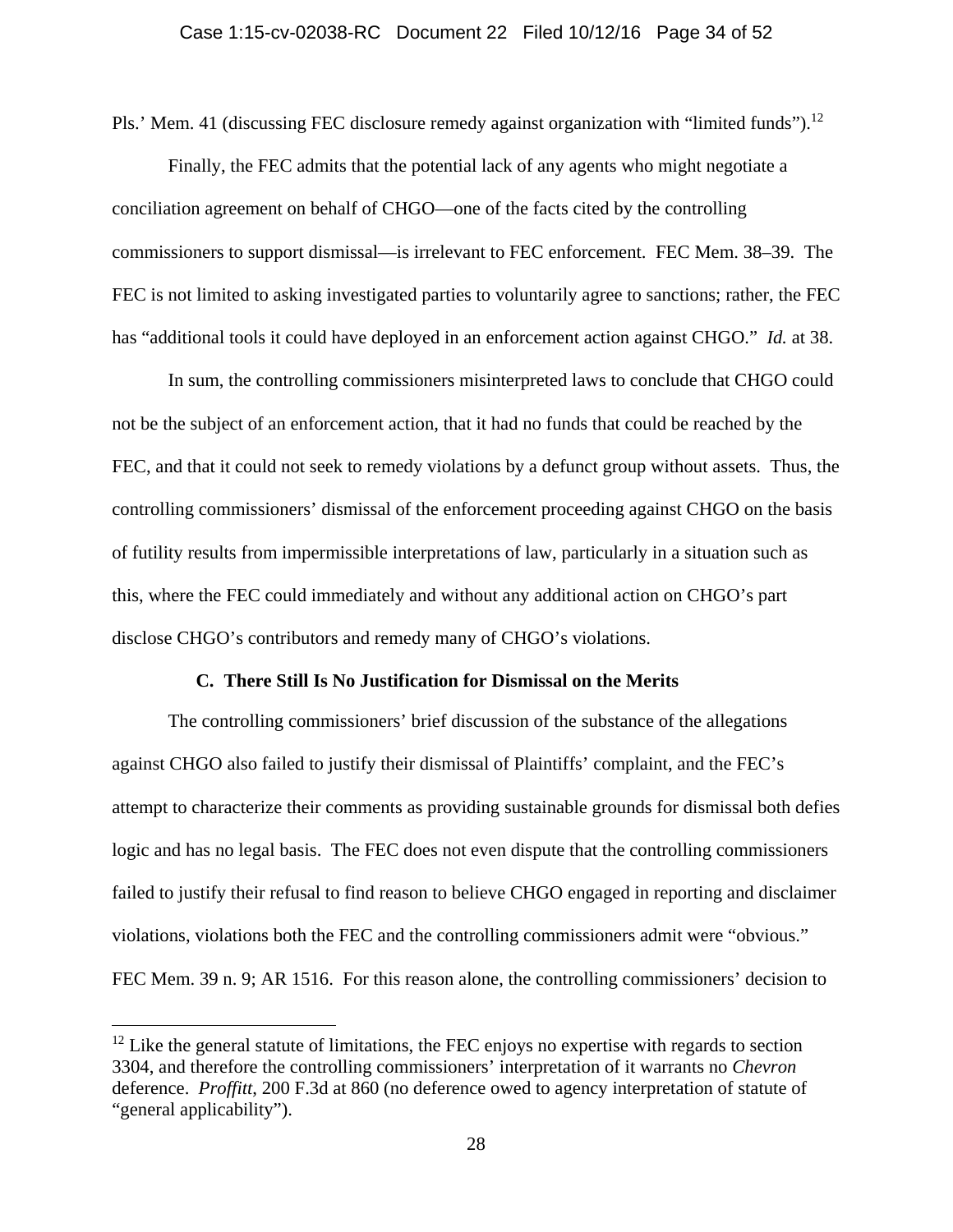#### Case 1:15-cv-02038-RC Document 22 Filed 10/12/16 Page 35 of 52

dismiss the case was neither permissible nor reasonable. On the remaining violation, the FEC contends that the controlling commissioners could have reasonably questioned CHGO's political committee status because, if much of CHGO's political spending is ignored, it is possible to conclude CHGO's major purpose was not nominating or electing federal candidates. That argument has no logical or legal basis.<sup>13</sup>

The FEC argues that the controlling commissioners concluded that commissions paid by CHGO to its vendors raised "novel legal issues," and if those commissions are excluded from the calculation of CHGO's political spending, CHGO might no longer qualify as a political committee under Buckley's "major purpose" test. That test limits the application of the FECA's political committee rules to those groups that have the major purpose of electing or nominating a candidate, which can be determined by looking at how much of the group's total expenditures are devoted to election-related political activity. CREW, 2016 U.S. Dist. LEXIS 127308, at \*40. According to the FEC, if those commissions are excluded in their entirety from the qualifying political activity, as well as all other money CHGO spent on political activity that is not express advocacy, then the amount CHGO spent on political activity would be less than 50% of its total expenditures, the threshold the controlling commissioners considered necessary to conclude a group had the major purpose to nominate or elect candidates. The FEC, however, is wrong to exclude all non-express advocacy spending, and the purported "novel" legal issues would not be determinative on the question of CHGO's major purpose. Those supposed issues, therefore, cannot justify dismissing the enforcement proceeding against CHGO.

To reach the conclusion that CHGO's political spending may have been less than half of

<sup>&</sup>lt;sup>13</sup> The FEC also notes that CHGO disputes its political committee status, FEC Mem. 36, but nowhere suggests that a respondent's refusal to concede it violated the statute is dispositive on whether a violation in fact occurred.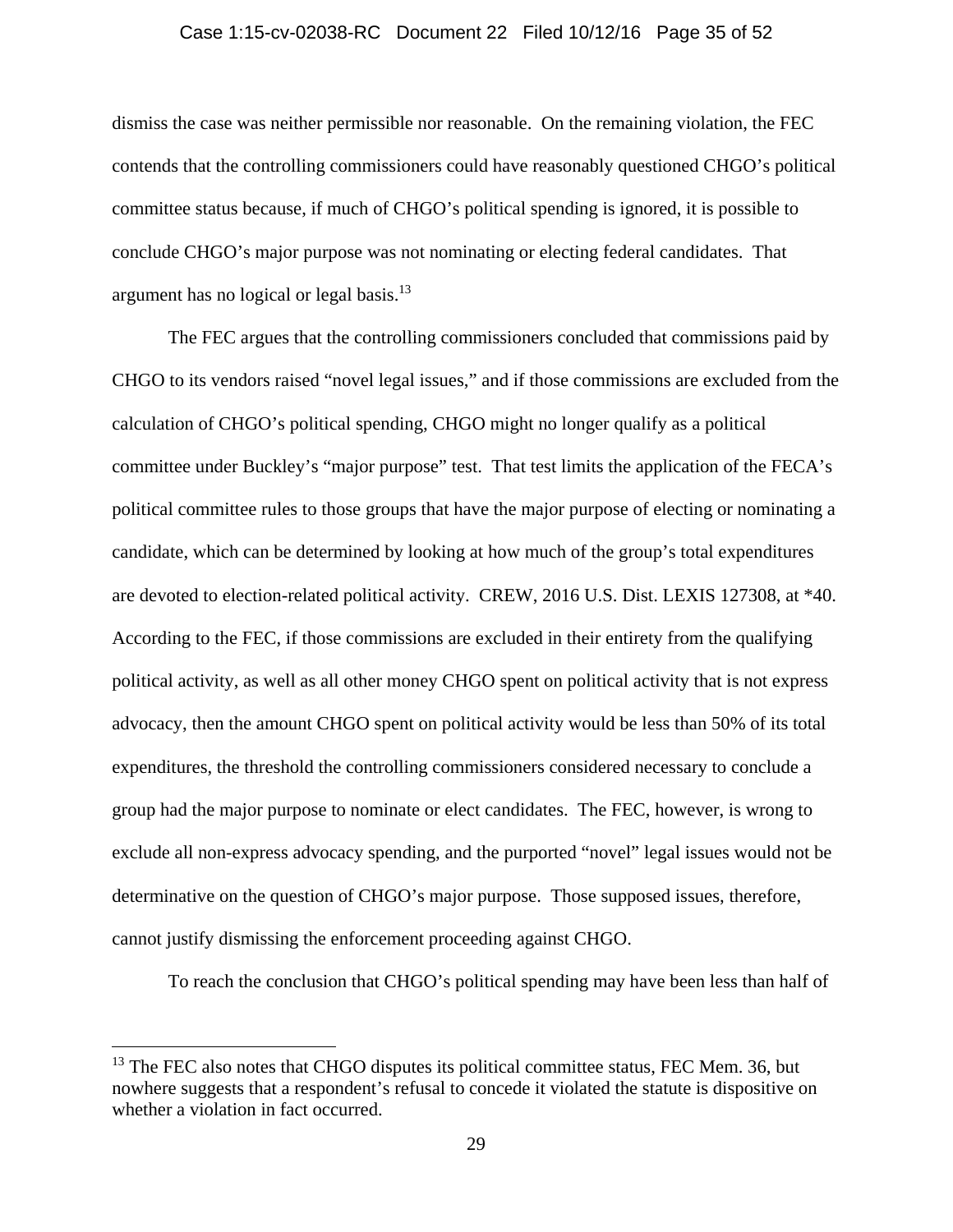#### Case 1:15-cv-02038-RC Document 22 Filed 10/12/16 Page 36 of 52

its total expenditures, the FEC categorically excludes all of CHGO's spending for ads that did not expressly advocate voting for or against candidates. That includes spending on air time and production costs for electioneering communications and commissions related to those ads. As Judge Cooper recently held, however, that interpretation of *Buckley*'s major purpose test is impermissible. *See CREW*, 2016 U.S. Dist. LEXIS 127308, at \*37–38. Spending on electioneering communications cannot be categorically excluded from the calculation of an organization's political activity, and, at a minimum, "*many* or even *most* electioneering communications indicate a campaign-related purpose." *Id.* at 37.

As a result, the controlling commissioners were wrong to categorically exclude CHGO's spending on air time and production for electioneering communications. Moreover, the sole apparent basis for the controlling commissioners' contention that the commissions raised novel legal issues was that they thought they had to exclude a portion of the commissions that might have compensated individuals for work that was not limited to express advocacy, but also compensated them for their work on CHGO's electioneering communications. AR 1519 n.16, FEC Mem. 48–49. Yet as Judge Cooper made clear, there is no legal basis to categorically exclude sums spent on CHGO's electioneering communications—communications which were nearly identical in tone and substance to its express advocacy, AR 209–20—and thus no basis to conclude that sufficiently significant portions of the relevant commissions could be excluded.

Even if it were permissible to limit the FEC's analysis to express advocacy, there still would be no basis to conclude that CHGO did not spend over 50% of its assets on such communications. That is because at least part of the commissions went to cover work spent on express advocacy. Rather than entirely exclude those commissions from the calculation of CHGO's political expenditures, both logic and related FEC regulations support a proportional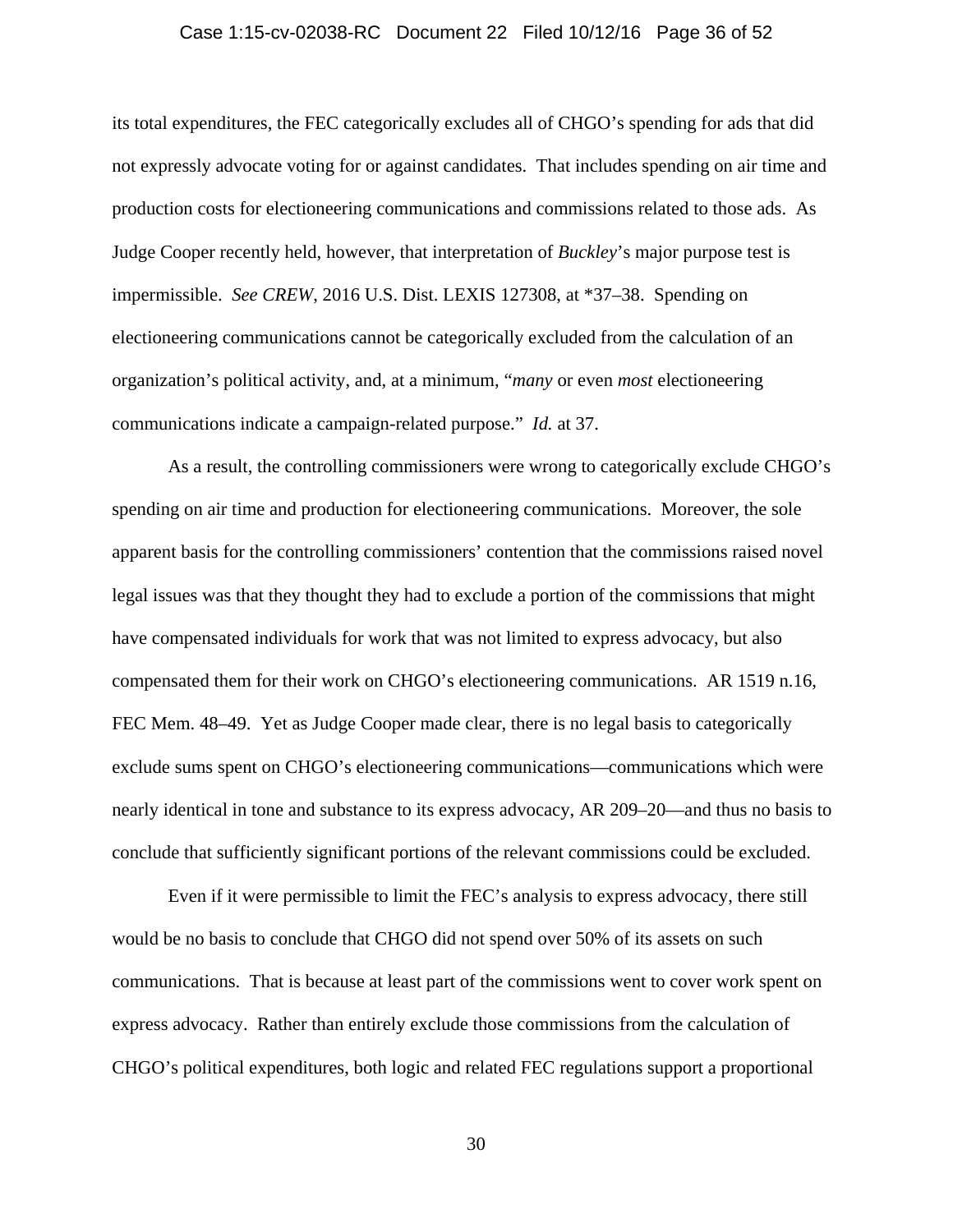#### Case 1:15-cv-02038-RC Document 22 Filed 10/12/16 Page 37 of 52

allocation of the commissions. When even the minimally relevant portion of those sums are counted, CHGO's spending easily exceeds the 50% mark.

The commissions that the FEC claimed raised novel legal issues are: (1) the \$347,293 commission paid to Karen Boor of New Day Media, CHGO's ad placement vendor; (2) the \$312,032 paid to Mihalke for his "placement commission"; and (3) the \$1.1 million purported "fundraising commission" collected by Reed, Mihalke, and Berman. *See* FEC Mem. 48–49; AR 1501–02. In all, CHGO spent \$4,770,000 in 2010, AR 1484, and OGC concluded that CHGO spent \$2,062,625 in 2010 on air time for independent expenditures expressly advocating the election or defeat of House candidates and \$178,932 to produce those ads (\$2,241,557 in total, or about 47% of CHGO's total spending alone), AR 1501. As a result, the only way to reduce CHGO's political spending to less than 50% of its total expenditures would be to exclude nearly all of these three commissions from CHGO's relevant political spending, while still counting them in CHGO's total disbursements. There is no logical or legally justifiable basis to do that.

As a matter of common sense, the commissions should be allocated between the types of ads Boor and Mihalke worked on to earn the money. Both Boor and Mihalke devoted significant amounts of time creating and disseminating both express advocacy ads and electioneering communications, and money paid to them as vendors are costs that are attributed to the reportable cost of creating and disseminating those ads. *See, e.g.*, 11 C.F.R. § 104.20(a)(2)(i) (describing costs for electioneering communications); Instructions for Preparing FEC Form 5 at 3, *available at* http://www.fec.gov/pdf/forms/fecfrm5i.pdf (stating reporting expenses for independent expenditure include "production costs"). Boor's commission appears to have paid on a per-ad basis, and thus can be attributed directly to each ad buy. If her commission is allocated proportionally between express advocacy and electioneering communications ads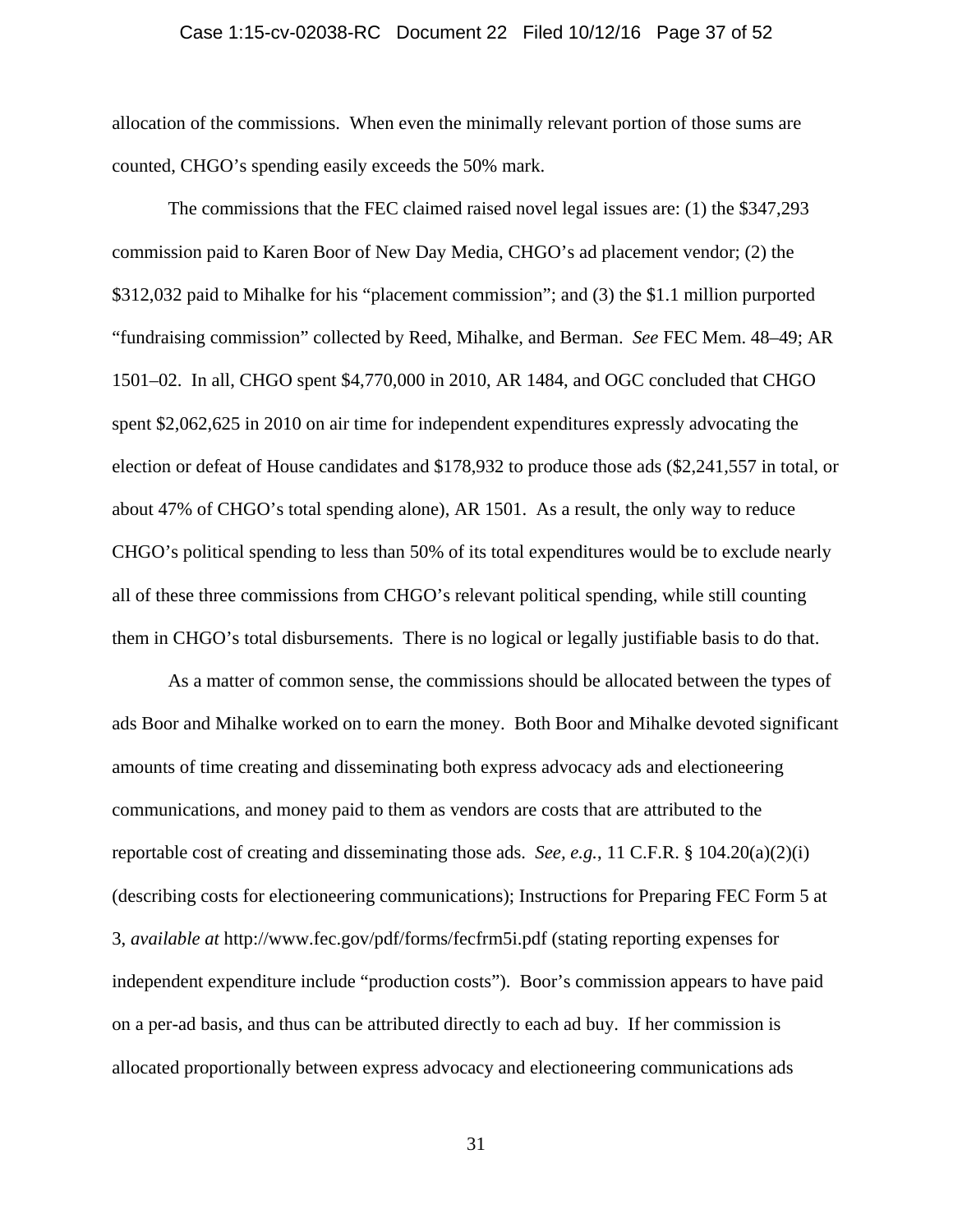#### Case 1:15-cv-02038-RC Document 22 Filed 10/12/16 Page 38 of 52

based on the payments made directly to TV stations for placing each type of ad, \$250,050.72 of her commission is directly attributable to express advocacy. AR 1501. Adding that amount alone to the money CHGO spent to produce and air express advocacy would make CHGO's political expenditures more than 50% of its total spending. In addition, while Mihalke's commission does not appear to have been paid on a per-ad basis, he and Meridian were "CHGO's exclusive media vendor" and the commission was for the "placement" of ads. AR 1308, AR 1485. Logically, his commission should also be allocated proportionally. Applying the same formula used for Boor's commission, the part of the Mihalke's commission directly attributable to express advocacy was \$225,355.97. AR 1501. As a result, including only those portions of Boor's and Mihalke's commissions that are clearly attributable to express advocacy ads (plus CHGO's spending on production and air time of those ads), CHGO's political spending is well over the 50% threshold.

Nor are these issues as novel as the controlling commissioners and the FEC claim. Allocating the commissions in this manner accords with FEC regulations on allocating joint expenses that cover more than one reportable event. *See* 11 C.F.R. § 106.1 (requiring expenses covering more than one candidate to be "attributed to each such candidate according to the benefit reasonably expected to be derived"); *see also id.* § 106.1(2) (excluding certain types of expenses unless "the expenditures can be directly attributed" to an ad).<sup>14</sup> In fact, section 106.1's allocation method has been used to determine whether an organization has spent enough money on political activity to qualify as a political committee. Factual and Legal Analysis 6–13, MUR 6683 (Fort Bend) (July 29, 2014), *available at*

 $14$  Although the regulation discusses allocating only "expenditures"—a term of art that excludes electioneering communications—the FEC has used that regulation to order allocation of expenses that cover both expenditures and other disbursements. FEC Advisory Opinion 2003-37 at 3, available at http://saos.fec.gov/saos/searchao?AONUMBER=2003-37, *superseded in part by* 2004 Political Committee Status Regulations, 69 Fed Reg. 68056, 68063 (Nov. 23, 2004).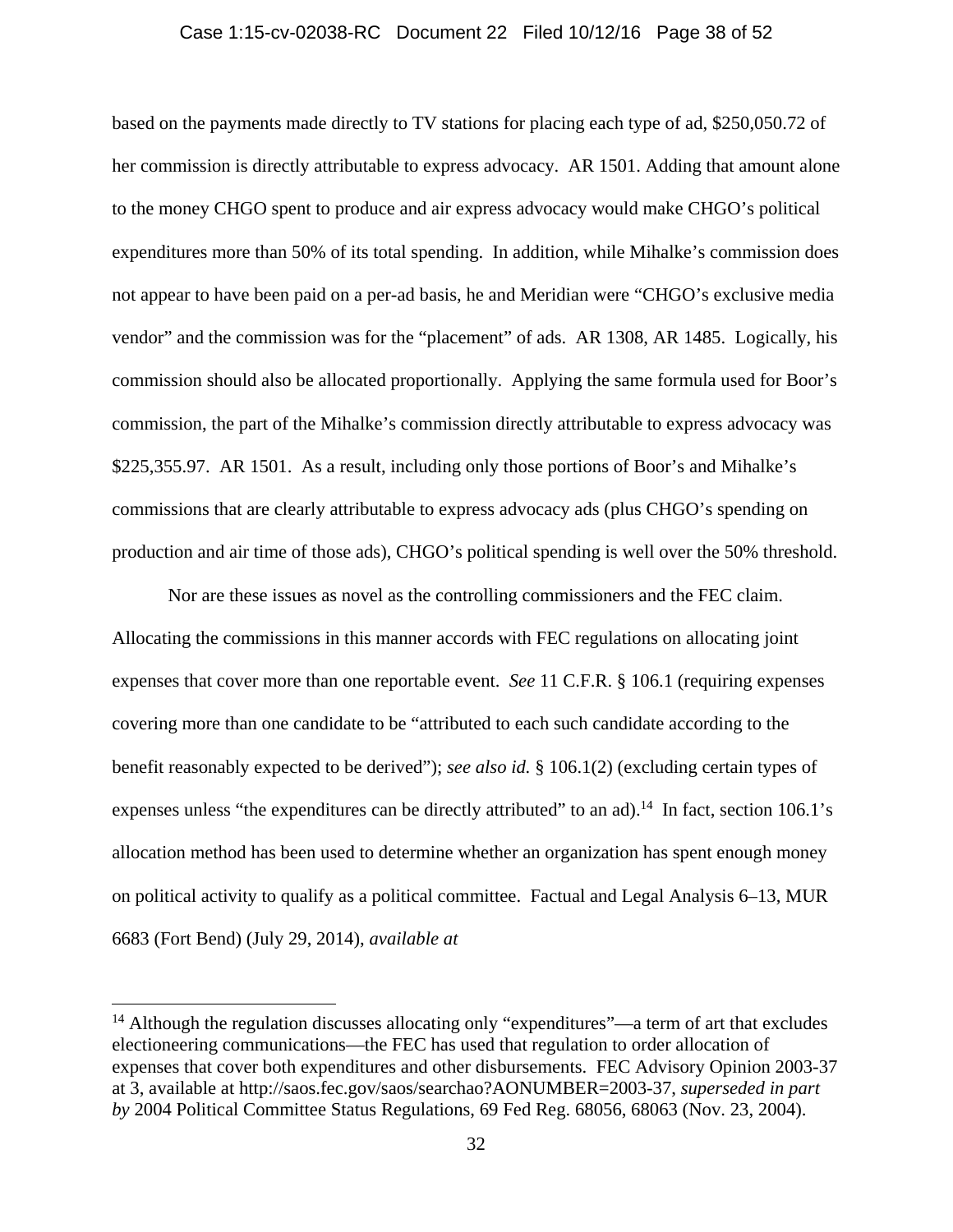http://eqs.fec.gov/eqsdocsMUR/14044363331.pdf.

Thus, the commissions do not raise a novel issue. Even under the controlling commissioners' impermissible construction of *Buckley*, the commissions should be proportionally allocated between spending on express advocacy and electioneering communications. Even if there were some novel legal issue about how the commissions should be allocated, there is no reasonable allocation method that could justify excluding enough of the commissions to drop CHGO's political spending to less than 50% of its total expenditures. Accordingly, the controlling commissioners' interpretation of *Buckley* to exclude the money CHGO spent on electioneering communications, and their exclusion of all of the commissions paid to Boor and Mihalke for placing express advocacy ads and the entirety of the \$1.1 million taken from CHGO, is not a permissible or even reasonable interpretation of judicial precedent. Accordingly, to the extent the controlling commissioners dismissed Plaintiffs' complaint against CHGO based on an interpretation of the *Buckley*'s major purpose test that put CHGO's political committee status in question, that interpretation is impermissible.

# **IV. The Dismissal, Even if an Exercise of Prosecutorial Discretion, Was Arbitrary and Capricious**

As discussed above, the dismissal resulted from a number of impermissible interpretations of law, each rendering the dismissal contrary to law in violation of the FECA. Nonetheless, even assuming the interpretations were permissible or that the dismissal did not result from them, the dismissal was still arbitrary and capricious and thus still contrary to law. The controlling commissioners' determinations were conclusory and the FEC's attempts to bolster them are unavailing. Further, the purported exercise of prosecutorial discretion does not alter the standard of review, and is unsupported by the record and contradicted by available evidence. The FEC's supposed invocation of prosecutorial discretion also amounts to an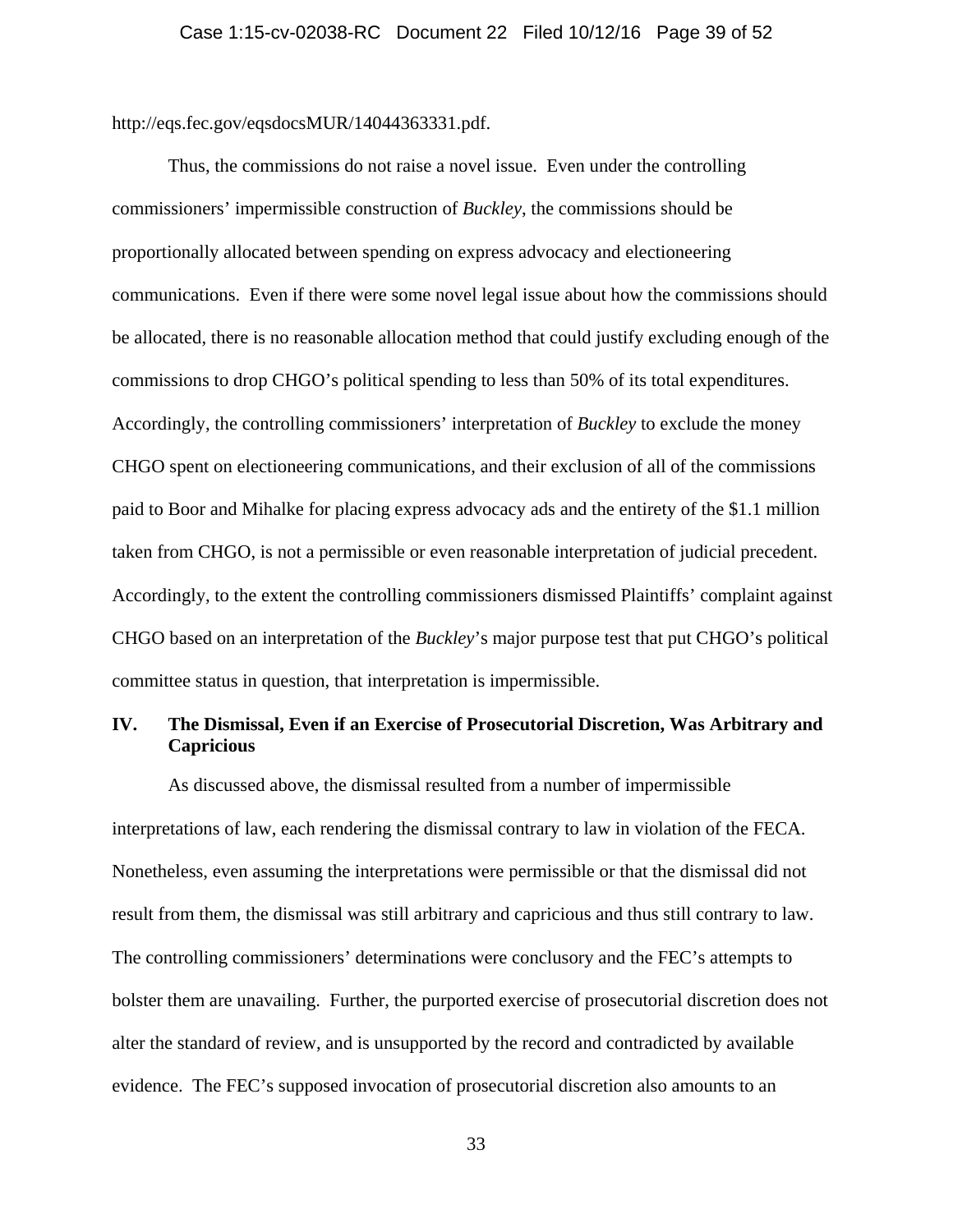improper abdication of the FEC's duty to enforce, and its invocation based on an alleged desire to husband resources is necessarily contrary to law because upholding such a dismissal would render a provision of the FECA a nullity.

# **A. The Controlling Commissioners Failed to Articulate a Satisfactory Explanation for Dismissal**

The controlling commissioners' dismissal of the investigation against CHGO rested on conclusory assertions that CHGO's supposed status and lack of resources rendered enforcement academic and pyrrhic. AR 1519. The controlling commissioners, however, failed to "articulate a satisfactory explanation for [their] action including a rational connection between [those] facts found and the choice made" to dismiss. *Tripoli Rocketry Ass'n*, 437 F.3d at 81. As noted above, the FEC already possesses much of the information that CHGO was required to disclose as a political committee or file with disclosure reports. The FEC could simply and efficiently release that information on a finding that there is reason to believe, and indeed probable cause to believe, that (a) CHGO was a political committee, but it failed to satisfy its statutory obligations, or (b) that CHGO failed to file its disclosure reports and disclose contributors for its ads. The FEC would not need to investigate CHGO any further to provide such a remedy. Of course, the FEC could also investigate further and seek additional enforcement remedies by, for example, disgorging the \$1.1 million fraudulently conveyed from CHGO or by naming CHGO officials as individual respondents and seeking enforcement against them. Given these options, none of the claimed justifications for dismissal—CHGO's purported non-existence, its lack of assets, or the refusal of anyone to voluntarily negotiate on CHGO's behalf—are rationally connected to dismissal. The controlling commissioners simply "failed to consider an important aspect of the problem" by considering none of these possibilities. *State Farm*, 463 U.S. at 43.

The controlling commissioners attempted to bolster their decision to dismiss by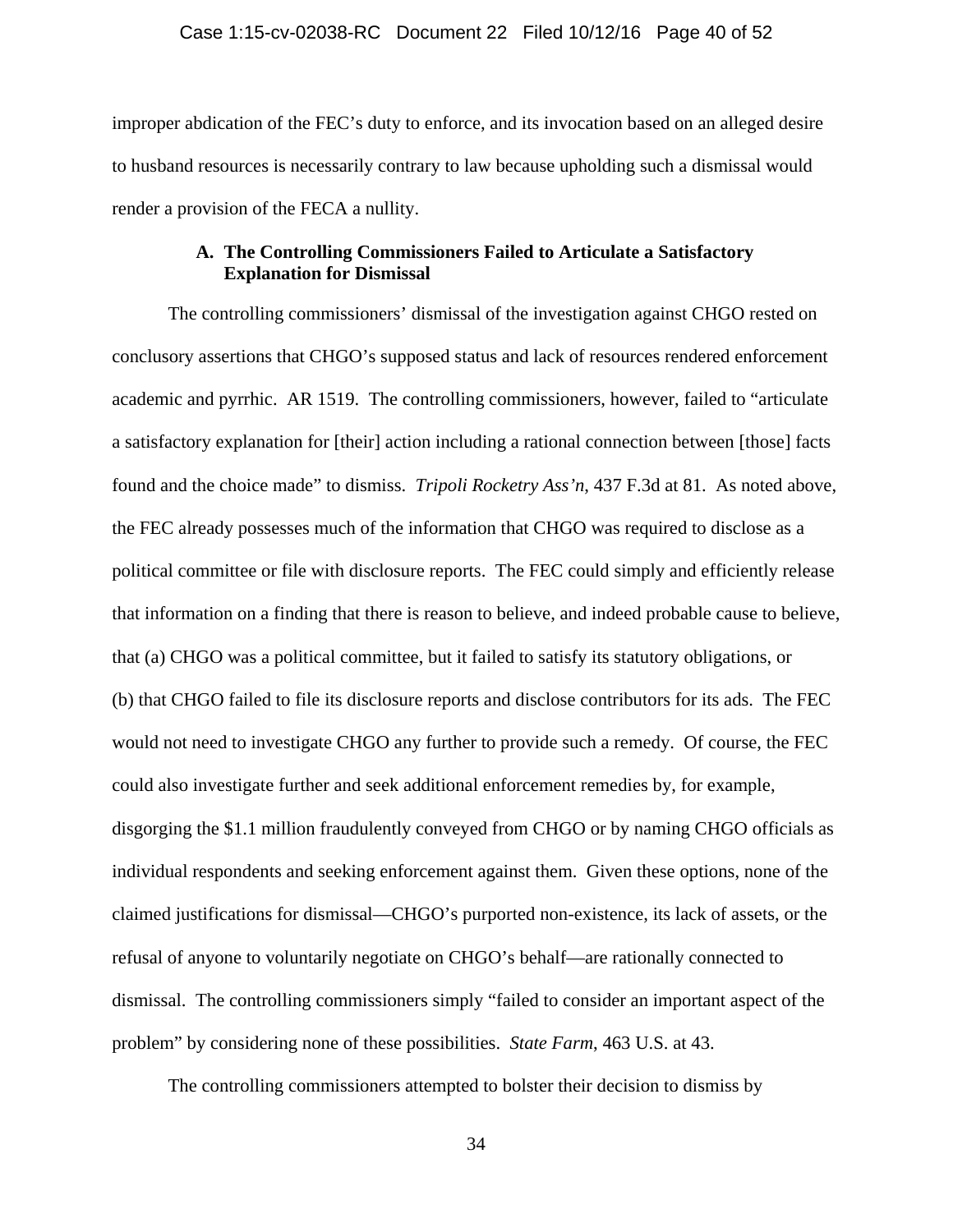#### Case 1:15-cv-02038-RC Document 22 Filed 10/12/16 Page 41 of 52

identifying other cases in which the FEC dismissed an action because of the staleness of the investigation or the defunct status of the respondent. AR 1519 n.17. But the analysis of whether an agency's actions were arbitrary and capricious is fact-specific and cannot be satisfied by pointing to the fact that an agency acted in the same way in another case. *Dist. Hosp. Partners LP*, 786 F.3d at 57 (noting arbitrary and capricious analysis "depends on the specific facts of a particular case"). Thus the mere fact that the FEC has dismissed other cases where a respondent was defunct or had little money does not establish that it was not arbitrary and capricious for it dismiss the investigation against CHGO.

The precedent cited by the controlling commissioners does not even support dismissal here. Indeed, in only one case, MUR 6021, does the FEC cite a judicial decision upholding dismissal as reasonable. *Nader*, 823 F. Supp. 2d at 65. But even in that case, the court upheld the FEC's dismissal of a complaint brought against a group for failing to register as a political because (1) the group actually had registered as a political committee, *id.*; and (2) an FEC investigation "would 'encounter difficulties with obtaining relevant documents' and 'stale witness memories'" due to the age of the alleged wrongs, *id.* (quoting General Counsel's Report in MUR 6021). Further, the court noted that the plaintiff had "not provided any evidence or presented any arguments that suggest abuse of [prosecutorial] discretion." *Id.* Here, in contrast, CHGO never registered as a political committee, and the FEC need not obtain additional documents or interview additional witnesses: as discussed above, the FEC could simply release the identities of CHGO's contributors. Plaintiffs also provide evidence and arguments that the controlling commissioners abused any prosecutorial discretion they might possess.

The other FEC precedents cited by the controlling commissioners and in the FEC briefing are similarly distinguishable on their facts and therefore cannot justify the controlling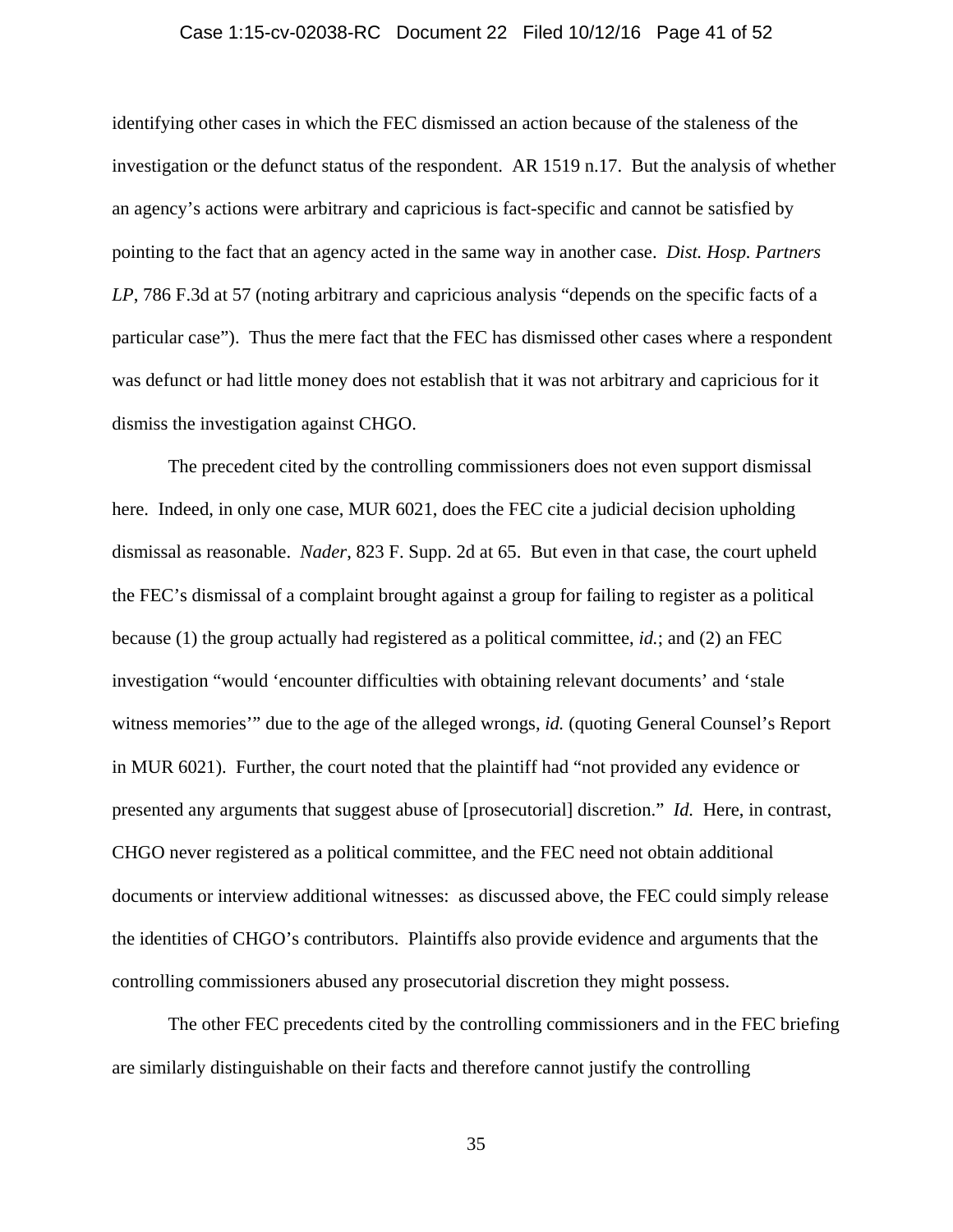commissioners' dismissal of enforcement proceedings against CHGO.

- In some of the cases, the FEC dismissed allegations against a defunct group but went after the group's principal or other primary wrongdoer in the group's place. *See* Conciliation Agreement ¶ 41, § VI, MUR 5358 (Morgan for Congress) (June 7, 2004), *available at* http://eqs.fec.gov/eqsdocsMUR/00005C11.pdf (dismissing claim against candidate's campaign committee where FEC reached conciliation agreement with candidate); Factual & Legal Analysis 2, 15–16, MUR 6597 (Kinde Durkee) (Dec. 20, 2013), *available at* http://eqs.fec.gov/eqsdocsMUR/ 15044365089.pdf (taking no action against group where FEC proceeded to enforce FECA against group's founder for violations committed using the group).
- In another, the FEC similarly dismissed a claim because the information released in the investigation remedied the violation and where the respondents were no longer involved in politics. *See* Statement of Reason 2, MUR 5089, (Matta Tuchman for Congress) (Apr. 2, 2004), *available at* http://eqs.fec.gov/eqsdocs MUR/00000E91.pdf (true authorship of misleading mailer clarified by investigation showing respondent was source).
- In other cases, the FEC actually found there was no substantive violation to investigation or the violation was *de minimus*. *See* Factual and Legal Analysis 5, MUR 6638 (Todd Long for Congress) (Feb. 10, 2014), *available at*  http://eqs.fec.gov/eqsdocsMUR/14044351884.pdf (finding respondent likely did not violate FECA); First General Counsel's Report 11, MUR 6236 (MN-06 Congressional Victory Committee) (October 19, 2009), *available at* http://eqs.fec.gov/eqsdocsMUR/10044274289.pdf (dismissing where violation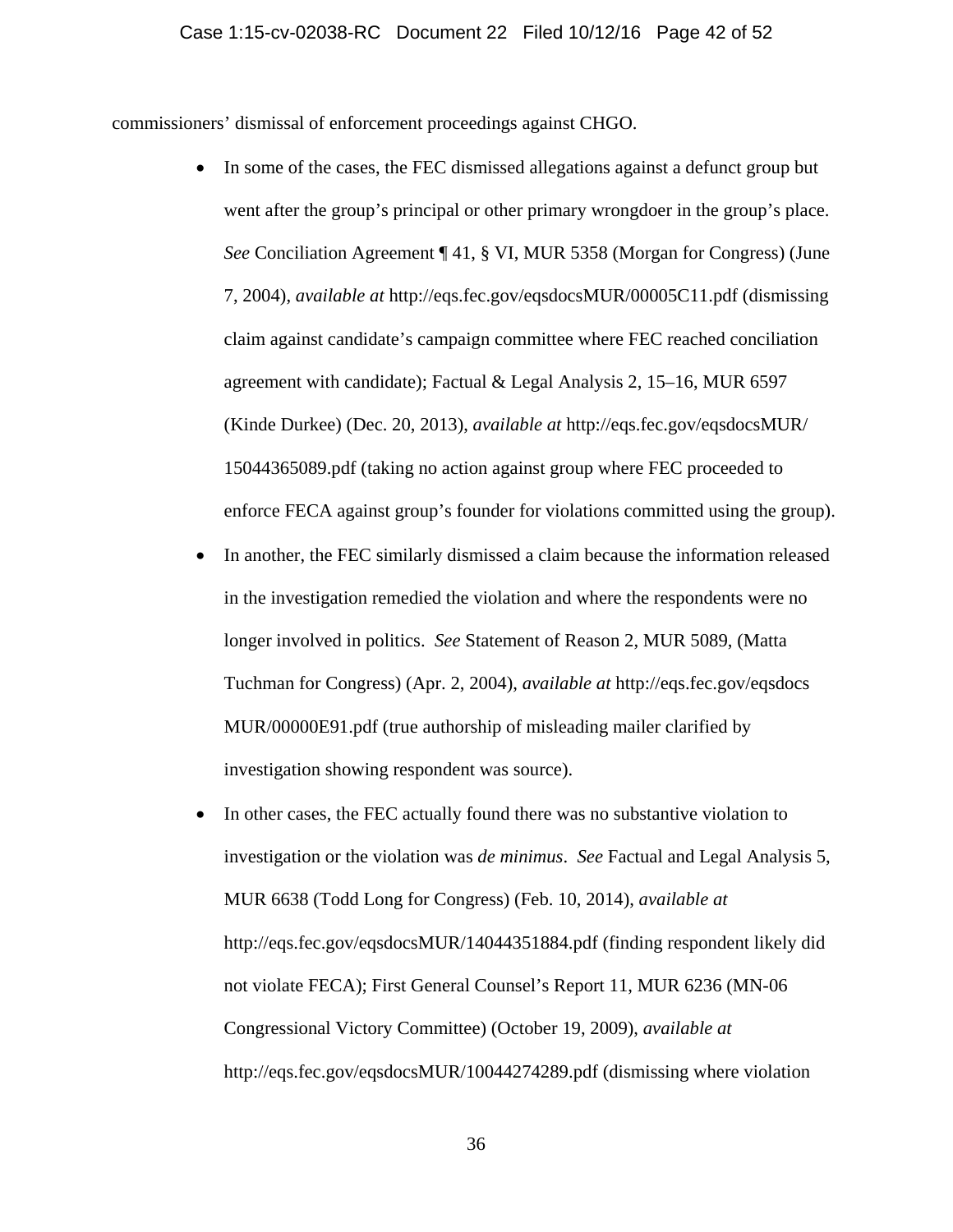consisted of transfer of funds that was one day too early).

• In another, the FEC dismissed because the respondents' "whereabouts [were] unknown" and they were judgment proof as they were already delinquent on paying fines. *See* First General Counsel's Report 19, MUR 5218 (Russ Francis) (Aug. 29, 2003), *available at* http://eqs.fec.gov/eqsdocsMUR/00000550.pdf (noting FEC would just be one in a "long line of unpaid creditors").

Enforcement against CHGO is simply incomparable to these cases. The FEC has not sought enforcement against anyone associated with CHGO for its violations, CHGO's violations have not been remedied and at least two individuals associated with remain active in politics, *see* AR 653; Pls.' Mem. 29–30, CHGO's violations are serious and obvious, the whereabouts of CHGO's officers are known, and the FEC could do much to remedy CHGO's violations regardless of whether CHGO is judgment proof.

Moreover, while the FEC tries to distinguish MUR 6413, a case cited by the Plaintiffs in which the FEC sought enforcement against a defunct group with few assets, the FEC nowhere cites the controlling commissioners for this point. That is because the controlling commissioners failed to articulate any basis to distinguish MUR 6413, and thus they failed to "supply a reasoned analysis for the change" from precedent. *Republic Airline, Inc.*, 669 F.3d at 299. Nor are the FEC's attempts to distinguish MUR 6413 convincing. As with CHGO, the group there was purportedly defunct, and the ads at issue were approximately five years old, yet the FEC was able to find a violation and ensure proper disclosure. Conciliation Agreement, MUR 6413 (Taxpayer Network) (May 19, 2014), *available at* http://eqs.fec.gov/eqsdocsMUR/ 14044353947.pdf. The FEC relies on the fact that, in MUR 6413, it was able to negotiate a conciliation with an associate of the group, but the presence of an individual able to negotiate on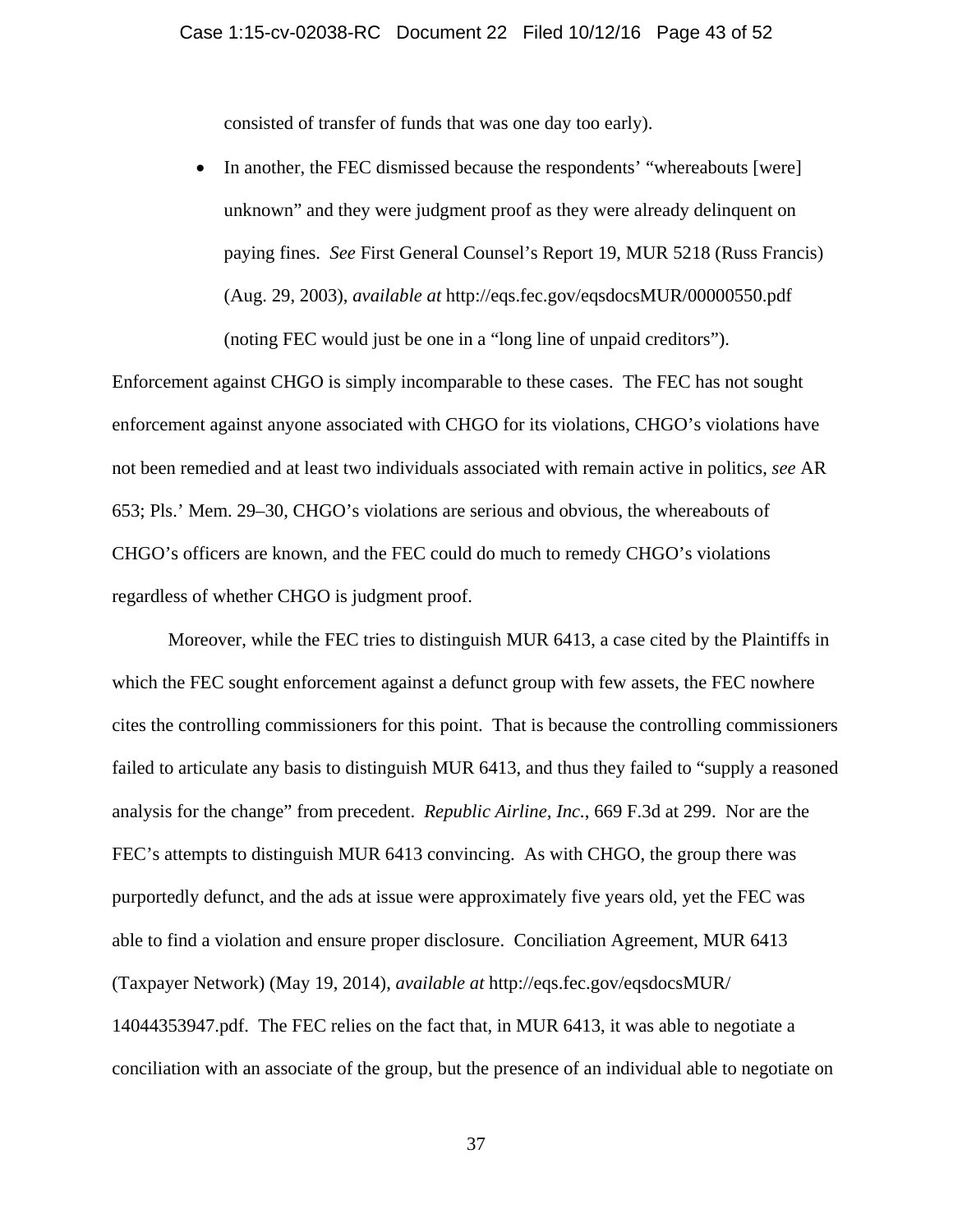#### Case 1:15-cv-02038-RC Document 22 Filed 10/12/16 Page 44 of 52

behalf of the group is not determinative of the FEC's enforcement powers. The FEC concedes that its enforcement powers are not limited to negotiating conciliations. FEC Mem. 38. The Commission could name individual respondents to the investigation and pursue conciliation with them and it could simply release the wrongfully withheld information that the FEC now possesses. Finally, MUR 6413 shows an organization's defunct status is not alone sufficient to justify dismissal.

In sum, the controlling commissioners failed to rationally connect the purported facts on which they relied to their decision to dismiss the investigation against CHGO. As such—and in addition to the fact that the dismissal resulted from impermissible interpretations of law—the dismissal was arbitrary and capricious thus contrary to law.

#### **B. The FEC's Prosecutorial Discretion Does Not Justify Dismissal**

The FEC also relies heavily on the controlling commissioners' terse citation to *Heckler* and passing conclusion that the case "did not warrant the further use of Commission resources" to argue that the dismissal was permissible. The invocation of prosecutorial discretion, however, does not alter the Court's analysis, *see supra* Part I.D., and does not justify dismissal.

# *1. The Controlling Commissioners Failed to Adequately Explain Their Invocation of Prosecutorial Discretion*

Like any other justification for dismissal, a dismissal for prosecutorial discretion must be "adequately explained." *Siegel*, 592 F.3d at 164; *see also La Botz*, 61 F. Supp. 3d at 33 n.5; *Nader*, 823 F. Supp. 2d at 65. Here, the controlling commissioners merely stated, in conclusory fashion, that the "prudent course was to close the file consistent with the Commission's exercise of its discretion." AR 1519. That explanation is hardly adequate, particularly because, as noted above, the authority cited to support the exercise of that discretion is inapposite and does not explain why enforcement in *this case* was unwarranted.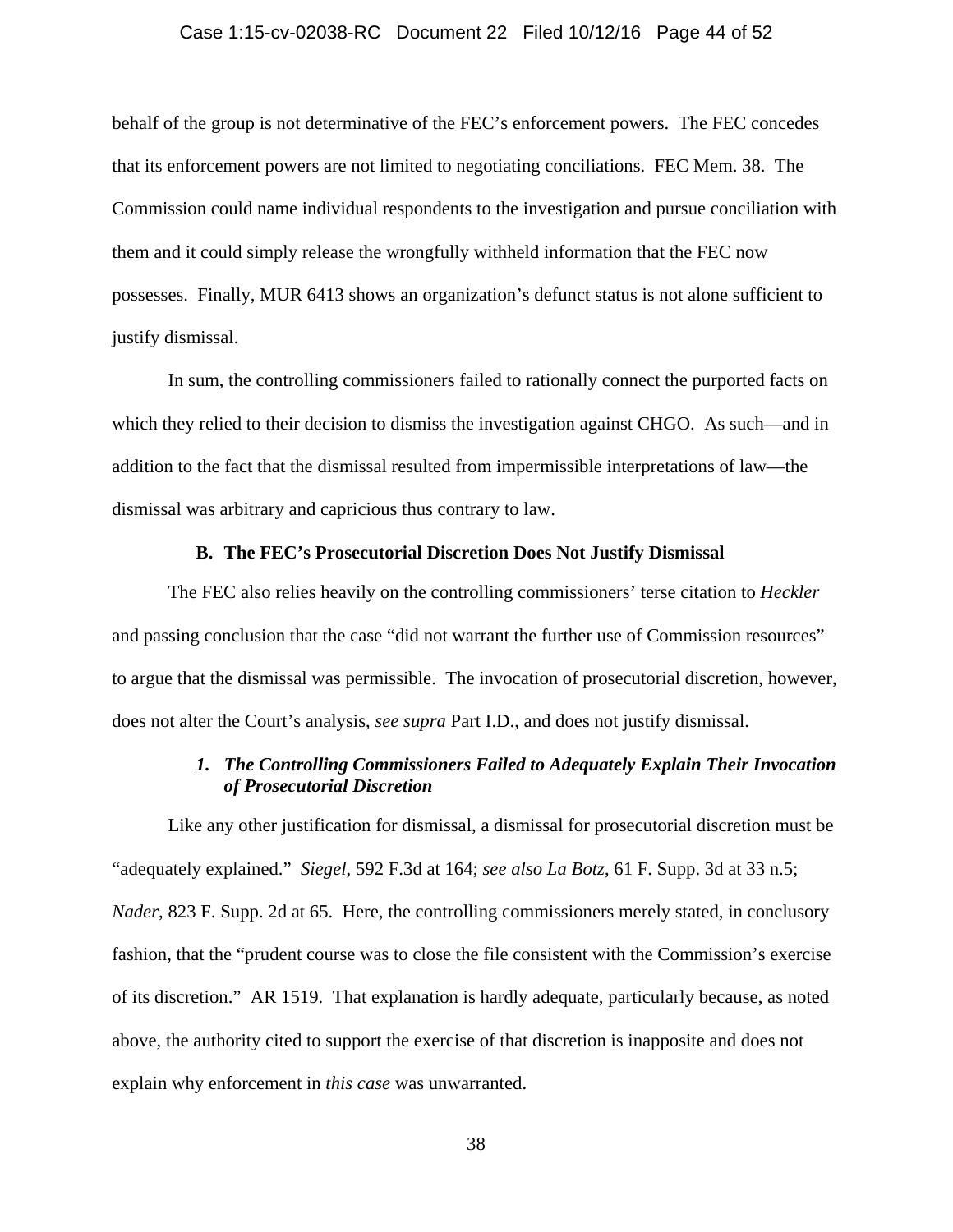#### Case 1:15-cv-02038-RC Document 22 Filed 10/12/16 Page 45 of 52

The FEC for its part argues that the "difficulties of further enforcement" and "litigation risk" possible in this case support the controlling commissioners' conclusion that it would be imprudent to enforce the law. FEC Mem. at 35, 44. Of course, *every* contested enforcement action involves risk and difficulties. The FEC's argument simply advocates an abdication of the FEC's enforcement role, and an agency may not "abdicatell" its statutory responsibilities" under the guise of prosecutorial discretion. *Heckler*, 470 U.S. at 833 n.4. Furthermore, as explained above, the FEC could provide at least a partial but substantial remedy without incurring any of the purported difficulties or risks by simply releasing the identities of CHGO's contributors.

Moreover, the controlling commissioners' belief that CHGO's violations do not "warrant" whatever FEC resources would be needed to enforce the law is conclusory. The controlling commissioners provide no facts to support that conclusion, but "merely . . . insist[] that [their] conclusions" about the proper use of FEC resources "are rational and supported by the record." *San Luis Obisbo Mothers for Peace*, 789 F.2d at 48. Mere insistence unsupported by fact, however, is arbitrary and capricious. *Id.* Indeed, if the controlling commissioners' unreviewable subjective judgment that the case does not "warrant" FEC resources—a judgment with which three other commissioners vehemently disagree—is sufficient to justify dismissal, then judicial review would be reduced to a mere rubber stamp and courts could not carry out their duty "to carefully review the record to ascertain that the agency has made a reasoned decision based on reasonable extrapolations from some reliable evidence." *La Botz*, 889 F. Supp. at 60 (internal quotation marks omitted).

For its part, the FEC here construes the controlling commissioners' subjective judgment that enforcement is not warranted to convey an objective evaluation of the FEC's capacity to pursue enforcement against CHGO. FEC Mem. 33. The available evidence also casts doubt on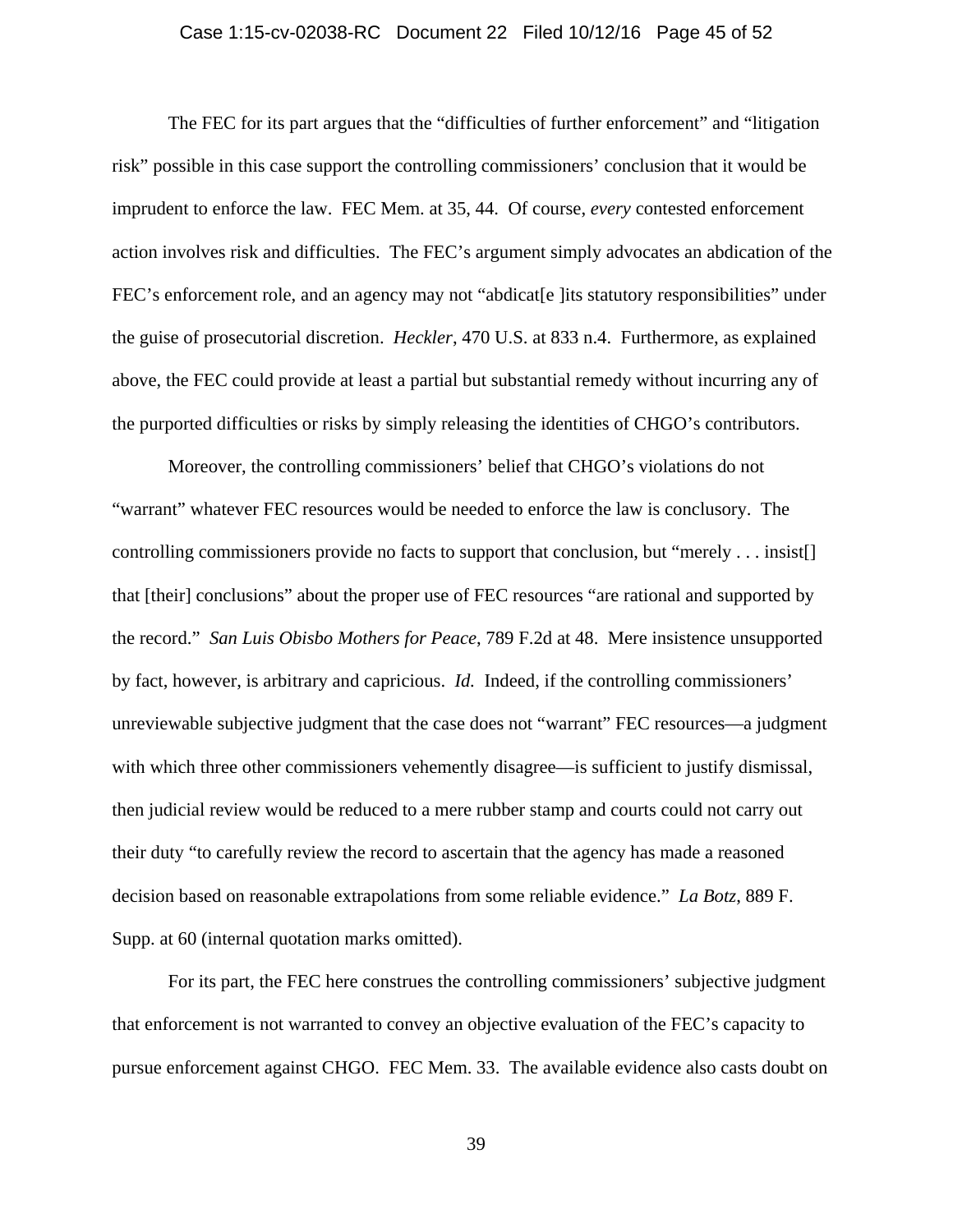#### Case 1:15-cv-02038-RC Document 22 Filed 10/12/16 Page 46 of 52

any such objective evaluation and places the good faith of the controlling commissioners' in doubt, assuming, as the FEC does here, that they relied on such conclusions to support dismissal. First, the OGC itself – the agency staff that would investigate CHGO and is very familiar with the FEC's resources – repeatedly recommended pursuing an investigation of CHGO, even into 2015. AR 54, 204, 926, 1467. Indeed, that staff has already conducted a thorough investigation of CHGO revealing extensive evidence of wrongdoing—more than enough to support even a probable cause finding and judicial enforcement if needed. AR 1467–81. Second, three other commissioners of the FEC who are equally aware of the FEC's resource and capabilities dispute any conclusion by the controlling commissioners that the FEC could not or should not pursue CHGO. AR 1511–15, 1528–1616.

Any claim that the FEC does not have the resources to pursue enforcement against CHGO also is undermined by the fact that the FEC historically has engaged in many more enforcement actions than it does currently. A recent report by Public Citizen, summarizing official data provided by the FEC, has found that the number of enforcement votes before the Commission decreased from 1036 votes in 2003 to only 209 votes in 2015. *See* Public Citizen, Roiled in Partisan Deadlock, Federal Election Commission is Failing 1 (July 19, 2016), *available at* http://www.citizen.org/documents/fec-deadlock-update-april-2015.pdf (noting the corresponding number of deadlocks increased from 9 to 42 in the same period, representing an increase in the percent of enforcement votes resulting in deadlock from .9% of such votes to 21% of such votes).15 A similar analysis of MURs closed by the commission shows a plummet in closed cases 2009 to 2016. *See* Stephen Stock *et al.*, Dysfunction at the Federal Election

<sup>&</sup>lt;sup>15</sup> The Court may take notice of this evidence and the other documents cited in this section because they summarize authority from the agency, which the FEC has conceded the Court may look to even if it is not referenced in the record. FEC Mem. 32 n.6.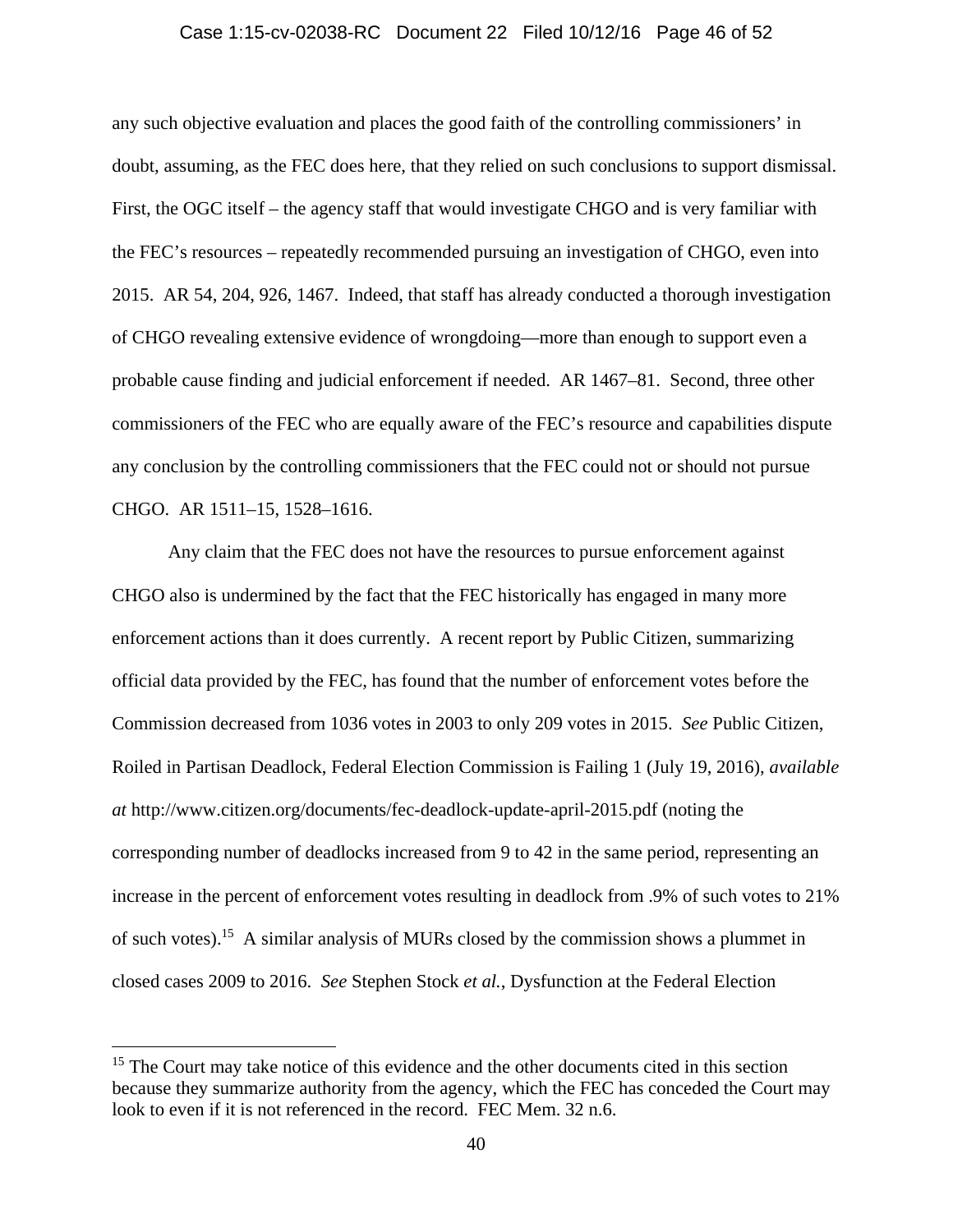#### Case 1:15-cv-02038-RC Document 22 Filed 10/12/16 Page 47 of 52

Commission, NBC Bay Area (Sept. 19, 2016), *available at* http://www.nbcbayarea.com/ investigations/Dysfunction-at-the-Federal-Elections-Commission-394042431.html (summarizing official enforcement data collected from the FEC).

In the end, the controlling commissioners' decision that enforcement against CHGO is unwarranted represents not an individualized assessment of the case against CHGO, but a general abdication of the duty to enforce the FECA's political committee rules against politically active nonprofits, so-called dark money groups. As then-FEC Chair Ann Ravel and Commissioner Ellen L. Weintraub noted in their statement of reasons in CHGO, the controlling commissioners' dismissal has caused the agency to "fall[] far short of [its] responsibility" to "Congress, the courts, and most importantly, the American people, to enforce the laws as they exist, not as [they] would like them to be." AR 1515. That observation was echoed by Commissioner Steven T. Walther who noted in his separate statement of reasons that the dismissal, if upheld, would make it "very difficult . . . for the FEC to ever be able to effectively enforce issues on finding political committee status—and the reporting value—the right of the voter to be informed—will not be vindicated." AR 1545.

Indeed, the controlling commissioners' practice bears out this complete abdication. In the fifteen cases Plaintiffs could identify where one of the controlling commissioners voted on the OGC's positive recommendation to find reason to believe that a respondent failed to register as a political committee in violation of the FECA, the controlling commissioners voted to find reason to believe in only four of those cases, or about a quarter of the time. Ex. 2. Notably, in all but one case where the controlling commissioners rejected the recommendation of the OGC and issued a statement of reasons to explain their vote, the controlling commissioner made a passing reference to prosecutorial discretion in boilerplate footnotes to justify dismissal and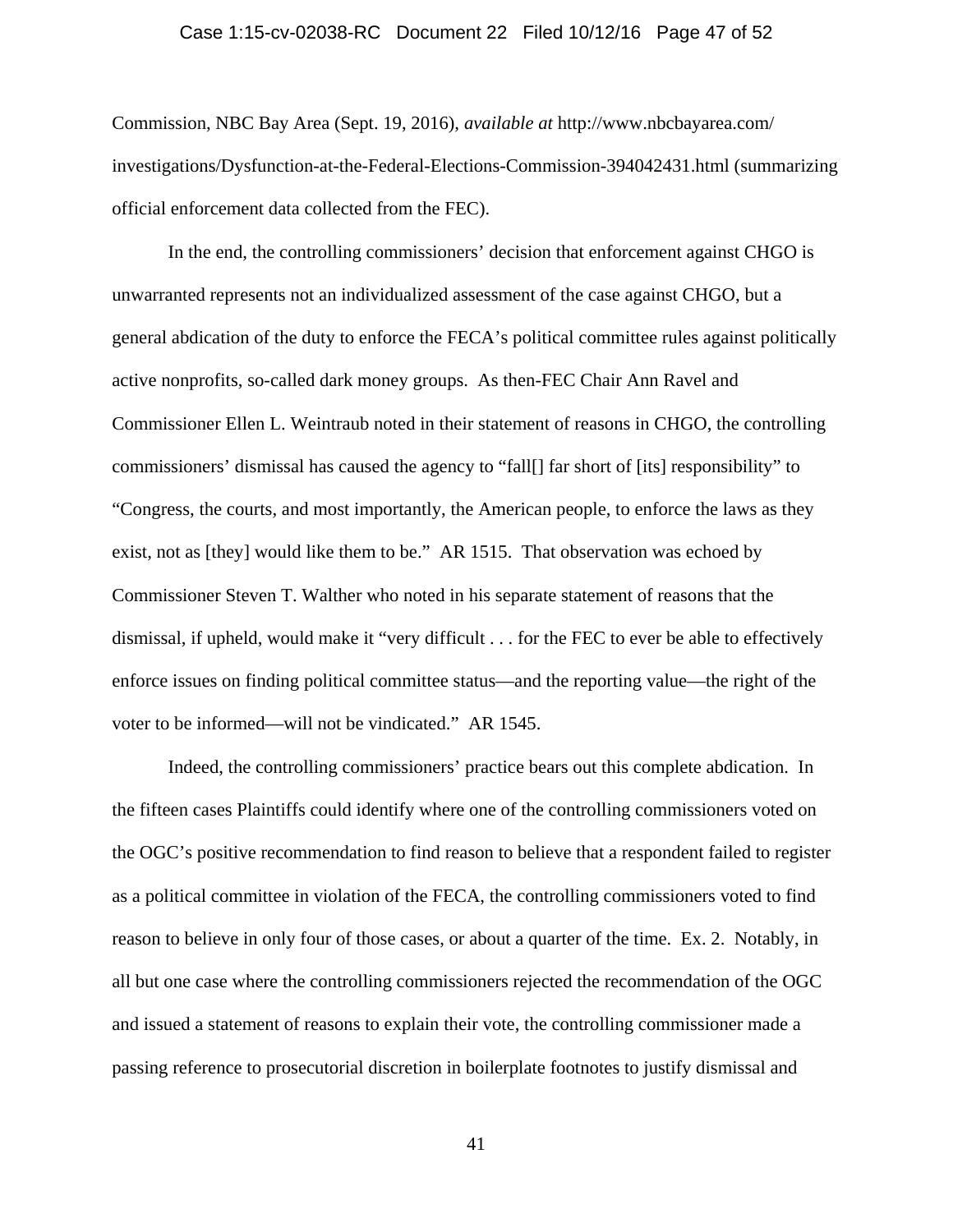#### Case 1:15-cv-02038-RC Document 22 Filed 10/12/16 Page 48 of 52

frustrate judicial review, *id.*—hardly a sign that the invocation of prosecutorial discretion demonstrates a reasoned analysis contextually tailored to each individual case. *Cf. Burwell*, 786 F.3d 57 (non-arbitrary analysis must be contextually tailored to each case).

Further, a closer look at the controlling commissioners' few affirmative votes to find reason to believe shows they do not demonstrate a reasonable but prudent interest in enforcing the law. In three of the four cases in which one of the controlling commissioners voted to find reason to believe, the political nature of the group was not contested. *See* First General Counsel's Report 1–2, MUR 6315 (Greene) (Dec. 22, 2010), *available at* http://eqs.fec.gov/eqsdocsMUR/12044322956.pdf (finding candidate's principal campaign committee failed to timely register, noting candidate admitted fault); Conciliation Agreement ¶¶ 10–11, MUR 6106 (MN Corn Growers) (Feb. 11, 2009), *available at* http://eqs.fec.gov/ eqsdocsMUR/29044224651.pdf (finding state PAC's focus was federal because a majority of its contributions went to federal candidates); Conciliation Agreement ¶¶ 16–18, MUR 6317 (Utah Defenders) (Mar. 22, 2012), *available at* http://eqs.fec.gov/eqsdocsMUR/12044312684.pdf (deciding whether mailer which group was admittedly founded to produce was express advocacy). Further, in one of those three (MUR 6315), although the controlling commissioners agreed there was reason to believe a violation occurred, they still voted to take no action on that violation, splitting the Commission and frustrating enforcement. Certification, MUR 6315 (Nov. 29, 2012), *available at* http://eqs.fec.gov/eqsdocsMUR/12044322988.pdf. In sum, in the eight years in which at least one of the controlling commissioners has a held seat, where a group's major political purpose was at issue, the controlling commissioners voted to find reason to believe and pursue to final enforcement in only a single case, less than 7% of the cases in which the OGC recommending finding reason to believe. During this same time, spending by dark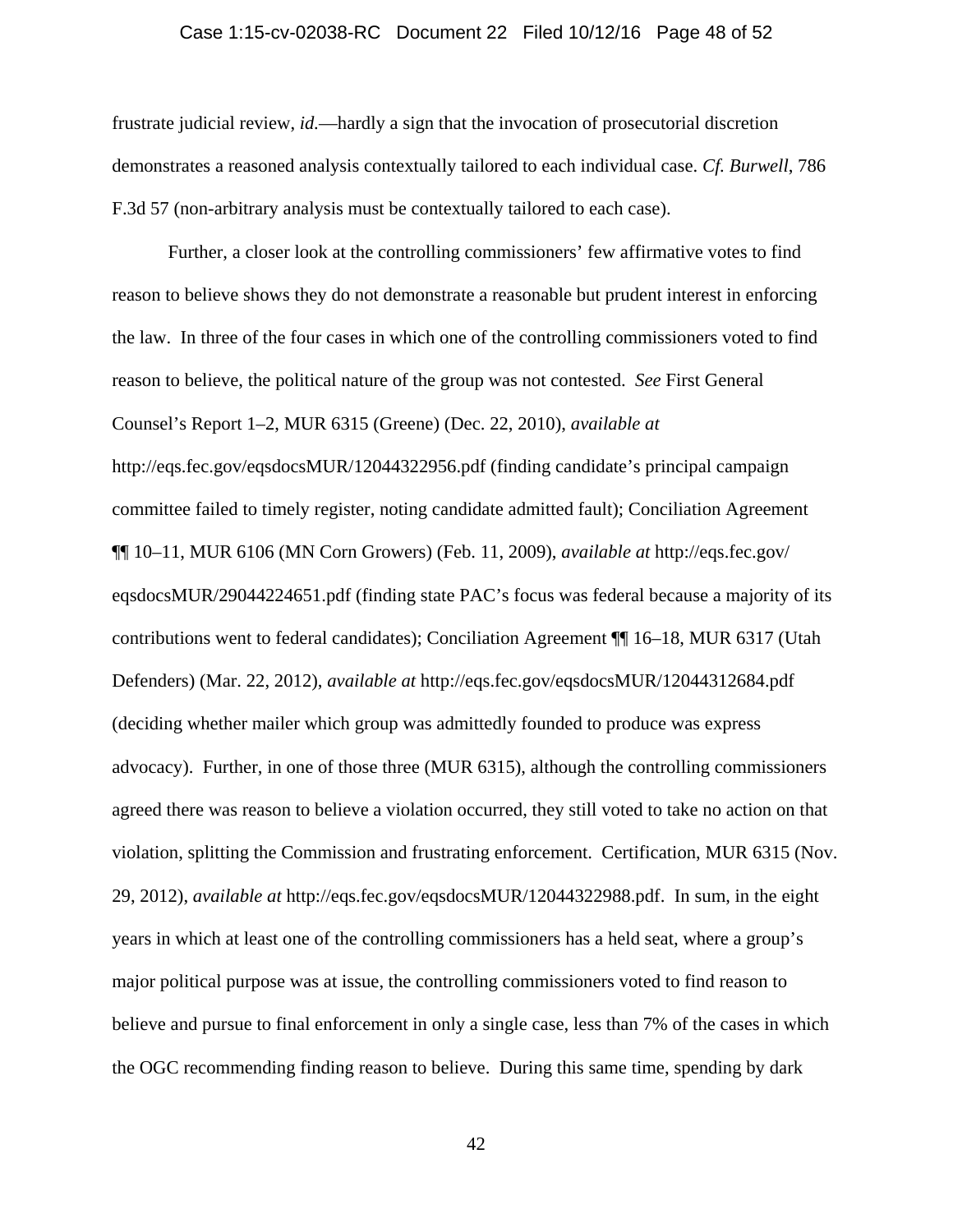#### Case 1:15-cv-02038-RC Document 22 Filed 10/12/16 Page 49 of 52

money organizations—organizations that very likely have to register as political committees under the FECA—has ballooned. Pls.' Mem. 29–30. Enforcing the FECA's political committee rules in a single case five years ago when dark money groups have become ubiquitous does not demonstrate a reasonable attempt to enforce the law.

An agency may not invoke prosecutorial discretion to abdicate its enforcement duties. *Heckler,* 470 U.S. at 833 n.4. For that reason and the numerous other reasons explained here, the controlling commissioners' invocation of prosecutorial discretion was arbitrary and capricious, and therefore the dismissal that resulted from it was contrary to law.

# *2. The FEC's Prosecutorial Discretion Cannot Nullify the FECA's Citizen-Suit Provision*

The invocation of prosecutorial discretion based on a subjective decision that enforcement is not warranted or an efficient use of resources is also especially problematic under the FECA, particularly if that rationale is joined only by a partisan faction of the Commission. That is because interpreting the FECA's contrary to law standard to uphold a dismissal based on a lack of agency resources to enforce the statute, for example, would nullify a unique provision of the Act: the citizen-suit provision contained in section  $30109(a)(8)(C)$ .<sup>16</sup> "It is a cardinal" principle of statutory construction," however, "that a statute ought, upon the whole, to be so construed that, if it can be prevented, no clause, sentence, or word shall be superfluous, void, or

<sup>&</sup>lt;sup>16</sup> While other statutory schemes include citizen-suit provisions, they typically require only that the citizen give notice to the agency before filing suit. *See, e.g.*, 33 U.S.C. § 1365 (allowing citizen suit to enforce environmental statute on 60 days notice to EPA). The FECA, however, requires a citizen first file a complaint with the FEC and the citizen may only file suit after the FEC dismisses it in a manner "contrary to law." 52 U.S.C. § 30109(a)(8)(C). The FECA, in that way, is more akin to the federal civil right statutes that require individuals to first file a charge with the EEOC before bringing suit. *McDonnell Douglas Corp. v. Green*, 411 U.S. 792, 798 (1973). The EEOC's exercise of prosecutorial discretion does not bar citizen enforcement, however; it merely results in a right-to-sue letter that permits a civil suit by the complainant. 42 U.S.C. § 2000e-5(f)(1). Under the FECA, the right-to-sue notice is a judicial finding that the dismissal was contrary to law.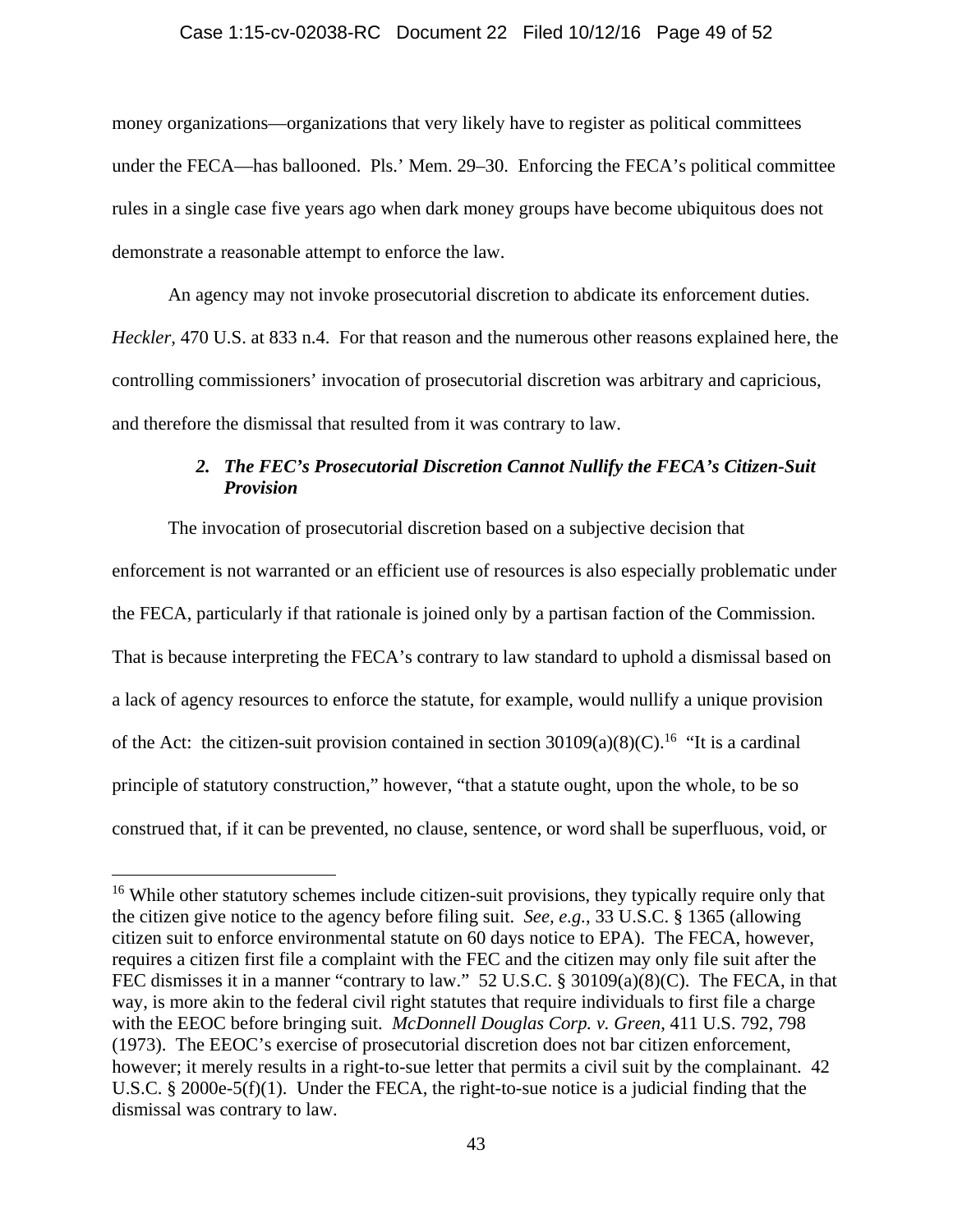#### Case 1:15-cv-02038-RC Document 22 Filed 10/12/16 Page 50 of 52

insignificant." *TRW Inc. v. Andrews*, 534 U.S. 19, 31 (2001) (internal quotation marks omitted). The FECA's contrary to law standard, therefore, should not be interpreted to allow dismissals for prosecutorial discretion.

A brief reflection shows that dismissals for prosecutorial discretion render the citizen-suit provision superfluous. The FECA's citizen-suit provision provides that a complainant may bring a civil action directly against the respondents if the FEC dismissal is "contrary to law," and the FEC does not correct its error after judicial reversal. 52 U.S.C. § 30109(a)(8)(C). Accordingly, citizen suits may only be brought where the FEC dismisses the citizen's administrative complaint and that dismissal is contrary to law. In other words, a judicial finding that a dismissal is not contrary to law bars citizen-suit enforcement. Upholding an FEC dismissal on the basis of prosecutorial discretion, therefore, bars citizen-suit enforcement in those very cases for which citizen-suit enforcement is designed.

The citizen-suit provision, like the judicial review provision generally, was included to ensure that the FEC "does not shirk its responsibility." *DCCC*, 831 F.2d at 1134 (quoting 125 Cong. Rec. S. 36,754 (1979)).<sup>17</sup> Under-enforcement was a reasonable concern given that the structure of the Commission—evenly divided between Republicans and Democrats—created serious risks of partisan gridlock. The citizen-suit provision would guard against gridlock and under-enforcement, particularly where the only cited reason for dismissal was a lack of desire or resources to enforce. That is because, "[i]f [an] [agency's] failure to act results from the desire of the [agency] to husband federal resources for more important cases, a citizen suit against the

 $17$  In the same passage, the quoted Senator went on to suggest that an "evenly divided" Commission is "not subject to review any more than a similar prosecutorial decision by a U.S. attorney." *DCCC*, 831 F.2d at 1134*.* The D.C. Circuit, however, rejected that suggestion, finding that both 3-3 splits and 6-0 votes were both subject to judicial review. *Id.*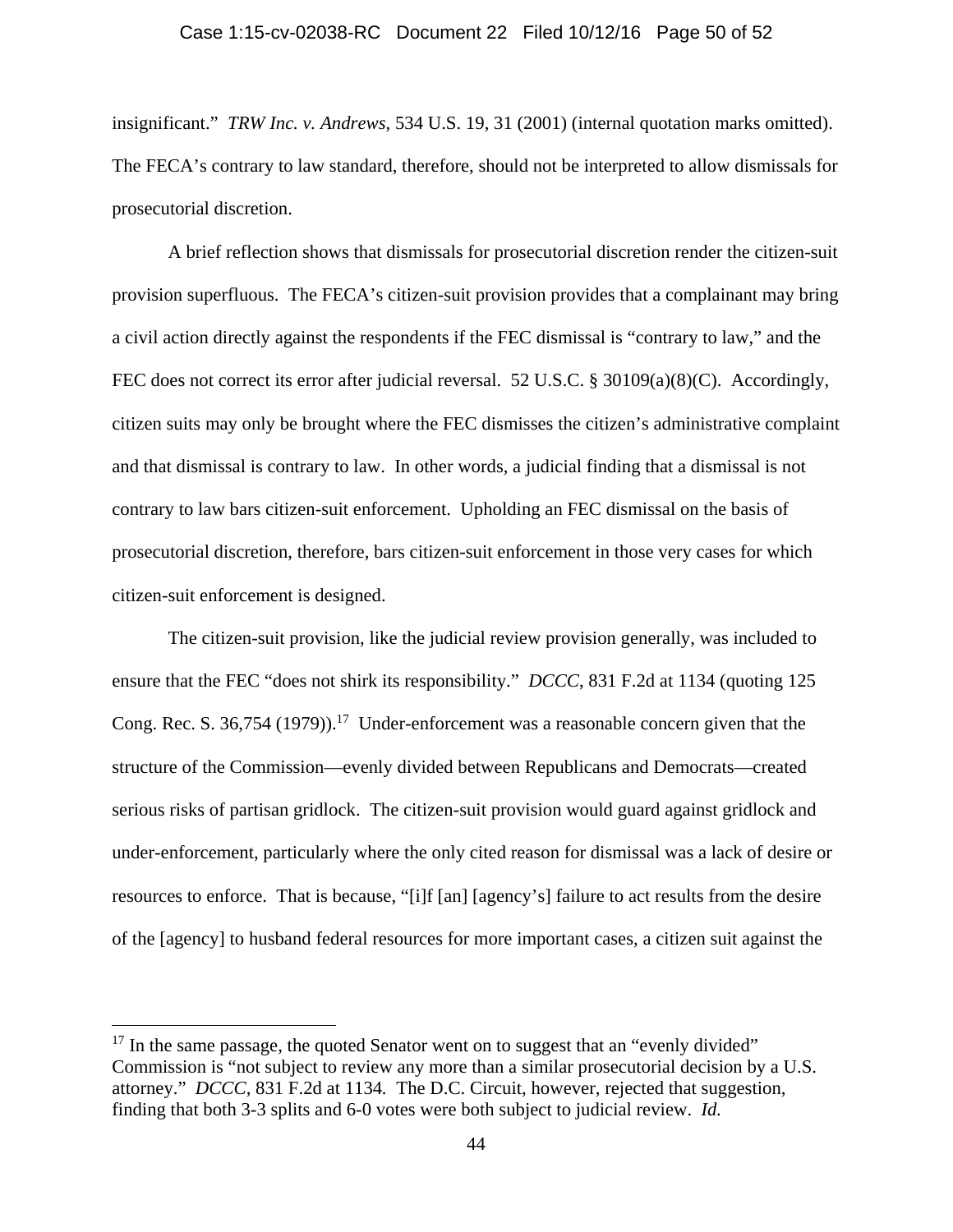#### Case 1:15-cv-02038-RC Document 22 Filed 10/12/16 Page 51 of 52

violator can still enforce compliance without federal expense." *Sierra Club v. Whitman*, 268 F.3d 898, 905 (9th Cir. 2001). In other words, allowing a citizen suit would preserve the FEC's "budget flexibility," the justification the FEC asserts for prosecutorial discretion. FEC Mem. 30.

The FECA, however, only allows a citizen suit after a court has ruled a dismissal is contrary to law. 52 U.S.C. § 30109(a)(8)(C). Thus, if an FEC dismissal based on a desire to "husband federal resources" is not contrary to law, then a citizen could never file suit to "enforce compliance without federal expense," *Whitman*, 268 F.3d at 905, and the citizen-suit provision would be nullified. Indeed, it would be difficult to imagine a situation in which a citizen suit could ever proceed if three commissioners could render a dismissal consistent with the FECA merely by citing their lack of interest in enforcement. Accordingly, as a court cannot uphold a FEC dismissal on the basis of prosecutorial discretion without rendering a section of the FECA a nullity, the contrary to law analysis does not sanction such dismissal.

#### **CONCLUSION**

CHGO's mission was to influence federal elections while keeping its donors secret, in violation of the FECA. Because of CHGO's flagrant and egregious disregard for the law and contempt for the FEC investigation, and because of the inexcusable and unlawful abdication of their statutory duties to enforce the FECA by the controlling commissioners, CHGO has been able to fulfill that mission. The controlling commissioners' dismissal of enforcement proceedings against CHGO, however, was contrary to law. The dismissal resulted from impermissible interpretations of law and reflects an arbitrary and capricious exercise of the FEC's enforcement powers to excuse CHGO's flagrant and egregious conduct. Plaintiffs accordingly respectfully request this Court act to ensure an informed electorate by reversing the dismissal, putting an end to CHGO's wanton disregard for the law, and tearing up the road map CHGO created for groups to evade their obligations under the FECA.